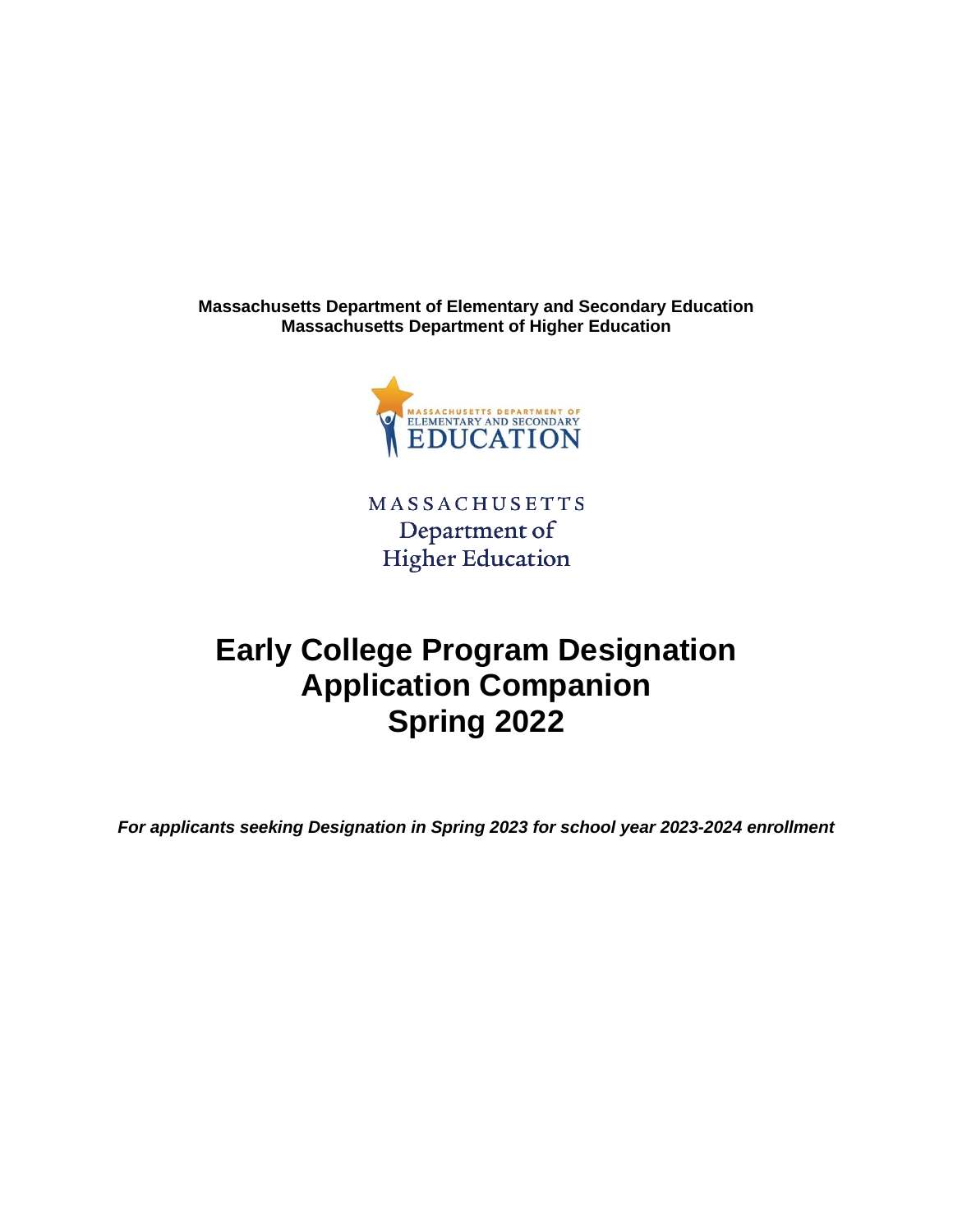# Table of Contents

| I.  |                                                                               |  |
|-----|-------------------------------------------------------------------------------|--|
|     |                                                                               |  |
|     |                                                                               |  |
|     |                                                                               |  |
|     |                                                                               |  |
|     |                                                                               |  |
| II. |                                                                               |  |
|     |                                                                               |  |
|     | Appendix B: Six Core Components of a High Quality College & Career Pathway 27 |  |
|     |                                                                               |  |
|     |                                                                               |  |
|     |                                                                               |  |
|     |                                                                               |  |
|     |                                                                               |  |
|     |                                                                               |  |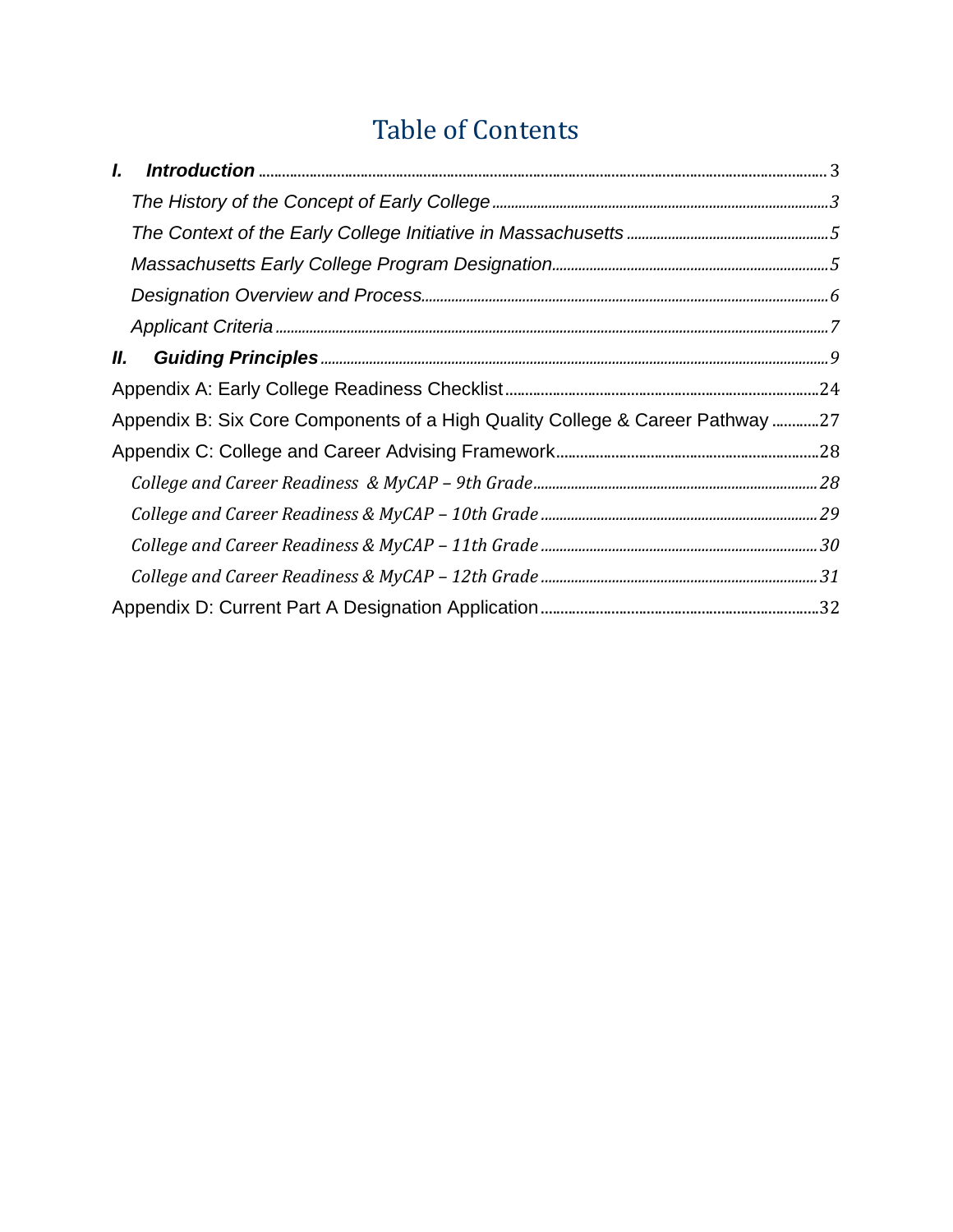# <span id="page-2-0"></span>**I. Introduction**

#### **Document Rationale**

This companion document is designed to provide important information on the Designation process and requirements, as well as context for the criteria to be met under each of the five Guiding Principles. The Designation Criteria that form the basis of the application stem from the original *[Massachusetts Early College Designation Criteria](https://www.doe.mass.edu/ccte/early-college/designation-criteria.pdf)* (2017), approved by both the Board of Elementary and Secondary Education, as well as the Board of Higher Education. This companion document is not meant to replace the framework or general scope and sequence of the Guiding Principles, but does provide updated alignment of, and clarification for, the requirements of the most current Designation application, available online (as a survey instrument supported by Alchemer). For a more in-depth history of the development of the Designation and application process, please refer to the 2017 document.

#### **Current Working Definition of Massachusetts Early College (2022)**

Massachusetts Early College provides a structured program of study and supports that increases college success and career readiness; prioritizing students historically underserved in higher education.

As part of Early College, cohorts of students:

- Take at least 12 credits of strategically sequenced college courses during their regular (or intentionally redesigned and integrated) high school day, at no cost to themselves or their families
- Receive enhanced academic and non-academic guidance and support prior to the beginning of, and during, college coursework to ensure that they successfully complete rigorous courses and thrive in the college environment
- Learn how their academic pathways are related and connected to career opportunities
- Benefit from being part of an Early College community that eases the transition from high school to college
- Graduate high school with a significant number of college credits, habits, and skills needed to be successful in college and career, increasing the likelihood they will continue with college after high school and reducing the cost and time to degree completion.

#### <span id="page-2-1"></span>**The History of the Concept of Early College**

The original concept of Early College, developed in the 1960's, was a means to re-engage highachieving high school students in their learning by challenging them with college coursework. However, it was the "turning inside out" of this model in the early 2000's which truly brought out the transformative power of Early College as a way to rethink high school and college for traditionally underserved students. By restructuring the model in order to prioritize students the least prepared for college, Early College became a highly effective method to broadly and deeply impact the trajectories of high school graduates who may not otherwise have successfully completed a college degree.

In 2002, the Bill and Melinda Gates Foundation launched the Early College High School Initiative, redefining the concept of Early College programs as full high schools situated on college campuses for students who traditionally lacked access to college and were projected to be underprepared to pursue college-level coursework upon graduation of high school. The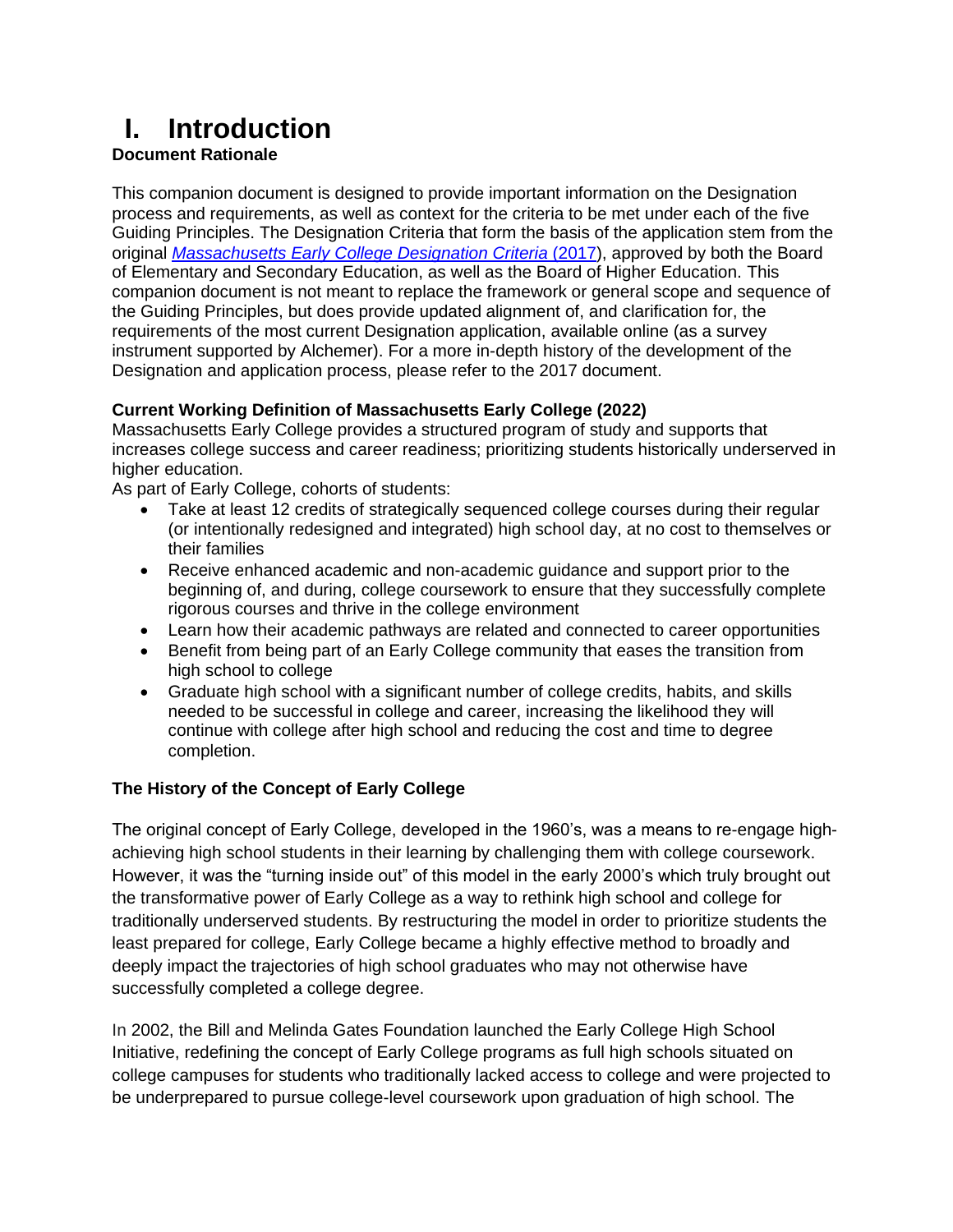underlying belief behind the initiative was that if these students were provided access to rigorous learning experiences similar to those offered in higher education while still in high school with intentional support and additional preparation, they could successfully complete college coursework and gain the confidence needed to continue the pursuit of higher education after high school. To significantly upend social-economic barriers to postsecondary education, these programs typically covered the cost of the college coursework reducing the overall cost to degree completion. Over time, the success of these programs demonstrated that underserved students were able to thrive in an Early College environment and earn postsecondary degrees at a higher rate than their peers.

In time, Early College has become one of the most successful ways to rethink high school, college, and the pathway through both, facilitating growth and development for tens of thousands of students. According to a report by the American Institutes for Research, students who attended Early College were significantly more likely than a matched control group to enroll in college and earn a college degree within six years after expected high school graduation. In fact, more than 3 out of 5 Early College students enrolled in college by the end of high school.<sup>1</sup>

Early College High Schools, and later adaptations of that model which included Early College programs within schools and districts, generally consist of several components considered essential for the success of providing underprepared students the tools they needed to accelerate their learning to include college coursework. These components include:

- Intentional recruitment and enrollment strategies that inform and encourage traditionally underserved students and families to participate
- The development of individualized student plans to outline articulated academic pathways and help students understand the purpose of their coursework and how it connects to future career opportunities.
- Wraparound academic and social supports aimed at providing timely and tiered support to encourage EC students' intrinsic worth and amplify their confidence to succeed at the postsecondary level
- The connection of academic courses to career choice through exploration and immersion opportunities
- Intentional and structured access to partnering college campuses as part of the overall strategy to motivate first-generation to college students.,

For the reasons above, both free-standing "Wall to Wall" Early College high schools in which all students participate, as well as Early College programs built within a high school, demand significant investment in redesign, school programming, and curriculum and support alignment. The investment in reimagining learning models for students is worthwhile and seeks to bridge achievement gaps as well as increase higher education degree attainment for historically underrepresented groups.

<sup>1</sup> American Institute for Research, *Early College, Continued Success: Longer Term Impact of Early College High Schools*, September 2019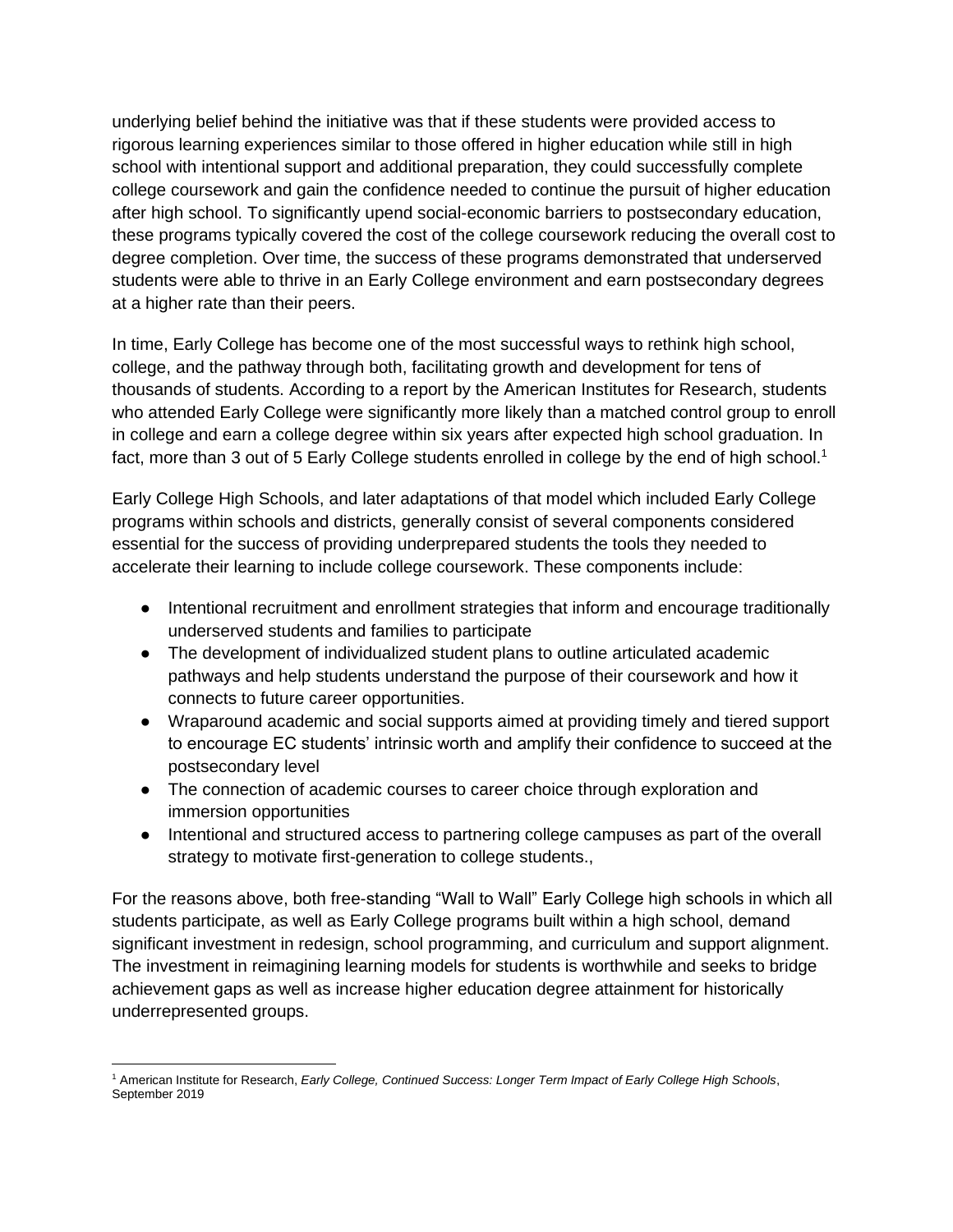#### <span id="page-4-0"></span>**The Context of the Early College Initiative in Massachusetts**

While the Gates Foundation did not fund individual high schools in Massachusetts, the Commonwealth took notice of the impact of these programs across the country. In 2016, the Barr Foundation partnered with the Commonwealth to sponsor an independent report, ["Breaking](https://cdn.ey.com/parthenon/pdf/perspectives/Early-college_Report_final_web.122016.pdf)  [Down Silos to Put Students on the Path to Success.](https://cdn.ey.com/parthenon/pdf/perspectives/Early-college_Report_final_web.122016.pdf)"<sup>2</sup> The report confirmed that Early College is a promising model which could be a critically important way to narrow educational opportunity gaps across groups of students; that aligning state policy goals with the promotion of Early College could have a deeply meaningful impact on scaling improved outcomes in postsecondary completion; and that existing Early College programs within community colleges and high schools in Massachusetts were a powerful base from which to build a broader statewide Early College initiative. The report also suggested that this initiative in turn could have a profound impact on the Commonwealth's economy.

Based on the national research, the report prioritized five essential elements of successful Early College programs that were ultimately adopted as the framework for the Massachusetts Designation Criteria for Early College programs. These five guiding principles are:

- Principle 1: Equitable Access
- Principle 2: Guided Academic Pathways
- Principle 3: Enhanced Student Support
- Principle 4: Connection to Career
- Principle 5: Effective Partnerships

In January 2017, the Boards of Elementary and Secondary Education and Higher Education jointly approved the establishment of a Massachusetts Early College initiative based on the five principles. In order to develop and evolve the initiative, the Boards also created an Early College Joint Committee (ECJC).<sup>3</sup> The ECJC was charged with developing an Early College Designation process for the Commonwealth based on the five identified principles and catalyzing the successful growth of high-quality Early College programs in Massachusetts. The ECJC meets regularly and issues final approvals for all Early College Program Designation in Massachusetts.

#### <span id="page-4-1"></span>**Massachusetts Early College Program Designation**

#### **Purpose**

The purpose of Designation for Massachusetts Early College programs is three-fold: 1) To identify current models that are aligned with the five guiding principles and support their work, 2) to promote the development of new Early College programs and to establish coherent and unifying expectations for these programs, and 3) most importantly, to prioritize efforts to increase equity in postsecondary access and completion by promulgating the Early College

<sup>2</sup> Parthenon-EY, *Breaking down silos to put students on the path to success: The promise of early college in Massachusetts*, December 2016.

<sup>&</sup>lt;sup>3</sup> A five-person joint committee of both boards, which includes the Chair of the Board of Elementary and Secondary Education, the Chair of the Board of Higher Education, one additional member from each board, and the Secretary of Education and on which the Commissioners of Higher Education and Elementary and Secondary Education serve as non-voting members as well.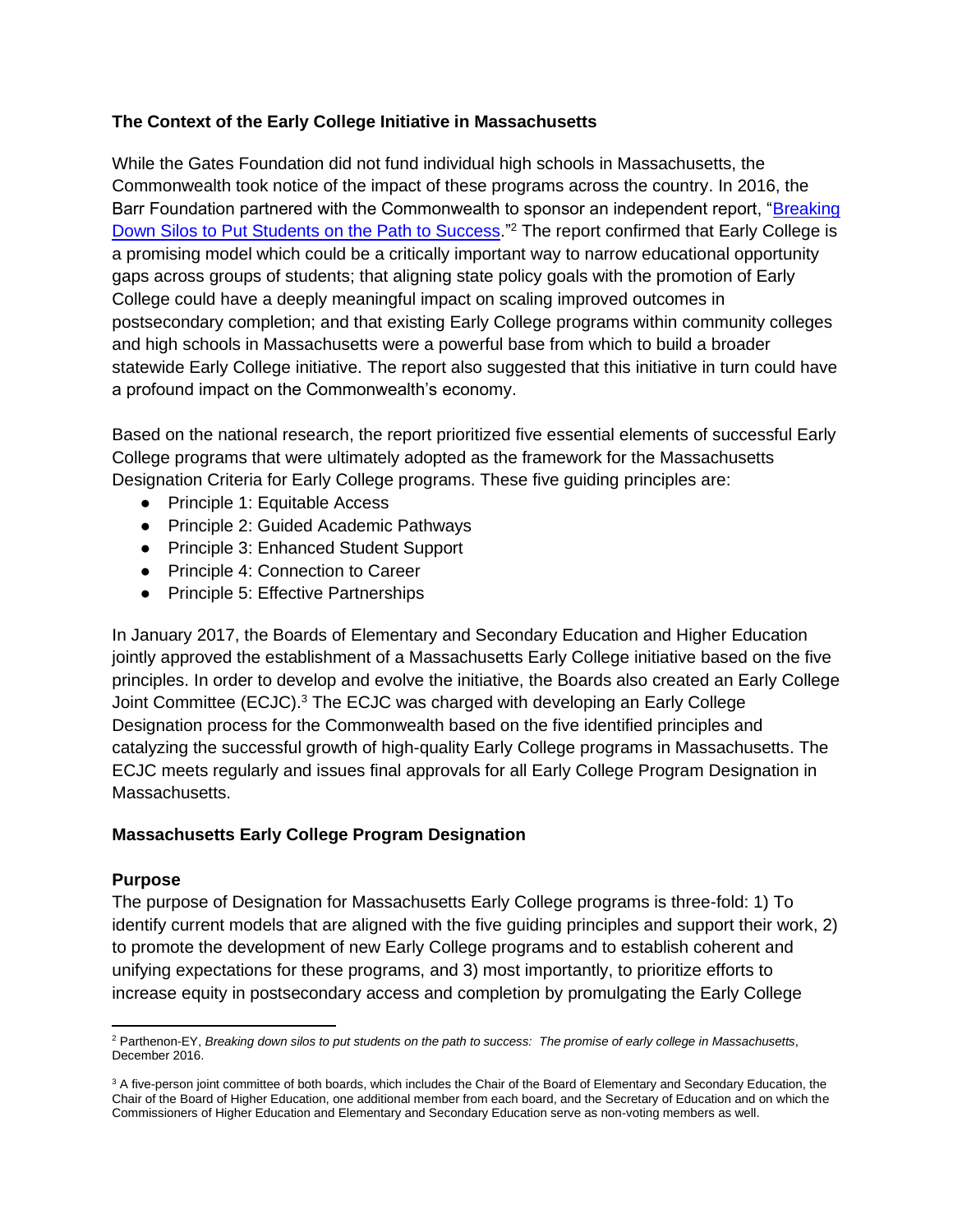model to alleviate many of the barriers preventing underserved students from realizing their full educational potential in Massachusetts.

The Designated Early College programs also fit into a wider initiative of the Massachusetts Executive Office of Education to promote high quality college and career pathways. These pathways include Innovation Pathways and Chapter 74 (vocational training) programs. As a collective, these pathways provide participating students in the Commonwealth with supportive, rigorous academic experiences and career development education relevant to their next steps after high school. State agencies work collaboratively with schools and districts to provide students with equitable access to a pathway deemed a strong individualized fit, with on and off ramps across different pathways throughout high school, to ensure that they graduate with a well-designed post-secondary plan, and a robust knowledge of Massachusetts' workforce opportunities with realities for employment*.*

#### <span id="page-5-0"></span>**Designation Overview and Process**

To support the preparation of an Early College Designation Application, an Early College Readiness Checklist is available in Appendix A as a reference guide as to whether a program is ready to pursue Early College Designation. In addition, a copy of the latest version of the Part A Application is available for reference in Appendix D.

In order to receive Designation as a Massachusetts Early College program, applicants must demonstrate, with evidence, a capability to effectively implement all five of the guiding principles. Implicit within this framework are the tactical components of a Massachusetts high quality career pathway more broadly: advising, work-based learning, postsecondary linkages, integrated instruction, credential attainment, and alignment with labor market data. Applicants will note that these components are embedded within the implementation of the five guiding principles. Furthermore, it is essential that programs implement strategies specifically aimed at increasing and supporting the inclusion of traditionally underserved students. These strategies include increasing awareness of Early College opportunities, developing a community of practice, supporting the alignment of high school curricula to existing postsecondary pathways, designing appropriate staffing, and funding supports for scaling up programs as well as sustainable funding for students. In 2019, the Rennie Center published an [EC Blueprint](https://www.renniecenter.org/sites/default/files/2019-09/Early%20College%20Blueprint%20FINAL.pdf) to assist in planning an Early College program for Designation in Massachusetts. The Early College staff will provide introductory webinars to the Designation process and work with a technical assistance provider to further support the designation process. Please contact either Kristin Hunt, [Kristin.e.hunt@mass.gov](mailto:Kristin.e.hunt@mass.gov) or [Rebekah.Barr@mass.gov](mailto:Rebekah.Barr@mass.gov) for more information.

The Designation process will be offered in two stages—Part A and Part B. Early College programs wishing to seek an official Designation from the Commonwealth first apply for Designation through Part A of the application.

#### **Part A**

• The state recognizes an Early College Program applicant for having completed sufficient planning and design in alignment with the Part A Criteria as framed by the Guiding Principles.\*

*\*An applicant may not be considered for Part B of the application process if Part A has not been approved.*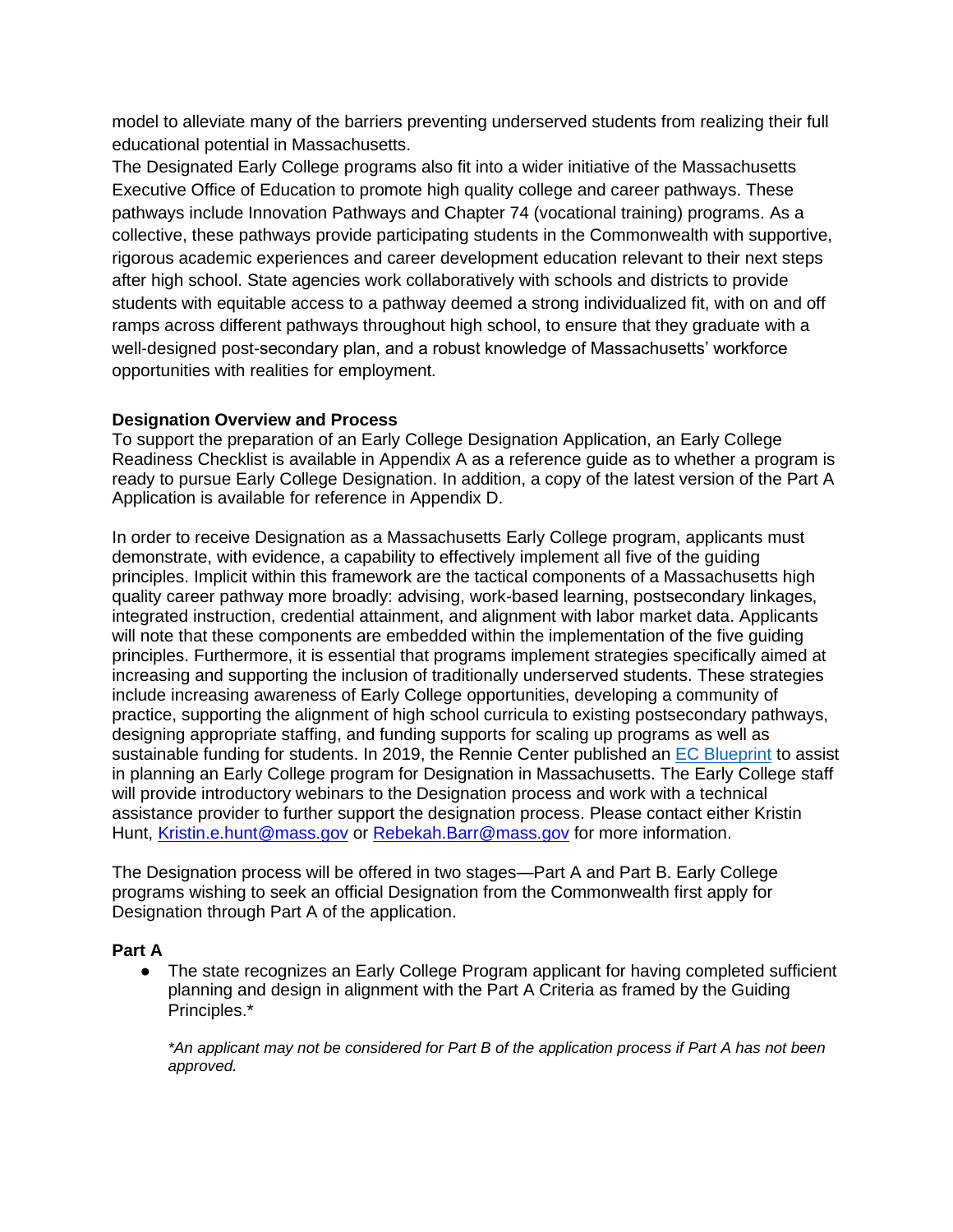#### **Part B**

● Building on the work shared in the Part A application, this part requires that the applicant has fulfilled essential elements of the Early College program design and has provided sufficient evidence that the program has developed all necessary infrastructure to begin enrolling students upon Designation.

Upon submission of the Part B application, an interview will be scheduled with program staff and department staff to provide an opportunity to answer questions and elaborate on program design. Upon approval of Part B of the Designation application, the Early College Program Director will make recommendations for Designation status to the Early College Joint Committee.

Once the ECJC has approved Designation, programs will be notified and the expectation of fiveyear performance contracts will commence, with annual reporting obligations and a review/check-in after the first three years. Designation status will be approved for a five-year period which will be renewable if programs have demonstrated they are able to maintain the criteria during this time. Each year, programs will receive an individual workbook of Data Dashboards and submit an annual report. In addition, there will be at least one formal site visit, typically scheduled in the third year of Designation.

The goal of the Early College Designation process is to simultaneously promote innovation in the development of Early College programs while providing clear, coherent, and unifying expectations through priority indicators and benchmarks as to the most effective structures for Early College. Furthermore, the intention of this Designation process is to support and facilitate collaboration among Early College programs across the state, and among the Departments themselves. This will ensure that as Early College within Massachusetts expands, programs will benefit from successful local and national models. Finally, the Early College Designation process is intended to be the mechanism by which the Commonwealth directs and prioritizes state level financial investment in this field.

#### <span id="page-6-0"></span>**Applicant Criteria**

Applicants for designation must be structured partnerships between one 2-year and/or 4-year institution(s) of higher education (IHE) and one K-12 partner, and both/all partners must apply jointly under the signature of the college president and the district superintendent/charter school leader. Applicant partners must be a Massachusetts public high school, a Massachusetts public institution of higher education, or an independent institution of higher education, provided that such an institution is based in Massachusetts and has degree granting authority in Massachusetts. A formal memorandum of understanding (MOU) between the applicant partners will be required as a component of the Part B Designation Application process. Applicants may apply for a cohort program within a larger school, or an entire early college high school. The Commonwealth aims to build programming that serves larger cohorts of students in order to build strong and efficient pathways for student groups who may have been traditionally underrepresented in higher education, and thus significantly shift the college going rates of the prioritized populations.

Based on research, the most effective early college models are those that are either a selfcontained school, or those with a critical mass cohort size, to allow for growth and exploration of students and prioritization of program priorities within respective institutions. One aim of this initiative, therefore, is to support this larger cohort model as well as the expansion of existing programs. That said, at this stage of Early College growth in Massachusetts, we appreciate that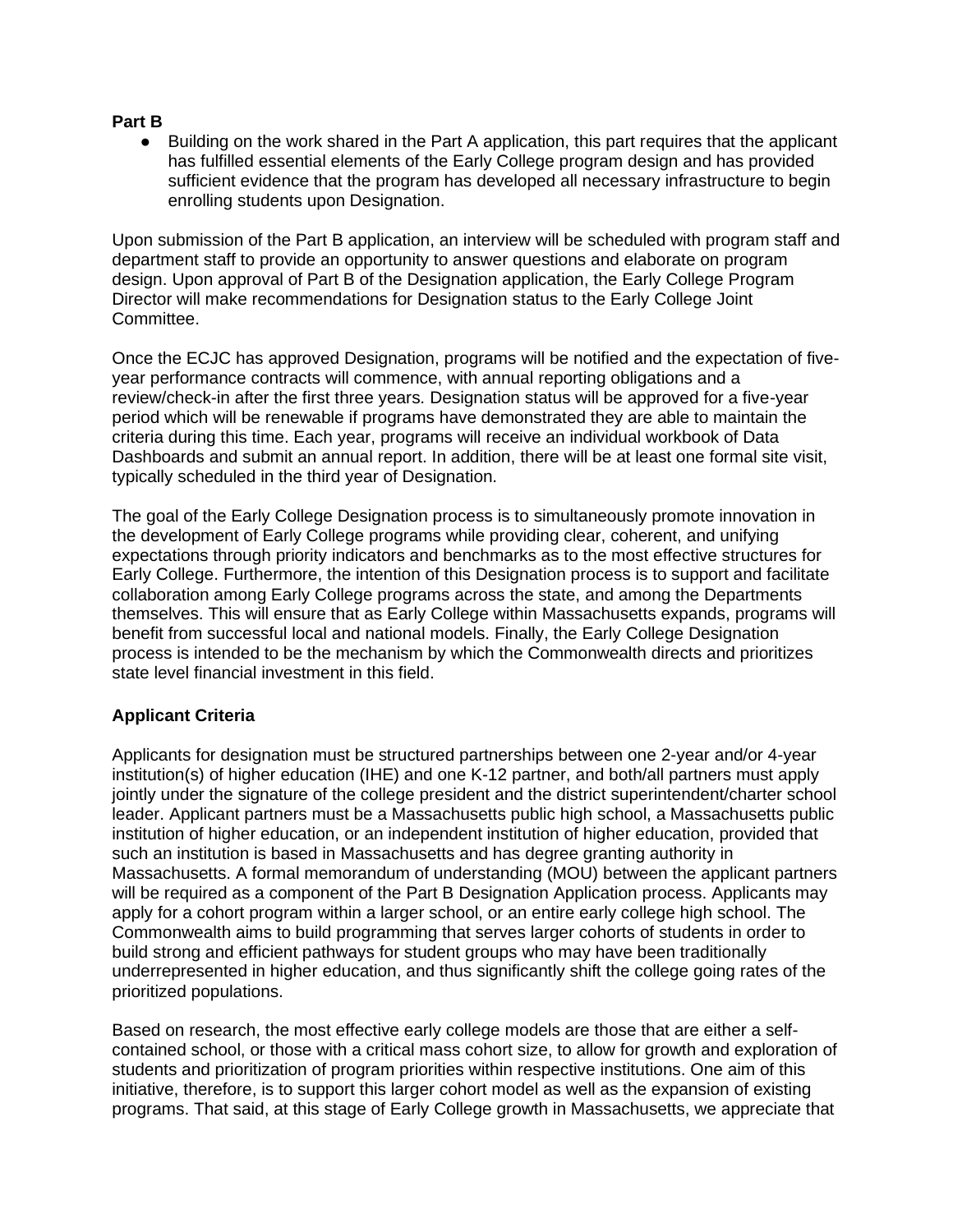some programs are in nascent and startup stages, and in other cases, expansion is challenged by concerns about feasibility. Therefore, while there are no minimum initial cohort size requirements for applicants, the ECJC is likely to prioritize proposals with critical mass and may defer approval for plans it judges unlikely to be sustainable or cost-effective.

#### **Part A Application**

The Part A Application contains three sections:

- Applicant Information
- Introduction
- Adherence to Guiding Principles

#### **Applicant Information**

The first section, Applicant Information, contains questions regarding the background information of applicant partners. These regard:

- K-12 Part Applicant Contact Information
- Institution of Higher Education Partner Applicant Contact Information
- Designation for a new program or enhancing an existing program
	- $\circ$  Plans to integrate the new program alongside those existing (if applicable)
- Innovation Pathways or CVTE programming in existence
- Existing dual enrollment agreements between partners
- The term students can expect to enroll in the Early College program
- MyCAP

#### **Introduction**

The second section, Introduction, contains summary questions regarding the proposed structure of the program. These questions are aligned with the Guiding Principles broadly and provide key insight into the broad vision for the program. The questions are as follows:

- I. Please provide an introductory narrative describing the proposed partnership, the mission and vision for this Early College program, and the desired impact of the program. Describe the importance of the proposed Early College program for your students, your school and campus, and your region. Explain how Designation is integral to the development of your early college program. Discuss any anticipated challenges the program might face in implementation and preliminary solutions for addressing those challenges.
- II. Provide the targeted student enrollment for the first years of the program (including current enrollment for existing programs seeking Designation). List by grade level if easier to explain.
- III. Please describe the preliminary rationale for the intended scale of the Early College program and name the projected total enrollment.
- IV. Please describe the proposed funding plans for the Early College program and confirm that the program will be offered free of all costs for students and families (including courses, textbooks, and transportation).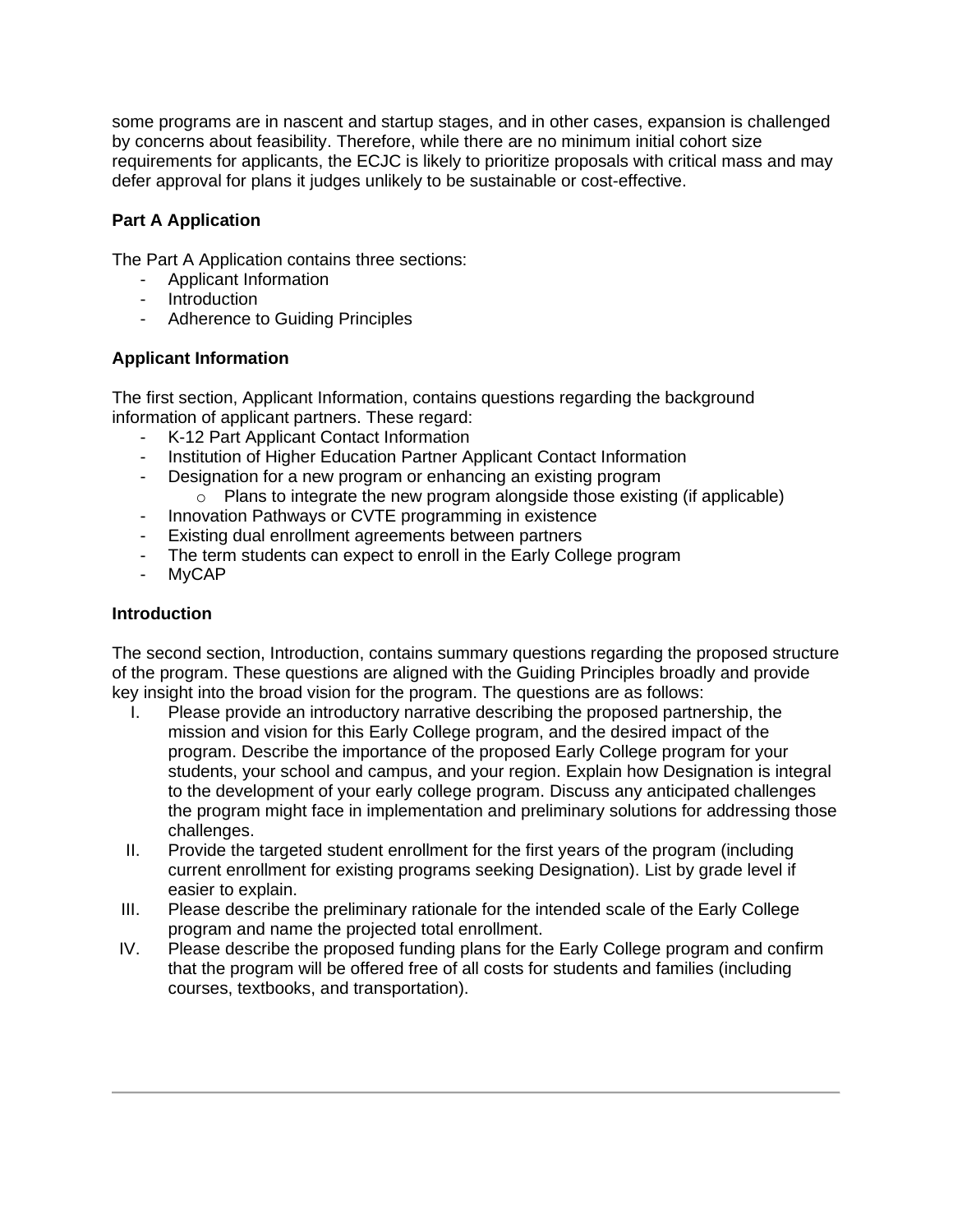# <span id="page-8-0"></span>**II. Guiding Principles**

The Guiding Principles are the framework of the Massachusetts Early College Designation Criteria and each should be fully addressed as part of the Designation application. For each Principle, there is the original summary in bold, followed by a more detailed description and the expectations of the Part A and Part B Designation applications. Please note that under some criteria, there is a reference, "*Components to Integrate,"* that has been added to highlight information that should be used in planning and evidenced by the final stage of the Application process.

# Guiding Principle 1: Equitable Access

*Designated programs should prioritize students underrepresented in higher education enrollment and completion. To facilitate this, programs should be structured to eliminate barriers to student participation. Design might therefore include, but not be limited to, tuition-free participation, open enrollment without regard to prior academic performance, student supports to promote success, scalability, multiple entry points for students, and student supports to prepare students for entry into the program.*

The Designation Criteria pursuant to this guiding principle are designed to focus on the goal of closing achievement gaps and offering educational models to leverage students' own personal assets and help them thrive. Research of early college models nationally has demonstrated the effectiveness of designing early college to ensure equitable access. As such, the Massachusetts Early College designation is designed with the goal of broadening access to college through this model.

Therefore, the Designation Criteria under Principle 1 aim at keeping entry into early college pathways as open as possible, particularly with regard to prior academic performance. It is also focused on prioritizing program design and enrollments for students who have historically been underrepresented in higher education. Therefore, designation applicants are encouraged to make real, targeted, and thoughtful efforts to aggressively recruit students who may be the first in their family to go to college, who are part of demographic groups historically underrepresented in higher education, who may be English language learners, or who may otherwise not yet possess a perception that they may be a college going student.

## Planning for Guiding Principle 1: Equitable Access

Part A

**1. Analysis of school data to demonstrate need**

Program uses data to provide an initial analysis using school demographics with a focus on students who are less represented in both advanced coursework opportunities and postsecondary education. Programs provide an explanation of how this data analysis will be used to identify and prioritize students for ongoing recruitment into the Early College program.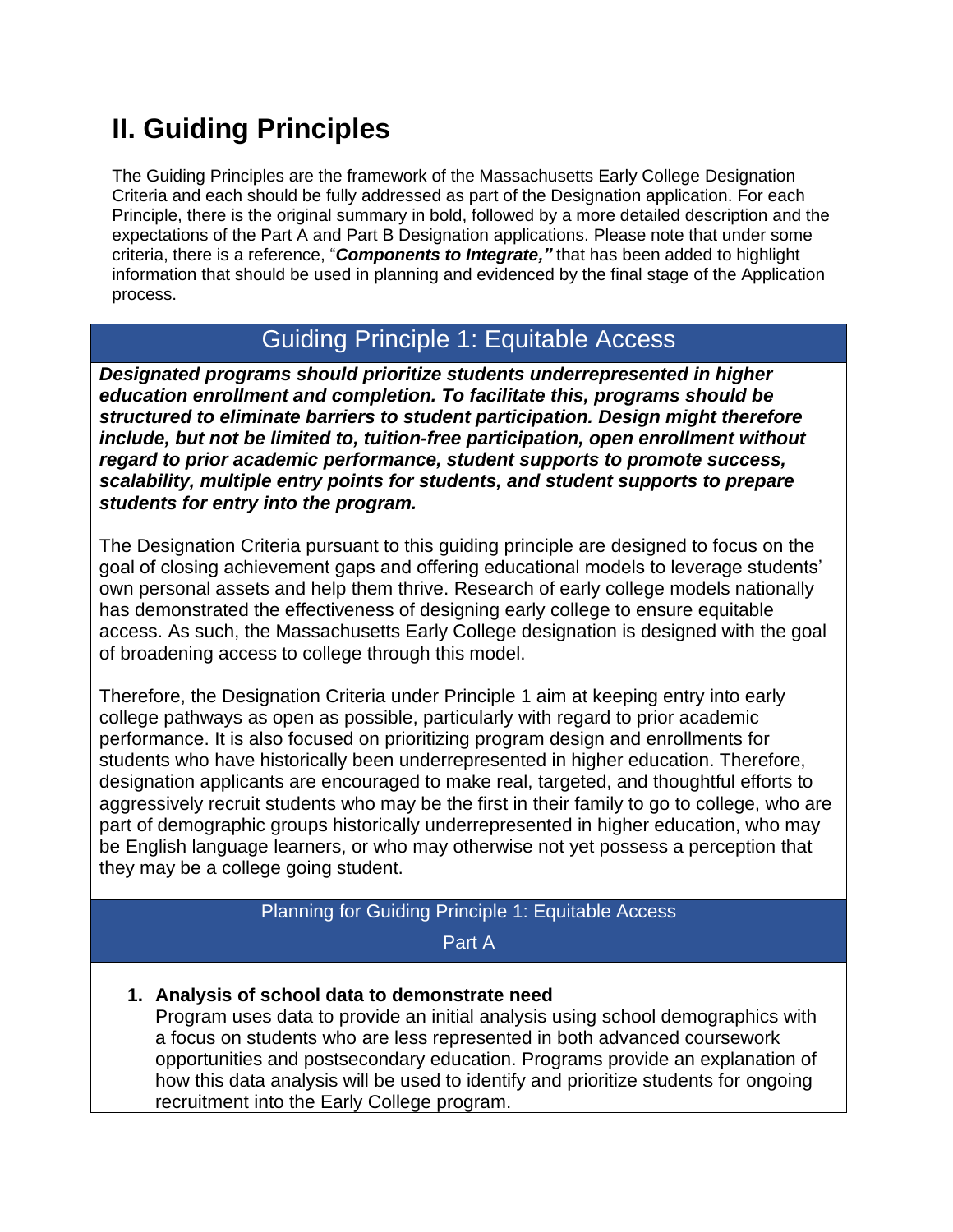#### *Components to Integrate:*

At a minimum, students in the Early College program should reflect the demographic make-up of the underrepresented student population in the school's overall student body and reflect the program's intention to significantly shift the college going culture within those populations, and/or the school as a whole. Programs are also encouraged to utilize the postsecondary Early Warning Indicator System (EWIS) to identify students who may be at risk of not attending college and could be supported through the Early College program.

#### **2. Initial plan for program scale**

Through an initial consideration of school demographic data, the program outlines a proposed plan for thoughtfully scaling the Early College program. The plan should address logistics, funding, space, and school size.

#### *Components to Integrate:*

While there is no specific definition of appropriate scale, program cohorts should be of significant size to positively affect a college-going culture. Additionally, the program should be structured to be financially sustainable. These programs require intensive supports and without scale, it is difficult to maintain the level of resources needed if affecting small numbers of total students.

#### **3. Proposed outreach and recruitment plan**

Program provides an initial plan for outreach and recruitment of students who are traditionally underrepresented in higher education and would benefit from Early College, including: students of color, economically disadvantaged students, and students who are first generation to attend college.

#### *Components to Integrate:*

If applicable, the program should identify how they might leverage existing college access programming at their schools to identify and support. Programs may need to expand the current enrollment requirements of any existing dual enrollment programs to be more inclusive of all students.

#### **4. Proposed description of enrollment policy**

The program has described an initial enrollment policy that is as inclusive as possible and enables underrepresented students to participate in Early College programming and be supported so they can successfully earn a minimum of 12 college credits during their high school career. The provided description must include a rationale for the policy, a description of how the policy is as broad as possible and supports the enrollment of special populations of students, and integrates a lottery if necessary.

#### *Components to Integrate:*

• Program enrollment policies should be as broad as possible. Students should not be excluded from participation in the program based on prior or current GPA, test scores, or placement scores. Enrollments should not rely solely on teacher recommendations or other highly subjective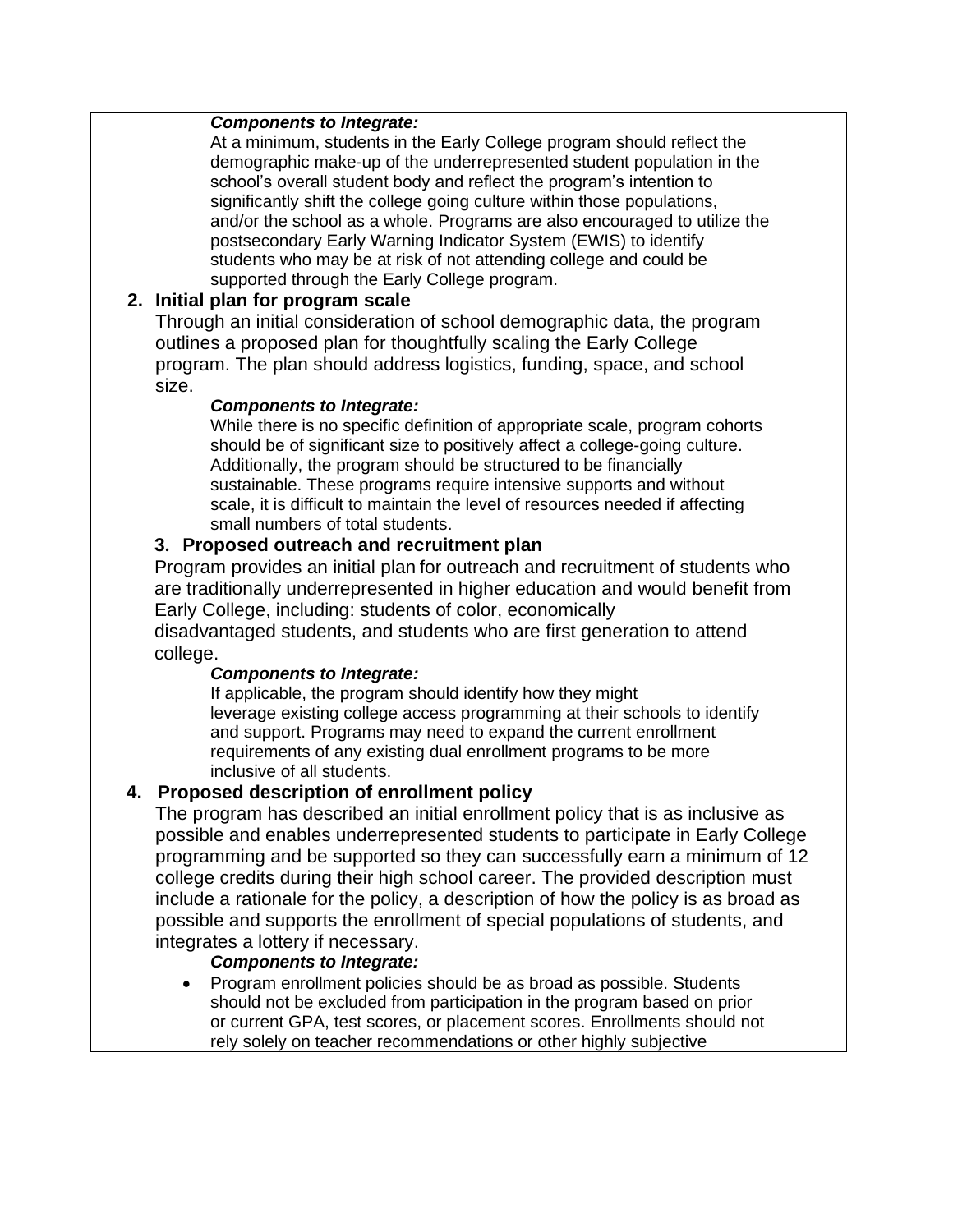processes. Whenever possible, students should not be excluded based on prior disciplinary records.<sup>4</sup> • Enrollment policy is subject to and may account for appropriate processes to address suitability for special populations of students, such as those with an Individualized Education Plan (IEP). • Programs may also be designed to require students to meet reasonable benchmarks of attendance, engagement, and performance to continue participation. If the number of student applicants exceeds program capacity, participation will be determined by a lottery among applicants to ensure equitable access to the program while prioritizing traditionally underserved students. Demonstrating Principle 1: Equitable Access Part B *Important Note: All aspects of the Part B Application will be reviewed with the expectation that they have incorporated the Part A Criteria.*  **1. Full description of program scale** a) Program provides information of projected enrollments inclusive of a longterm design that reflect a reasonable plan to enroll students at a significant scale relative to school/school district size and to the proportion of historically underserved students. b) The program provides longitudinal data showing at least five years of projected student enrollment trends within the program.

c) The program shares a fully developed needs assessment with data demonstrating potential district need for such a program in the district or region. A needs assessment could include high school graduation rates, postsecondary entry/persistence/completion rates, skills gaps within the regional labor force, economic trends, community support, etc.

#### **2. Finalized outreach and recruitment plans**

- a) Program provides a fully developed written outreach and recruitment plan, including a timeline of recruitment and enrollment events, and recruitment materials for distribution at feeder schools and other appropriate locations in the community (e.g., recruitment schedule). A written communication plan for targeting identified audiences, parents, community members, school board, higher education personnel, business, and industry partners, etc.
- b) Program uploads materials used for outreach and recruitment, including but not limited to, brochures and marketing in English as well as Spanish and/or relevant second language(s).
- c) Program uploads a calendar of family/parent outreach events and other opportunities to educate students, counselors, principals, parents, the

<sup>4</sup> From the start, programs should plan to incorporate necessary academic preparation and supports to ensure participants are able to be successful in the program and meet one of multiple possible measures of college readiness to pursue college coursework.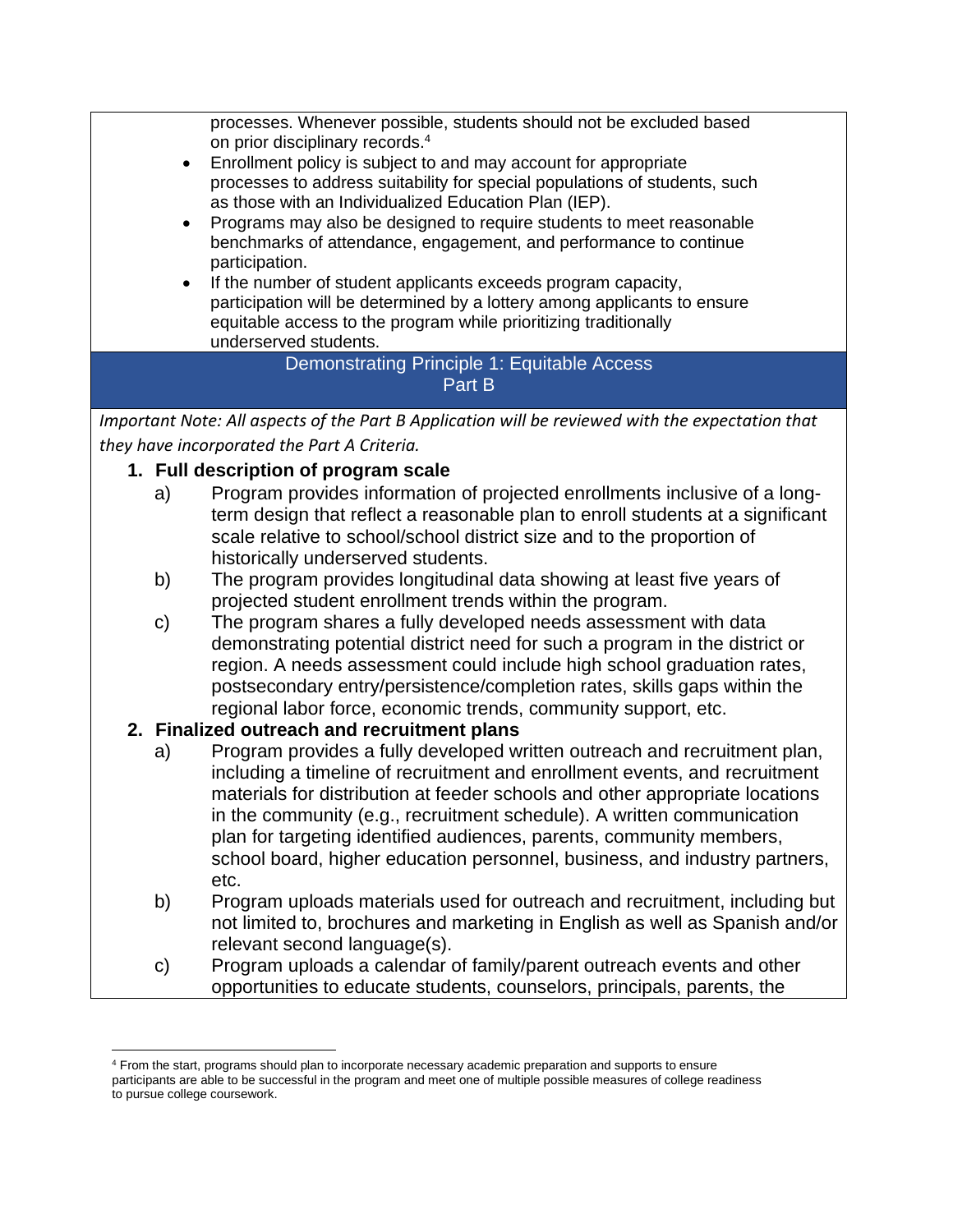school board, business and industry partners, and community members on the Early College program.

## **3. Finalized enrollment policy**

Program provides a fully developed written enrollment policy that includes information regarding:

- When, and how, to apply and enroll in the Early College program, including any minimal enrollment requirements, if applicable.
- What the student and family commitment will entail over the course of the student's high school career, as well as an explanation for how this commitment will be conveyed
- Any academic pathways available to EC students and the multiple entry points into college course-taking.
- How a student would exit the program, so the student would be able to seamlessly transition out of the program and back into the traditional or a different high school program.
- The potential lottery process to be held if Early College applications exceed enrollment capacity, and a description of how this process will support the equity mission of the program. *If the number of student applicants exceeds program capacity, participation will be determined by a lottery among applicants to ensure equitable access to the program while prioritizing traditionally underserved students.*

# Guiding Principle 2: Guided Academic Pathways

*Designated programs should be structured around clear and detailed student academic pathways from secondary and post-secondary education with regard to coursework, sequencing, and experiences beyond the classroom. Given this pathway, students should be expected to complete at least twelve college credits that count towards a postsecondary credential. Programs should also offer students substantive exposure to career opportunities in high demand fields, allowing them to make an informed decision about which career pathway to pursue. Students should also be exposed to the authentic experience and academic rigor of postsecondary education. This would require validating that courses are as rigorous as college level courses offered on campuses. Further, programs should prioritize allowing students to take at least one or more courses on college and university campuses where possible, and otherwise offer experiences intended to acculturate students to the postsecondary experience.*

Guided academic pathways ensure that students experience coherence, clarity, and connection as to their path, but flexibility as to their exploration. And these pathways also ensure that young people develop identities as college going students. As a corollary, we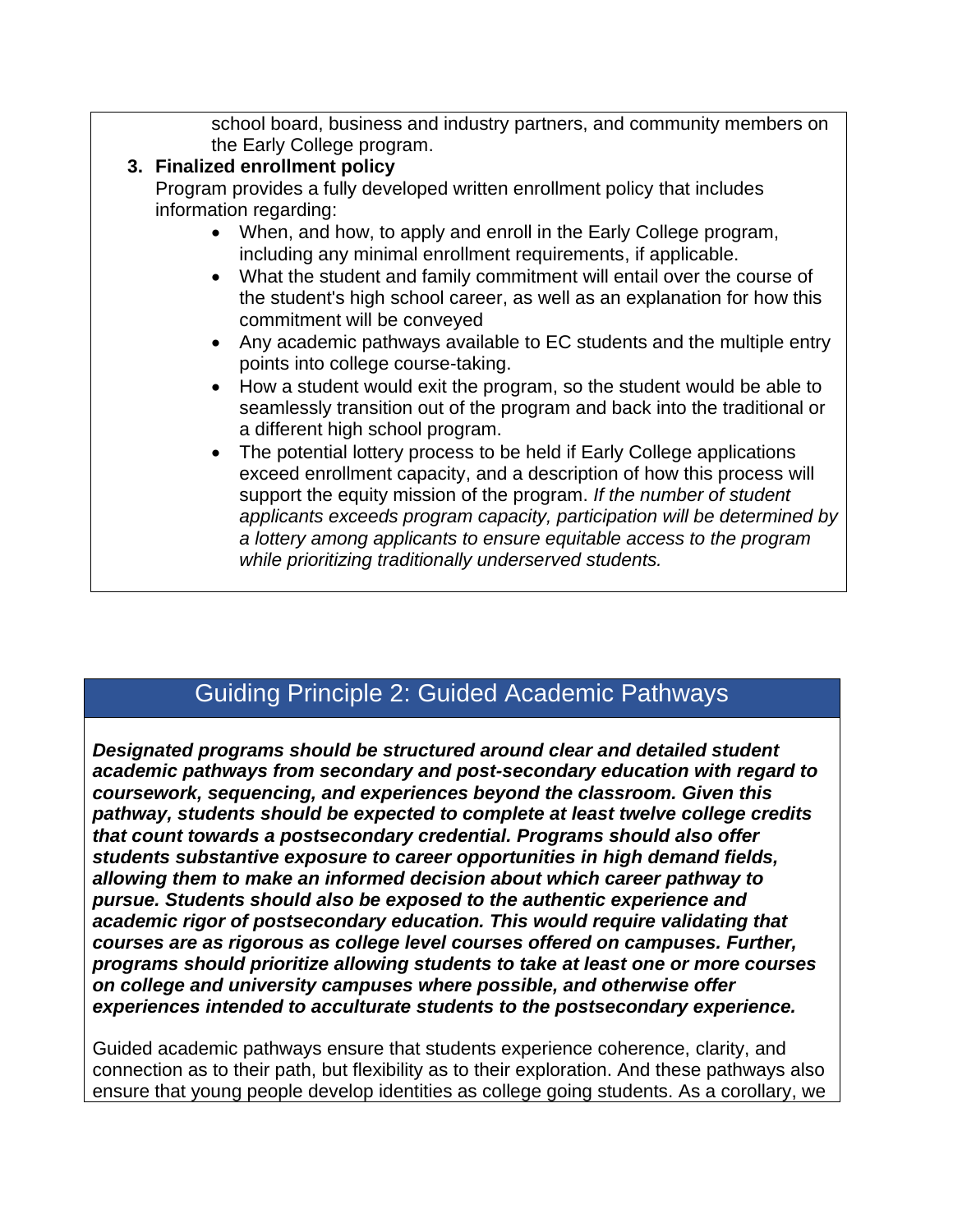hope for a similar combination of innovation and structure with regard to early college program design itself. Early college designation will not require that a pathway be in a specific field (nor is such specificity precluded), although designation expectations require that students will, at a minimum, be educated as to their postsecondary education *and* career options and the connection between both.

More specifically, designation will prioritize the valuable work of our public campuses to develop associates to bachelor's degree pathways between the public two- and fouryear institutions. Applicants should, at the program design phase, think deeply not only about the pathway within the early college program itself, but also the value of the courses and credits achieved by students who successfully complete early college and how they would transfer to degree programs.

Understanding that some applicants may include postsecondary partners who are not public higher education institutions, we appreciate that there will necessarily be exceptions to this preference. Furthermore, we understand that there may be programs that are designed as intentional pathways, but not aligned with a major or course of study that is currently mapped. Ultimately, however, the designation will require a demonstration that the course taking in early college is intended to support relative flexibility for students as well as credit attainment that will be of value as the student continues on the pathway in pursuit of an associate's and/or a bachelor's degree.

#### Planning for Principle 2: Guided Academic Pathways Part A

#### **1. General description of guided academic plan**

a) Program provides a general description of the intended academic plan for Early College students that includes a brief breakdown of the academic plans by grade level, and a preliminary description of any specific Early College pathways to be offered.

#### *Components to Integrate:*

By 10th grade, students will formally enroll in a cohorted Early College, program and begin structured preparatory and/or credit-bearing academic work.

- b) Program provides a description of preliminary plans to prepare students for college coursework after their enrollment in the program. Any preparatory courses (high school or college level) are named.
- c) Program provides the proposed measures for determining students' readiness for college coursework.

#### *Components to Integrate:*

The definition of student preparedness for college coursework should be as broad as possible. Programs are strongly encouraged not to determine this readiness by solely one measure, such as GPA or Accuplacer. Subsequently, the written policy for placement should highlight the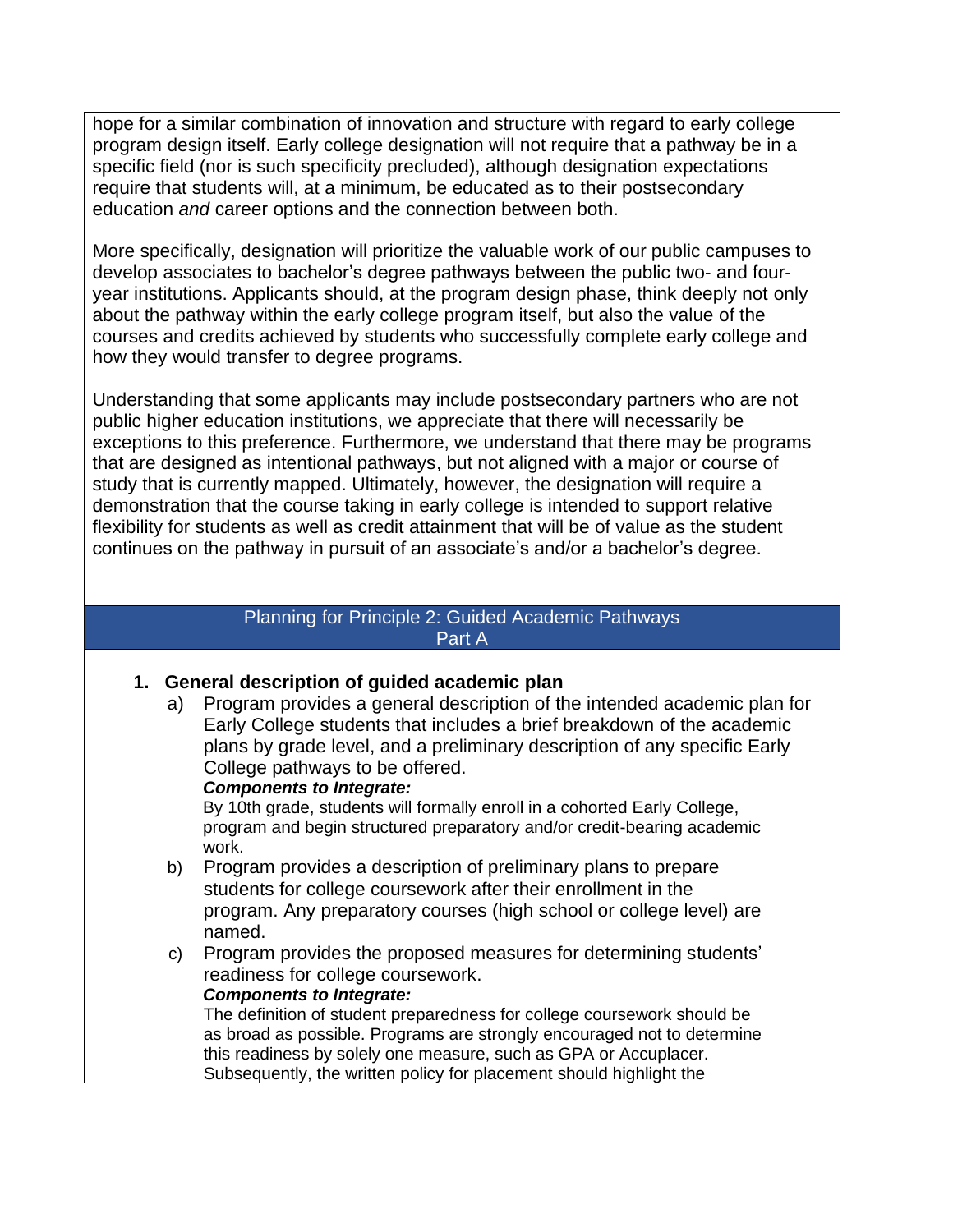intentional supports built into the program for students that allow them to meet one of multiple methods of determining readiness.

d) Program describes, by grade level, the proposed MyCAP plan to incorporate and track the social emotional, academic and career development of individual Early College participants throughout the program.

#### *Components to Integrate:*

Early College students will participate in MyCAP (My Career and Academic Plan) through the incorporation and integration of an online tool used for college and career counseling (e.g., Naviance or MEFA Your Plan for the Future) that is recognized by the Department of Elementary and Secondary Education.<sup>5</sup> Students will be guided through the MyCAP process so that they develop the social, emotional and academic skills necessary to be a successful college students, build a clear understanding of the postsecondary pathways available to them, and develop an understanding of how their courses of study support and facilitate their career aspirations.

e) Program uploads a preliminary course scope and sequence. For each course, it is indicated how the college coursework meets MassCore/high school graduation requirements and will reflect MassTransfer courses.

#### *Components to Integrate:*

Program provides students and their families with the scope and sequence of the high school and college coursework that allows them to both meet the requirements of MassCore and earn a minimum of 12 credits of college credits that also meet the requirements of the MassTransfer program.

#### **2. Initial course schedules for Early College participants**

Program outlines redesigned scheduling plans that would ensure the program, including both proposed coursework and student supports, takes place during the school day<sup>6</sup>.

#### **3. Initial description of delivery of college coursework and related requirements**

Program includes an initial proposal of when and where college coursework will be completed and how it is articulated with a high school's graduation requirements.

#### *Components to Integrate:*

The minimum of twelve required college credits should take place during the secondary school day. If a program relies on hybrid delivery of college credits, students should not be required to miss any high school instructional time in order to complete requirements of college credits. Programs should also think carefully about how they will address digital equity for online courses. Note that while college coursework can be held at the high school or on the college campus, at minimum, it is strongly

<sup>5</sup> Applicants for EC Designation are required to complete MYCAP training and implement the MyCAP process for their Early College participants (and ideally their school population as a whole).

<sup>&</sup>lt;sup>6</sup> Programming can occur outside of the typical secondary school day hours if the EC partnership asks for an extended day commitment AND the school provides all of the services needed for students to equitably access the full programming (including transportation, tuition costs, textbooks, required technology etc.). Students should be able to participate in extracurricular activities.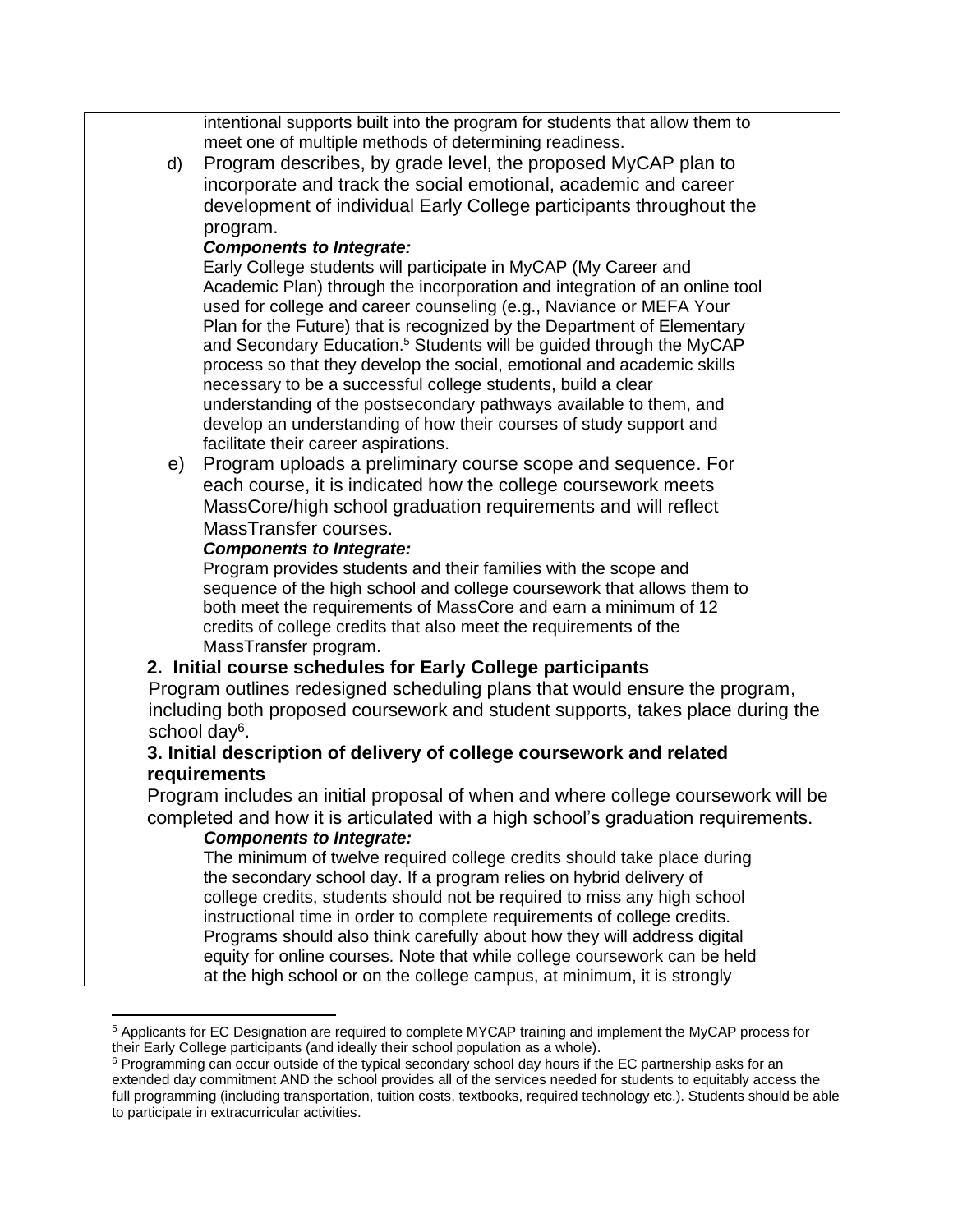encouraged that students take at least one college course on the partner campus during their  $12<sup>th</sup>$  grade year<sup>7</sup>.

#### **4. College experience**

Program includes a description of plans to acculturate Early College participants to both the college experience broadly as well as at the partnered IHE campus.

#### *Components to Integrate:*

These plans should include activities and experiences hosted by both the K-12 and IHE partner, that are provided to students in cohorts whenever possible to prioritize the development of a college-going identity in Early College participants.

#### Demonstrating Principle 2: Enhanced Academic Pathways Part B

*Important Note: All aspects of the Part B Application will be reviewed with the expectation that they have incorporated the Part A Criteria.* 

#### **1. Finalized comprehensive guided pathway plan**

a) Program provides a comprehensive description of the finalized guided pathway plan and indicates when, and how, students will formally enroll in the cohorted Early College program to begin structured preparatory and/or credit-bearing academic work. *Components to Integrate:*

Program is designed so that academic pathway(s) start as early as possible for high school students

- b) Program provides a crosswalk, to be shared with students and families, of the scope and sequence of the high school and college coursework that allows them to meet the requirements of MassCore, meet high school graduation requirements, and earn a minimum of 12 credits of transferable college credit.
- c) Program uploads a list of high school credits or related supports that academically prepare students or serve as prerequisites to onramp to college coursework. A description of how the identified credits or supports prepares students is also provided.
- d) Program uploads a sample MyCAP plan to demonstrate how Early College students will participate in MyCAP (My Career and Academic Plan) through the incorporation and integration of an online tool used for college and career counseling (e.g., Naviance or MEFA Your Plan for the Future) that is recognized by the Department of Elementary and Secondary Education.<sup>8</sup> *Components to Integrate:*  Students will be guided through the MyCAP process so that they

develop the social, emotional, and academic skills necessary to be successful college students, build a clear understanding of the

<sup>&</sup>lt;sup>7</sup> If a program relies upon a solely concurrent model, the description of delivery of college coursework should provide the rationale behind this approach, with special consideration to how acculturation to the college experience will be provided to students.

<sup>8</sup> Applicants for EC Designation are required to complete MYCAP training and implement the MyCAP process for their Early College participants (and ideally their school population as a whole).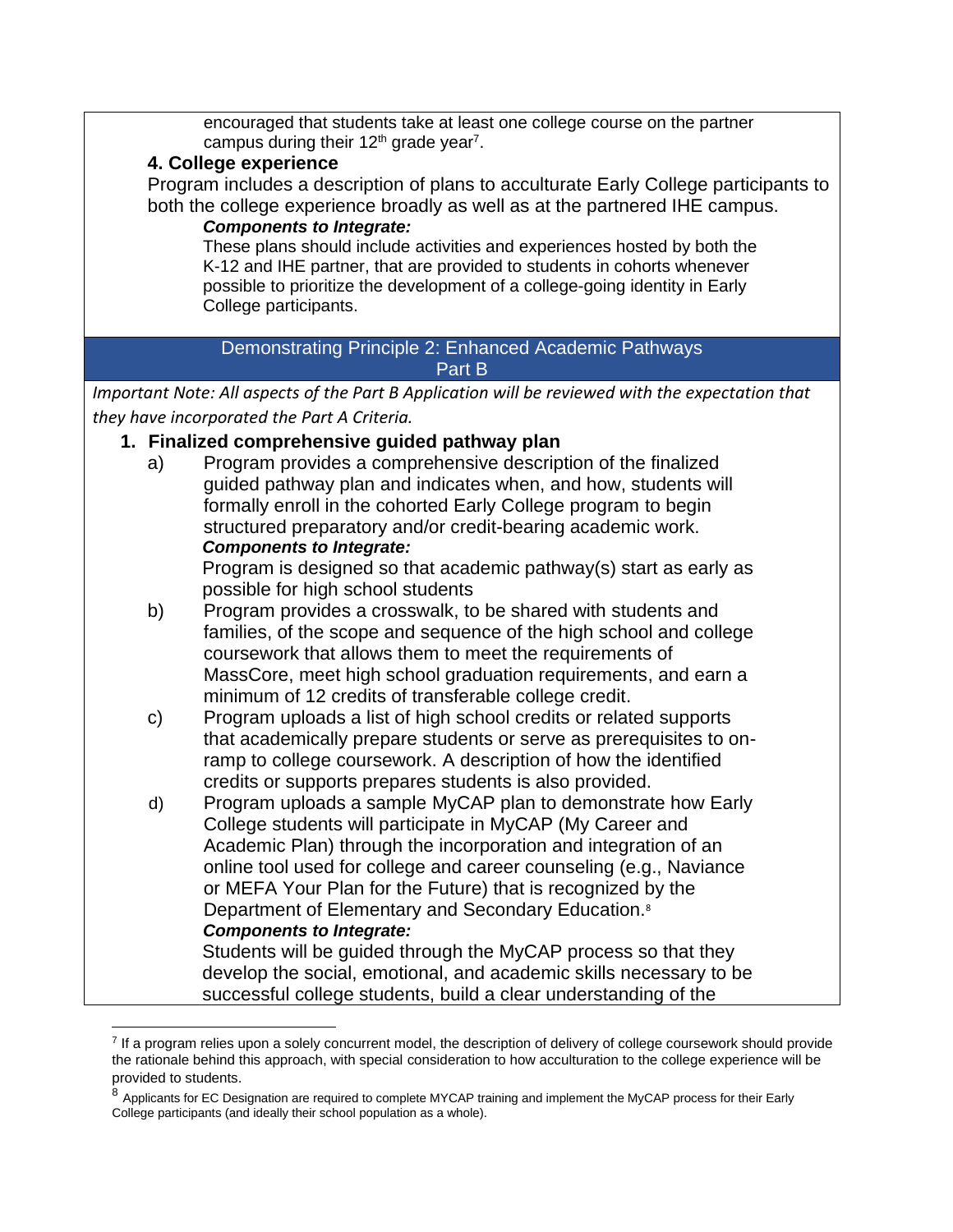postsecondary pathways available to them, and develop an understanding of how their courses of study support and facilitate their career aspirations.

#### **2. Policy on college course placement**

The program provides the written policy for placement of students into college courses.

#### *Components to Integrate:*

The definition of student preparedness for college coursework should be as broad as possible. Programs are strongly encouraged not to determine this readiness by solely one measure, such as GPA or Accuplacer. Subsequently, the written policy for placement should highlight the intentional supports built into the program for students that allow them to meet one of multiple methods of determining readiness.

#### **3. Scope and sequence**

The program uploads a finalized scope and sequence per proposed pathway evidencing a course of study allowing for all Early College students to graduate with at least 12 college credits.

#### *Components to Integrate:*

- It is strongly encouraged, that at a minimum, students complete English Composition I or the equivalent and a college-level mathematics course prior to completion of the Early College program. Programs should intentionally embed general education college coursework that will count for MassCore primary subjects into the pathway when possible, rather than utilize MassCore electives solely. Students should be identified as more interested in a STEM or non-STEM pathway for the purposes of completing a math course that will be appropriate for their field of study.
- Program design should reflect an effort to ensure that student course taking aligns with MassTransfer Pathways. As such, it is recommended that the remaining course sequence be mapped with major requirements for a particular A2B Mapped Degree Pathways or with the MassTransfer GenEd Foundation.
- Program design should also reflect a pathway that allows a student to complete either a two-year or four-year degree, should they wish. As such, it is strongly recommended that program design reflect course sequencing aligned with admissions requirements for the Massachusetts public four-year institutions and that the program is designed such that students complete MassCore. If, for some reason, program design does not align, applicants must articulate the rationale.

#### **3. Finalized course and program schedules**

Program uploads sample students' schedules, identifying college coursework and integrated academic supports. The schedule indicates that these take place during the high school day.

#### *Components to Integrate:*

• If the structure of the program requires a redesigned school day and therefore a *Student Learning Time* waiver, the explanation for that waiver should be included in the application for final Designation. This may be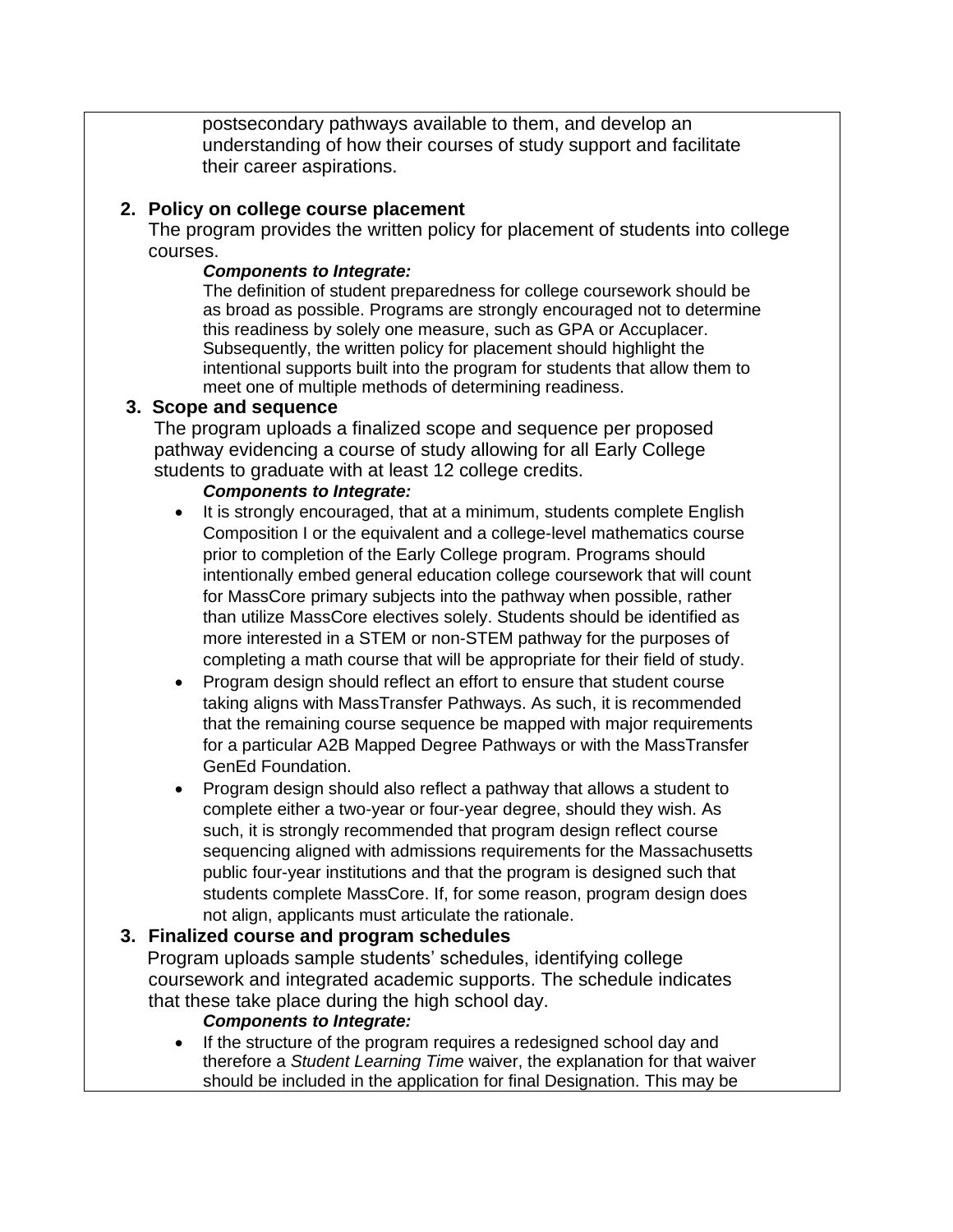needed if the programs calls for  $12<sup>th</sup>$  graders to be enrolled full-time in college coursework.

- Additional course-taking opportunities may be offered to students outside of the high school day if they are not integral to students' Early College experience and are optional.
- **4. Evidence of curriculum alignment** The program provides evidence of curricular alignment that has taken place to bridge academic skill-building between high school and college courses.
- **5. Early College program description** The program provides the Early College program description(s) available within the high school course catalogs or the additions to existing catalogs, including program outlines and course descriptions and syllabi when available.

# Guiding Principle 3: Enhanced Student Support

*Designated programs should incorporate sufficient wraparound services to promote academic success and completion, taking into consideration the needs of diverse populations of students.*

Early college should be designed not as a boutique program, but should reflect a holistic program design in contemplation of the lived experience of the target student population. Specifically, programs are encouraged to develop student support in consideration of a whole student, in contemplation of student development broadly, development of academic proficiency and support related to barriers faced both externally and with regard to academic course taking.

> Planning for Guiding Principle 3: Enhanced Student Support Part A

- **1. Identification of academic and nonacademic challenges** Program identifies potential academic and nonacademic challenges for Early College student participants.
- **2. Outline of plan for academic and non-academic supports** Program provides an outline of supports for academic, nonacademic, and career development. Outline indicates which partner will provide each named support, to whom it would be provided (i.e., Early College cohort, sub-group of students at school, whole school population), and when and where it would take place. *Components to Integrate:*
	- Plans should include, but not be limited to academic supports such as tutoring, counseling/advising, and career exploration and activities. Supports should be differentiated in design to meet the specific needs of all students participating in the programming and incorporate evidence-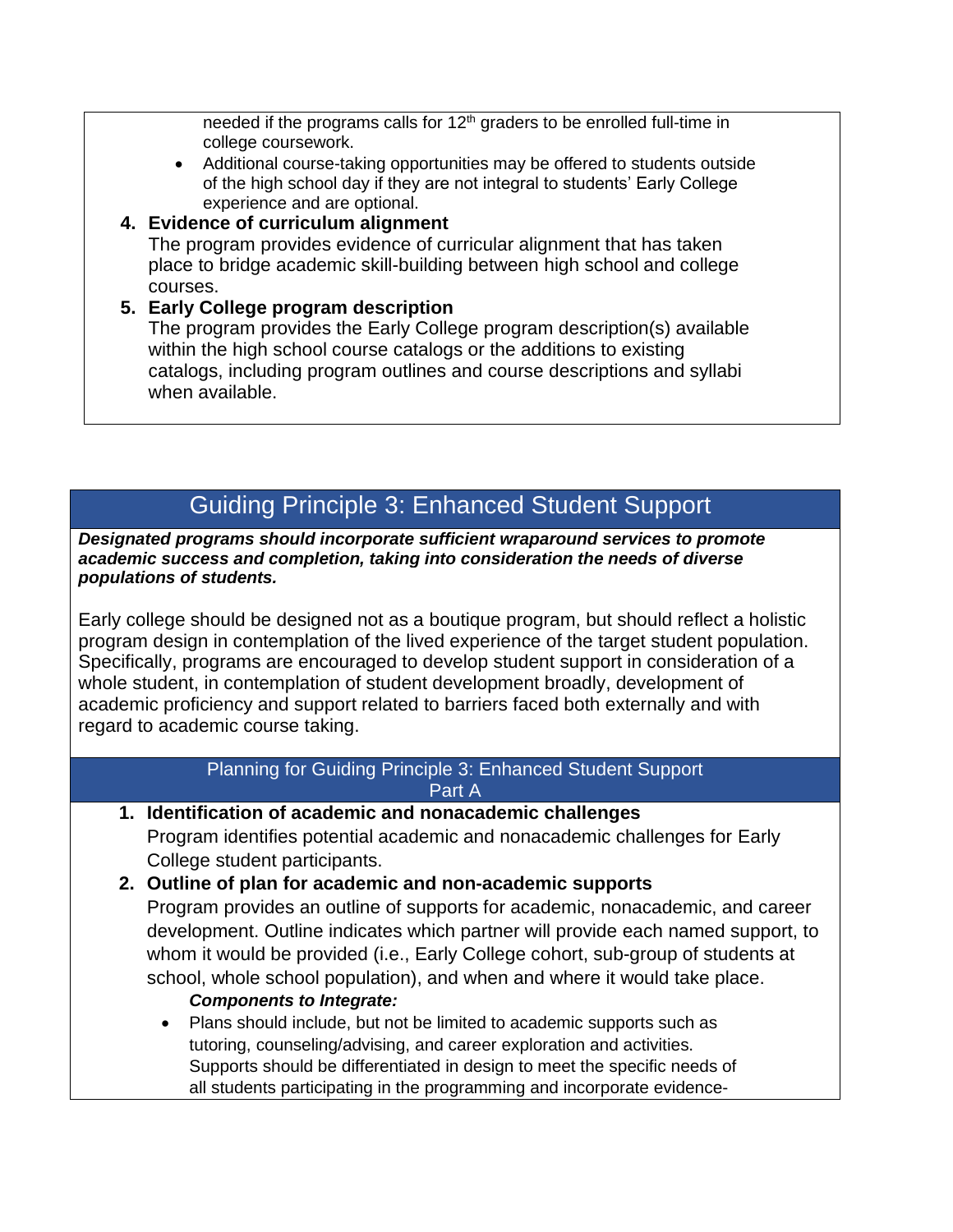based strategies. Plans should identify how supports are integrated into the school day.

- Plans must specifically address intentional differentiated supports for English Language Learners, students with disabilities as needed, as well as any other intentional supports for students historically underrepresented in higher education to address potential inequities in access.
- Plans should be integrated between secondary and post-secondary partners to offer Early College students seamless support.
- **3. Outline of support staff plan for both academic and nonacademic supports**. Program provides a name of an appropriate contact at each institution that will lead supports for Early College students. Contact information for this individual is provided, along with a description of the role. If the role requires staff to be hired, a proposed job description is included.

#### Demonstrating Principle 3: Enhanced Student Supports Part B

*Important Note: All aspects of the Part B Application will be reviewed with the expectation that they have incorporated the Part A Criteria.* 

## **1. Comprehensive plan of academic and non-academic supports**

- a) The Early College program provides a developed plan for ongoing academic and non-academic support for students on an Early College pathway.
- b) Program uploads a detailed master calendar of academic and non-academic support activities for students. The supports include tutoring, application assistance, financial aid counseling, and college and career advising.
- c) Program uploads a sample Early College student schedule that indicates embedded time for academic supports including tutoring, advising/guidance time, college preparation support time, and time for career development.
- d) Program confirms the staffing plans for providing both academic and nonacademic supports for students.

## *Components to Address:*

These schedules should include when and where students are able to access support. Programs should avoid situations where students are expected to only access supports on their own accord or outside of their daily schedule. Program should clearly delineate how supports are specifically designed or employed to support Early College work

## **2. Information on academic policy on course requirements and failure policies**

a) The program provides the policy on program and course requirements and identifies the supports for students who are at risk of failing a dual enrollment course. Supports include those for helping the student get back on track, and actions that may be taken if a student fails a course or multiple courses.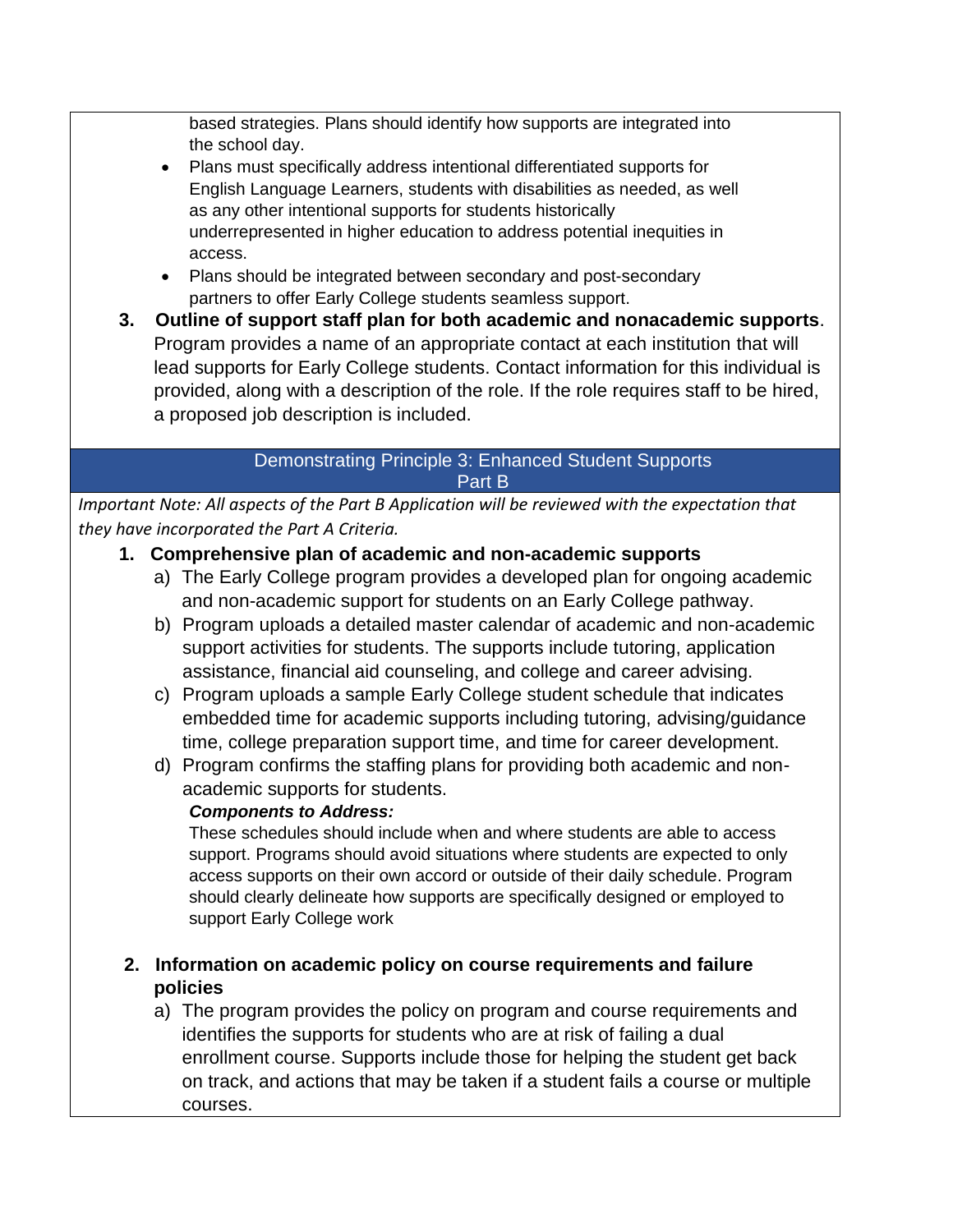b) The program describes the plan to disseminate the above information to Early College students and their families in a timely manner.

#### **3. Information on student conduct expectations**

Program names the expectations around behavior, health, and safety procedures for Early College students on college campuses and identifies the supports available to ensure these procedures are met

# Guiding Principle 4: Connection to Career

*Designated programs should expose students to a variety of career opportunities including greater depth in careers relevant to their selected pathway, for example, by providing opportunities for targeted workforce and career skills development, career counseling, and elements of experiential and workplace learning.*

This guiding principle dictates that designated early college programs should be designed to support college and career readiness such that students are expected to develop awareness of their educational growth and development while understanding the manner in which their educational path is connected to career opportunities. This connection should be framed broadly, to allow students to explore career possibilities and to more generally develop foundational employability skills necessary to thrive in any work environment.

> Planning for Principle 4: Connections to Careers Part A

#### **1. Outline of college and career counseling plan**

The program outlines the plan for college and career counseling, which incorporates early career development and career and postsecondary education exploration. The preliminary plan is grounded in employability skills and labor market information.

#### **Components to Integrate:**

The Early College program should be designed to incorporate in depth and comprehensive college and career counseling that aligns to the necessary elements of MyCAP plans (as defined by the Department of Elementary and Secondary Education). The finalized plan for these activities must include evidence of incorporation and integration of an online tool for use in college and career counseling (e.g., Naviance or MEFA Your Plan for the Future) that is recognized by the Department of Elementary and Secondary Education in supporting the MyCAP process. Students should have the opportunity to participate in career awareness, exploration, and immersion activities.

#### **2. Employer partners**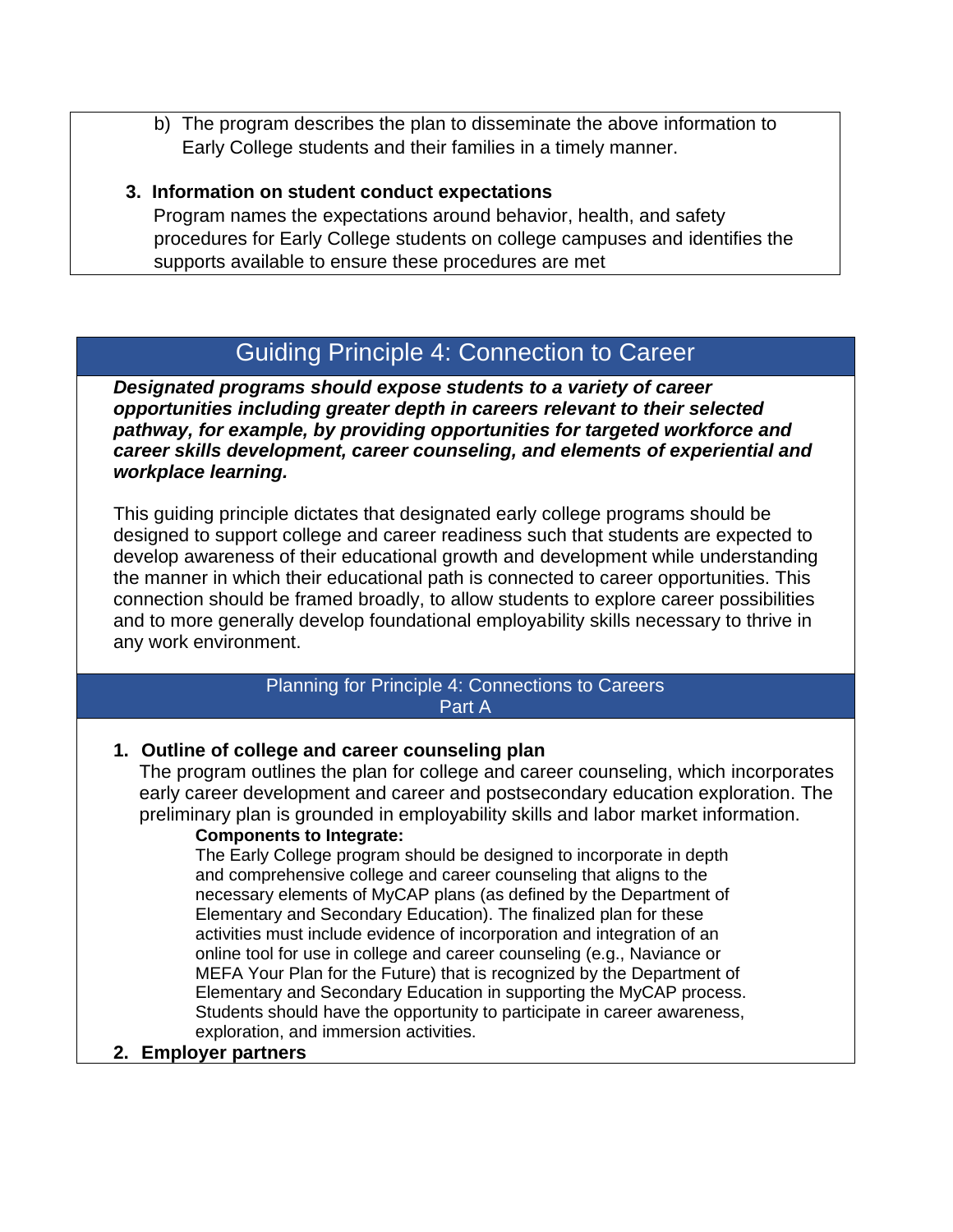Program describes the plan to engage area employers, when relevant, to support connections between student's guided academic pathways and their career exploration. Program names any relevant existing relationships with area employers.

#### Demonstrating Principle 4: Connections to Careers Part B

*Important Note: All aspects of the Part B Application will be reviewed with the expectation that they have incorporated the Part A Criteria.* 

#### **1. Comprehensive plan for college and career counseling and career development activities**

Program provides the finalized plan for career development education activities for Early College students. This plan lists the activities by grade level, and includes awareness, exploration, and/or immersion (internships, proposed career pathways) activities that consider labor market information. The plan for career activities identifies the higher education partner's commitment and the resources provided to help support connections between students' coursework and career opportunities.

#### **Components to Integrate:**

Activities should have some connection to students' selected guided academic pathways, when applicable, in order to support the connection between their college coursework and potential career opportunities.

#### **2. Final list of employer partner contacts**

Program provides any relevant specific employer contacts in order to demonstrate a commitment of community businesses and other partners, with the goal of exposing students to a variety of career options and internship opportunities.

Guiding Principle 5: Effective Partnerships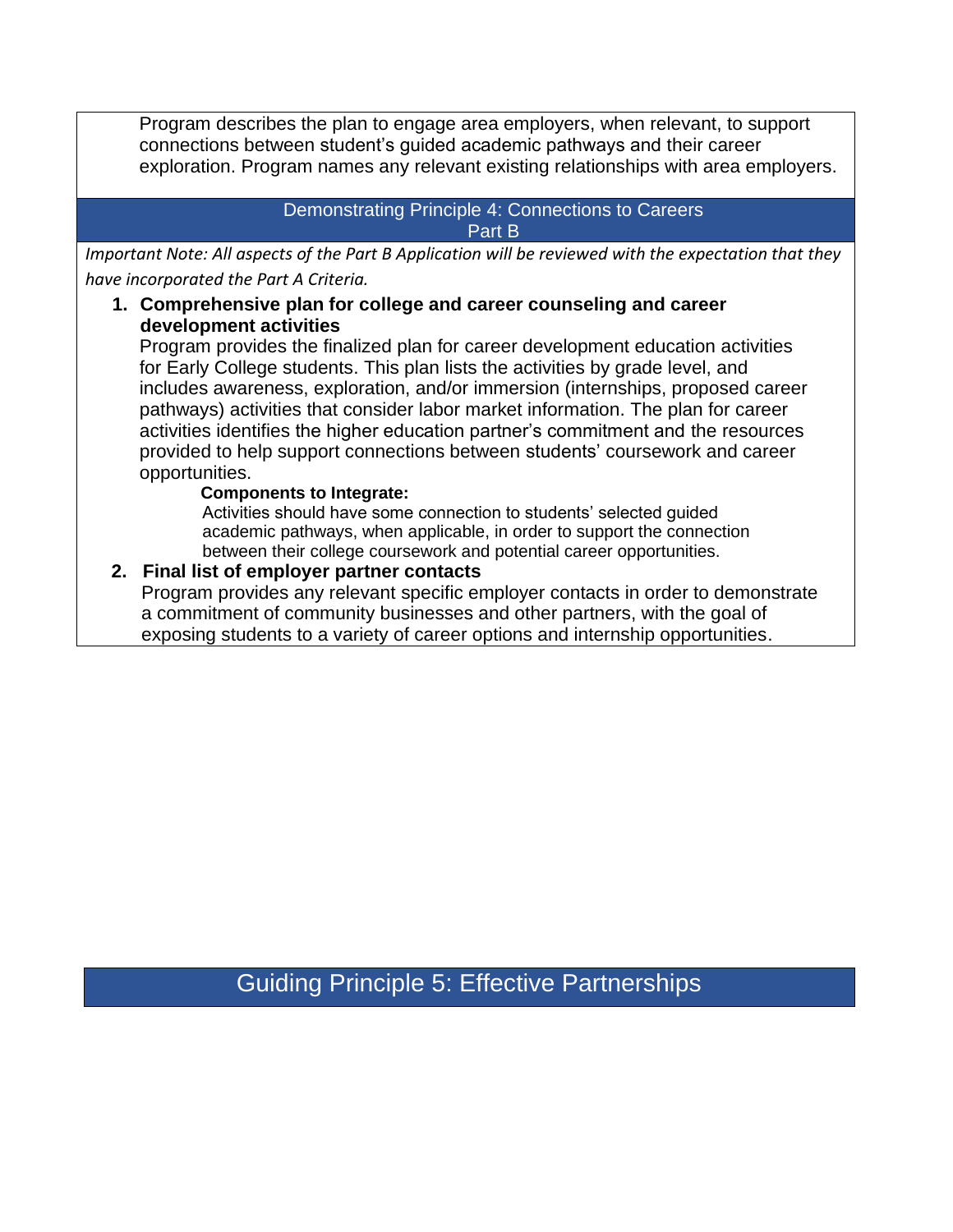*Designated programs should be a partnership between at least one institution of higher education and one public secondary school and district, and may include one or more employers. Partnerships should present evidence that the program is consistent with collective bargaining agreements and memoranda of understanding detailing the nature of governance, budget, sustainability, scheduling, respective responsibilities, and performance measures. Programs should be sufficient in size to capture economies of scale goals and to ensure long-term sustainability.*

Fundamentally, an effective and sustainable early college program necessitates a fully integrated partnership between the school, district, and postsecondary institution. Tacit agreement to collaborate is not sufficient—deep commitment to partnership and continued full collaboration on both sides is imperative. While designation purposes therefore require substantive evidence of these partnerships in the form of a MOU, what will be most important to maintain these partnerships will be clear and respected relationships between instructors and leadership at both institutions.

#### Planning for Principle 5: Effective Partnerships Part A

## 1. **Preliminary partnership plan**

Program describes how the K-12 school and postsecondary institution plan to be fully integrated partners in the program work. The roles and responsibilities of each partner during the planning process are clearly identified.

### *Components to Integrate:*

If either applicant partner currently operates a Designated Early College program, the provided plan will include partners' consideration of this.

## 2. **Identification of Early College leadership**

Program provides information regarding the leadership at each partner institution empowered to make decisions in this process. This includes leaderships at the individual K-12 institution, the K-12 district, the higher education institution, and any other major stakeholder.

## 3. **Identification of initial key costs**

Program provides initial identification of key costs of program operations for both institutions, including, but not limited to, per credit student support and student transportation.

#### *Components to Integrate:*

Applicant partners must have a realistic plan to sustainably support a high-quality program across all partners including identifying a necessary funding structure to achieve that goal for the initial three years.

### 4. **Outline of logistics of pathway plans** Application provides an outline of the logistics of the Early College pathways regarding graduation requirements, course taking requirements, and pathways to credentials.

## 5. **Outline of plans for collective bargaining discussions**

The proposal outlines plan to hold discussions concerning collective bargaining agreements, at both the K-12 and higher education level, as needed. Where there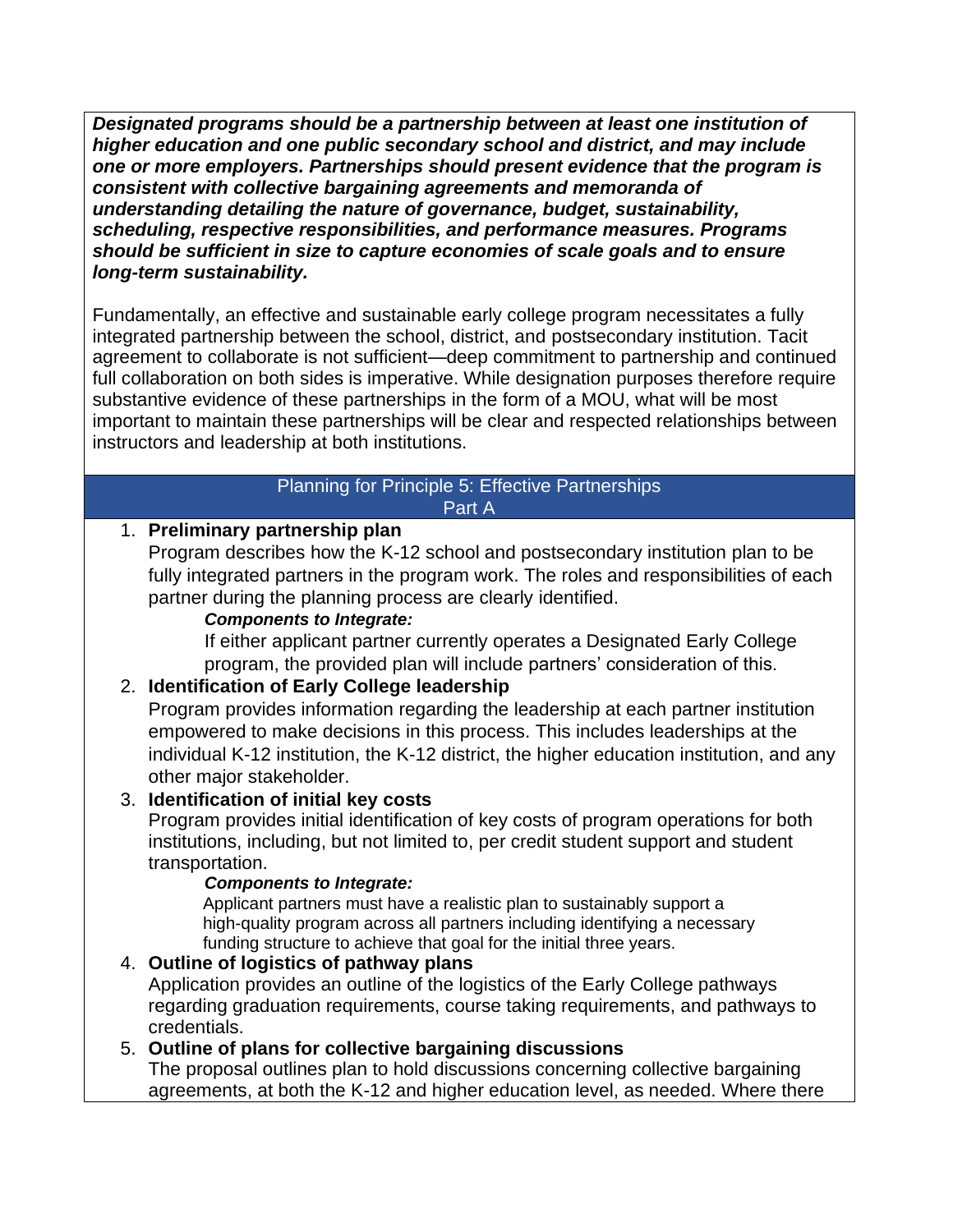is a requirement for local bargaining relating to any aspect of the pathway, local requirements must be followed.

#### Demonstrating Principle 5: Effective Partnerships Part B

*Important Note: All aspects of the Part B Application will be reviewed with the expectation that they have incorporated the Part A Criteria.* 

### 1. **Joint vision statement**

Program provides a common vision statement for the Early College program that is agreed upon by partners, and that affirms the value of the program to each partner.

## 2. **MOU**

Program uploads a current, signed Memorandum of Understanding (MOU) that defines an active partnership between the school district and the institution of higher education (IHE) and that reference topics including, but not limited to:

- How, when and where college coursework will be offered (may include the location, mode of delivery, and proposed faculty of the dual credit courses offered in the Early College program)
- Shared coverage of costs and planned funding sources for all instructional costs and for all support, logistical, administrative, and other activities, including but not limited to, costs for tuition, fees, technology, and textbooks.
- Program goals and outcomes and how partnership will track these
- How program coordination will take place, including staffing plans, and all relevant policies that support students, especially pertaining to the pursuit of college coursework.

#### *Components to Integrate:*

- student support plans
- faculty support plans
- college and career advising and activity plans
- grading periods and policies
- courses of study and curriculum alignment
- instructional materials and instructional calendar
- student program enrollment and attendance policies; course enrollments by semester
- provisions for discontinuing Early College operation in the event that becomes necessary
- provisions and processes for collecting, sharing, and reviewing student and teacher/instructor data to assess the progress of the Early College program
- policy for advising students on the transferability of all college credits offered and earned
- professional development for Early College faculty (including both district and IHE faculty/staff)
- policy to ensure the IHE transcripts college credit earned through dual credit in the same semester that credit is earned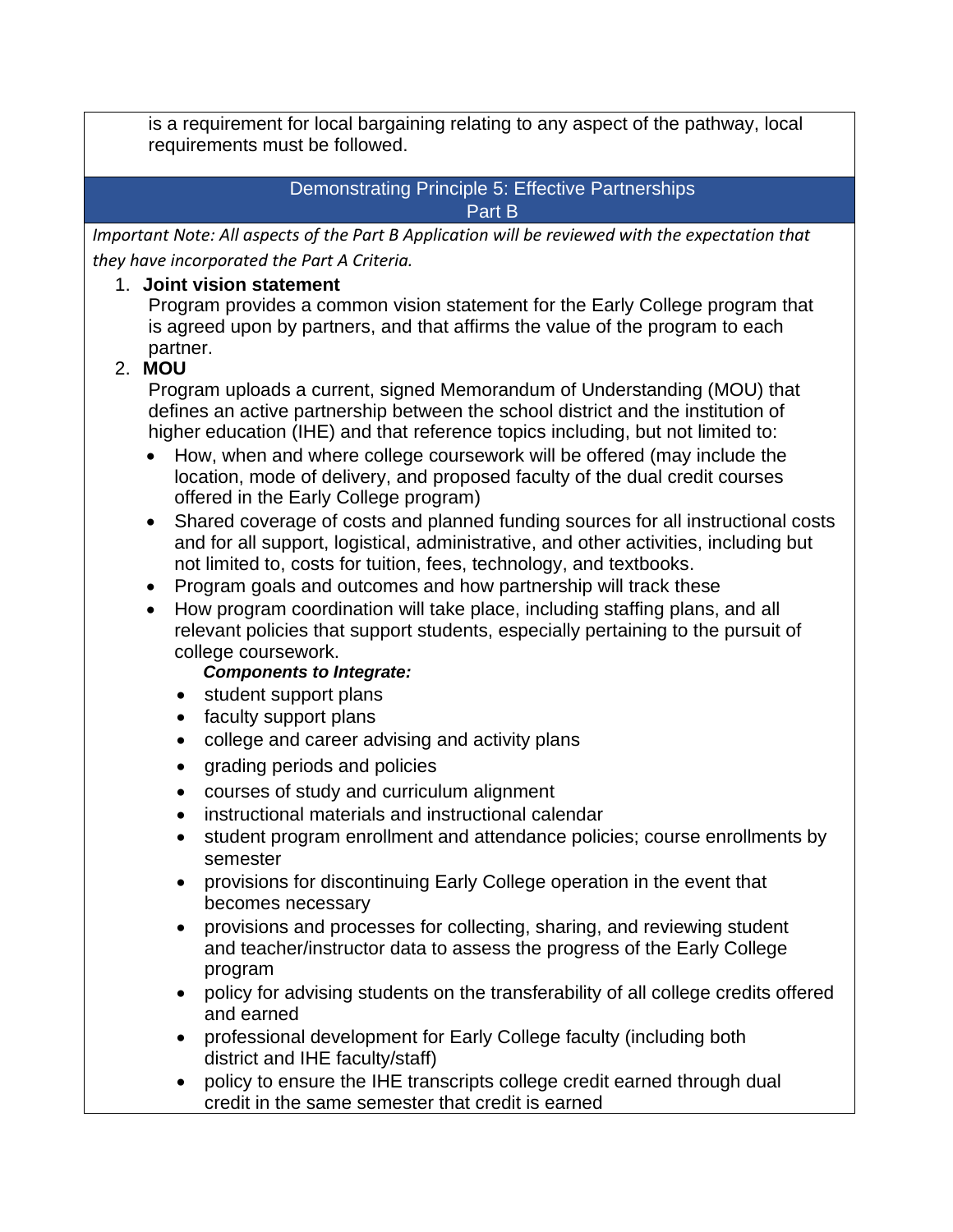- policy addressing the role of each partner in the resolution of students' issues (including conduct, investigative procedures, consequences); and
- indication of how often the MOU will be reviewed

#### **3. Plan for program performance measures and goals**

Program uploads a detailed plan (referenced in the MOU) regarding program performance measure goals.

#### *Components to Integrate:*

DESE and DHE will provide annual data reports to programs to inform their progress on these measures. The agreed upon performance goals of the program will be reviewed annually by the Early College team and should include but not be limited to the following:

- general enrollment and retention rates of participating students disaggregated by subgroup
- percentage of high school participants who persist in program and course completion during high school career
- percentage of students that participate in MyCAP on an annual basis
- number of pathway activities and percentage of students who participate
- high school graduation rate of participating students
- percentage of 12th grade students completing FAFSA application and MassCore requirements
- percentage of participating students who gain postsecondary credits per grade level and percentage of 12th grade students that attain a minimum of 12 credits
- percentage of Early College graduates who enroll in a 2- or 4-year institution within 6 months of high school graduation
- percentage of high school graduates who persist in college on an annual basis percentage of participating students who achieve an associate or bachelor's degree within three or six years of high school graduation

#### 4. **Aggregated program information**

The program should also include the following information in the aggregate:

- a. budgets, including estimates of both start-up costs as well as per student ongoing costs to sustain the program (programs can reference the cost estimates described in the Parthenon study). Budget must outline the funding responsibilities for each institution.
- b. staffing plans

.

- c. faculty and teacher qualifications and assignments
- d. job descriptions for individuals supporting the ECHS Program
- e. training or professional development and support plans
- f. if relevant, student mentor program plans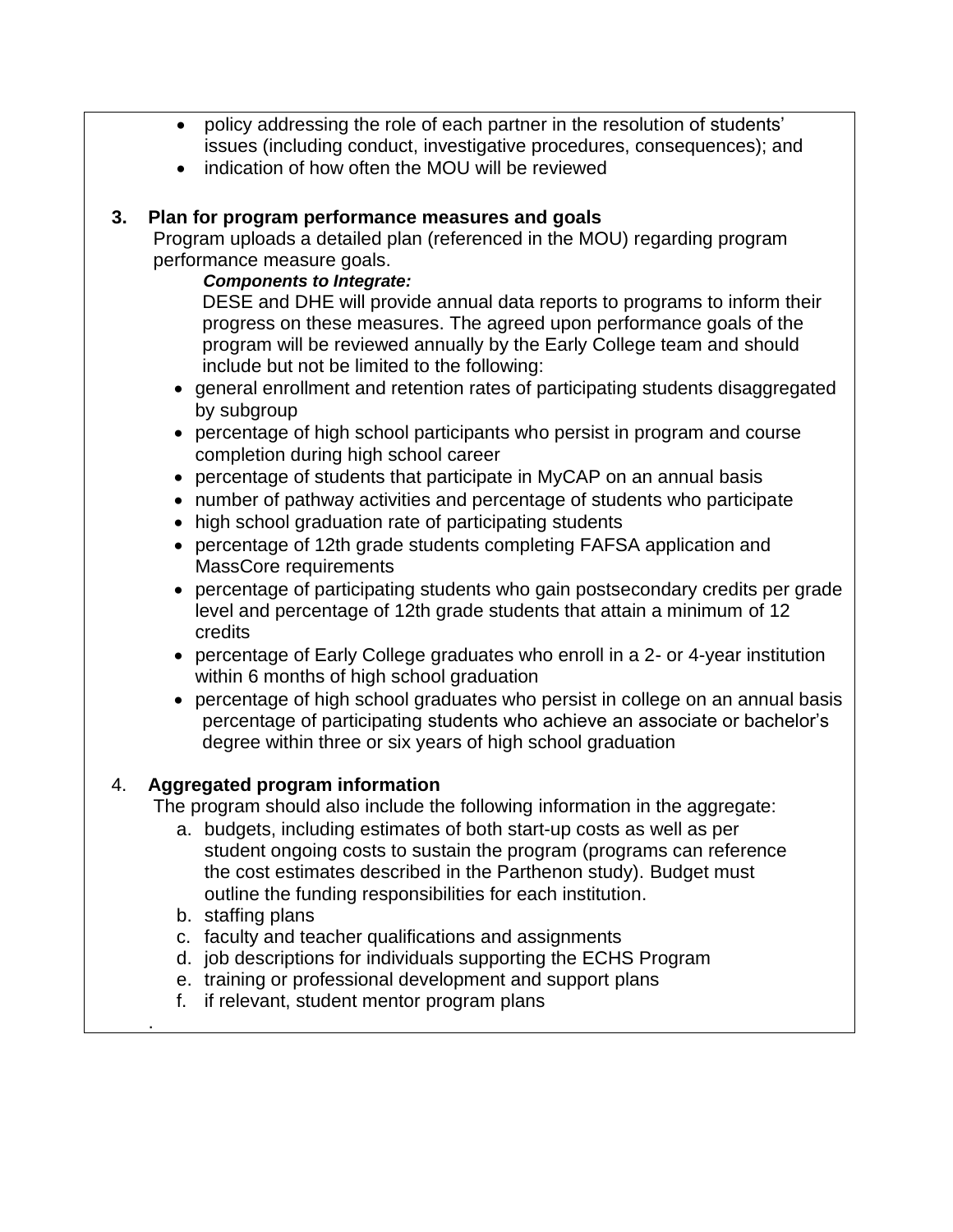# <span id="page-23-0"></span>Appendix A: Early College Readiness Checklist

The Early College Readiness Checklist is a resource for prospective Early College partners to guide their pre-planning for the Designation application process. While this checklist is organized by structural component, each item is closely tied to the 5 Guiding Principles that are essential to a Designated Early College program.

This checklist was created in partnership with NS4Ed.

# **Mission and Vision**

|                                                                                                                                                                                                                                                              | Yes | No |
|--------------------------------------------------------------------------------------------------------------------------------------------------------------------------------------------------------------------------------------------------------------|-----|----|
| Have the partners identified a clear rationale for applying for an Early College<br>Designated program?                                                                                                                                                      | [ ] |    |
| Do both partners have an understanding of the differences between Early College<br>and Dual Enrollment?                                                                                                                                                      | I l |    |
| Have the partners consulted with students and families to determine interest in<br>the Early College program?                                                                                                                                                |     |    |
| Have the partners discussed the projected scale and size of the Early College<br>program, as well as the size of each Early College cohort of students? Do they<br>have a clear rationale for the selected enrollment numbers?<br><b>Guiding Principle 1</b> | l l |    |

# **Structure and Operations**

| Have the partners discussed designated staff for the Early College program?<br><b>Guiding Principle 5</b>                                                     |  |
|---------------------------------------------------------------------------------------------------------------------------------------------------------------|--|
| Does the IHE have the physical space available to accommodate Early College<br>students?<br><b>Guiding Principle 5</b>                                        |  |
| If a partner already has a Designated Early College program, have the<br>prospective partners discussed how these programs will operate in tandem?            |  |
| Have both partners had initial conversations with their collective bargaining<br>representatives regarding Early College plans?<br><b>Guiding Principle 5</b> |  |
| Will both partners be prepared to provide a finalized MOU (if invited to complete<br>Part B of the Designation Application)?                                  |  |

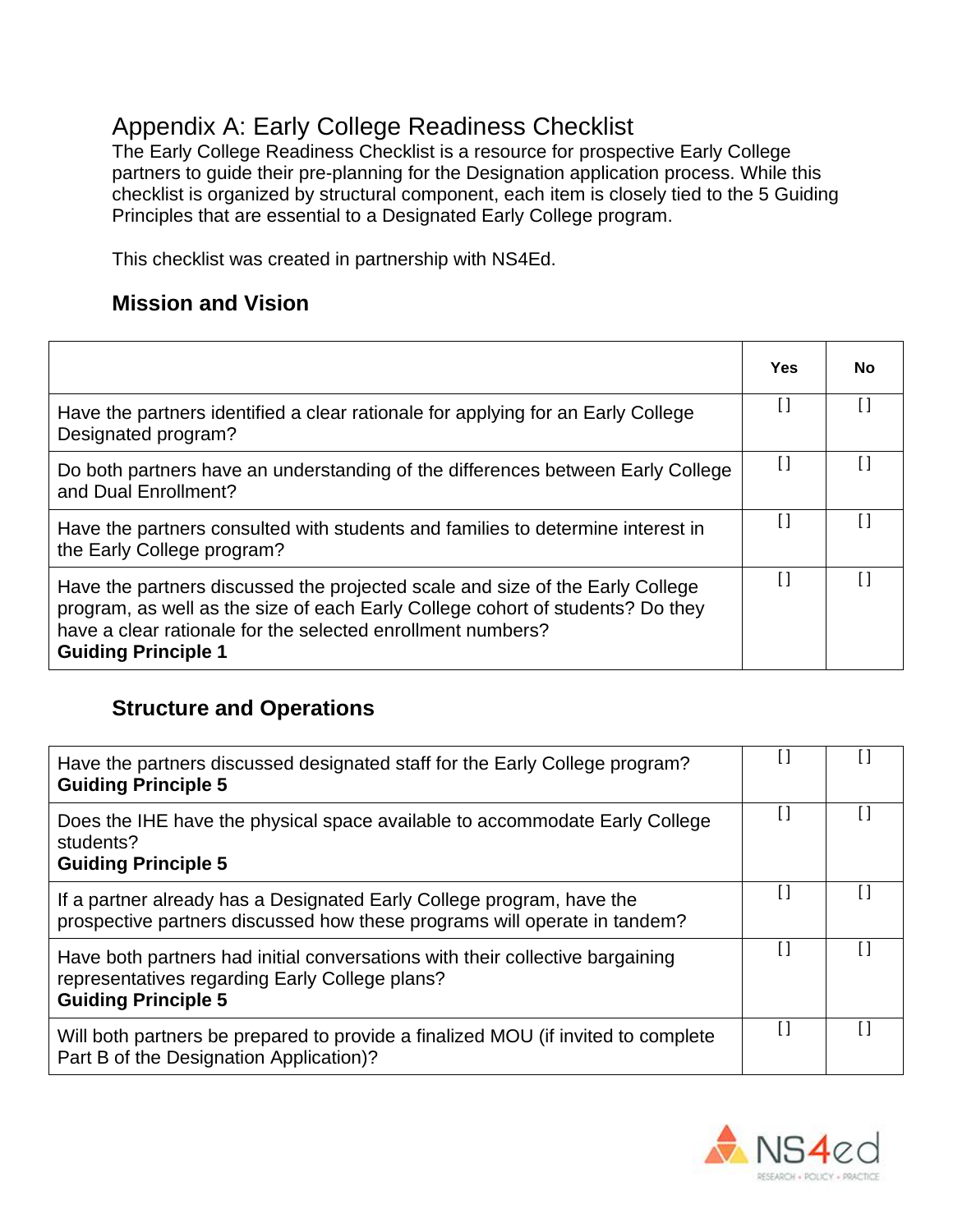# **Prioritizing Equity**

| Have the partners had a preliminary conversation between partners with regard to<br>making the Early College program free to all students?<br><b>Guiding Principle 1</b>                                                                                                                                                                                                                                           | $\mathfrak l$ |  |
|--------------------------------------------------------------------------------------------------------------------------------------------------------------------------------------------------------------------------------------------------------------------------------------------------------------------------------------------------------------------------------------------------------------------|---------------|--|
| Have partners determined which student populations at the secondary school<br>would most benefit from this Early College program?                                                                                                                                                                                                                                                                                  | П             |  |
| Have the partners had a preliminary conversation with regard to an open<br>enrollment process into the Early College program*, that:<br>promotes equitable access for all students, regardless of prior academic<br>record?<br>prioritizes the enrollment of students underserved in higher education?<br>integrates particular strategies for supporting Black and Latinx students?<br><b>Guiding Principle 1</b> |               |  |
| *Note: students enter into the Early College program and then they receive<br>relevant academic support to be ready for enrolling in college courses. The<br>intentional design of the program should prepare students for the courses.                                                                                                                                                                            |               |  |

# **High School Redesign: Academic Pathways and Student Supports**

| If the high school partner already has Innovation Pathways or CVTE<br>programming, have the partners discussed how students will be aware of, and<br>guided through, the various programs?                                                                | $\Box$             |        |
|-----------------------------------------------------------------------------------------------------------------------------------------------------------------------------------------------------------------------------------------------------------|--------------------|--------|
| Have the partners had preliminary conversations about scheduling, so that<br>coursework and supports for Early College students would be offered during the<br>traditional school day?<br><b>Guiding Principle 2</b>                                      | $\lceil$           | $\Box$ |
| Have the partners broadly envisioned students' experience in the Early College<br>program, from the time of their enrollment (in 9 <sup>th</sup> or 10 <sup>th</sup> grade) to graduation?<br><b>Guiding Principle 2</b>                                  | $\Box$             |        |
| Have the partners discussed which guided academic pathways they would like to<br>offer? Are the proposed courses in these pathways broad and widely transferable<br>to both other courses of study, and other institutions?<br><b>Guiding Principle 2</b> | $\left[ \ \right]$ | H      |
| Have partners considered alignment between high school graduation<br>requirements and college coursework?*                                                                                                                                                | $\Box$             |        |
| *Note: it is strongly encouraged, at minimum, that students complete at least<br>English Composition and a Math course as part of their college coursework.                                                                                               |                    |        |

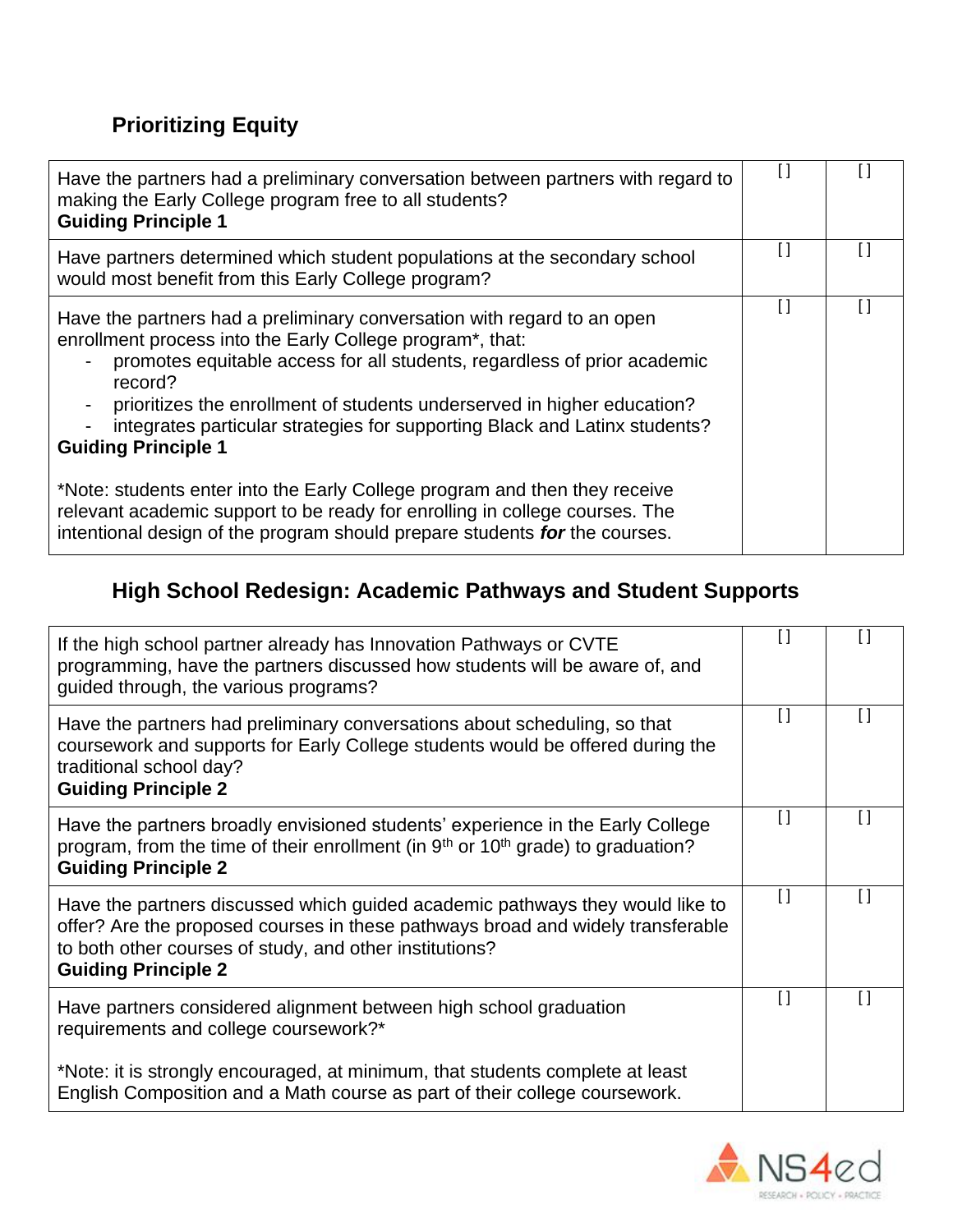| Have the partners discussed a preliminary plan for wrap around supports for<br>Early College students? Do both partners have the infrastructure and/or finances<br>in place to provide these?<br><b>Guiding Principle 3</b>                                                                                                                                |  |  |
|------------------------------------------------------------------------------------------------------------------------------------------------------------------------------------------------------------------------------------------------------------------------------------------------------------------------------------------------------------|--|--|
| Does the secondary institution already use an online platform such as Naviance<br>or MEFA Pathways that is integrated into the advising program at the school?<br>(Aligned career and college counseling is a required piece of the Early College<br>designation, including the guided use of MyCAP beginning in 9th grade.)<br><b>Guiding Principle 2</b> |  |  |

# **The College Experience**

| Have the partners discussed how this Early College program will create a college<br>going identity in student participants?                                                              |  |
|------------------------------------------------------------------------------------------------------------------------------------------------------------------------------------------|--|
| Have the partners discussed a preliminary transportation plan for Early College<br>students to attend events, advising, and college coursework at the IHE?<br><b>Guiding Principle 5</b> |  |
| Have the partners discussed college exposure activities for Early College<br>cohorts?<br><b>Guiding Principle 2</b>                                                                      |  |

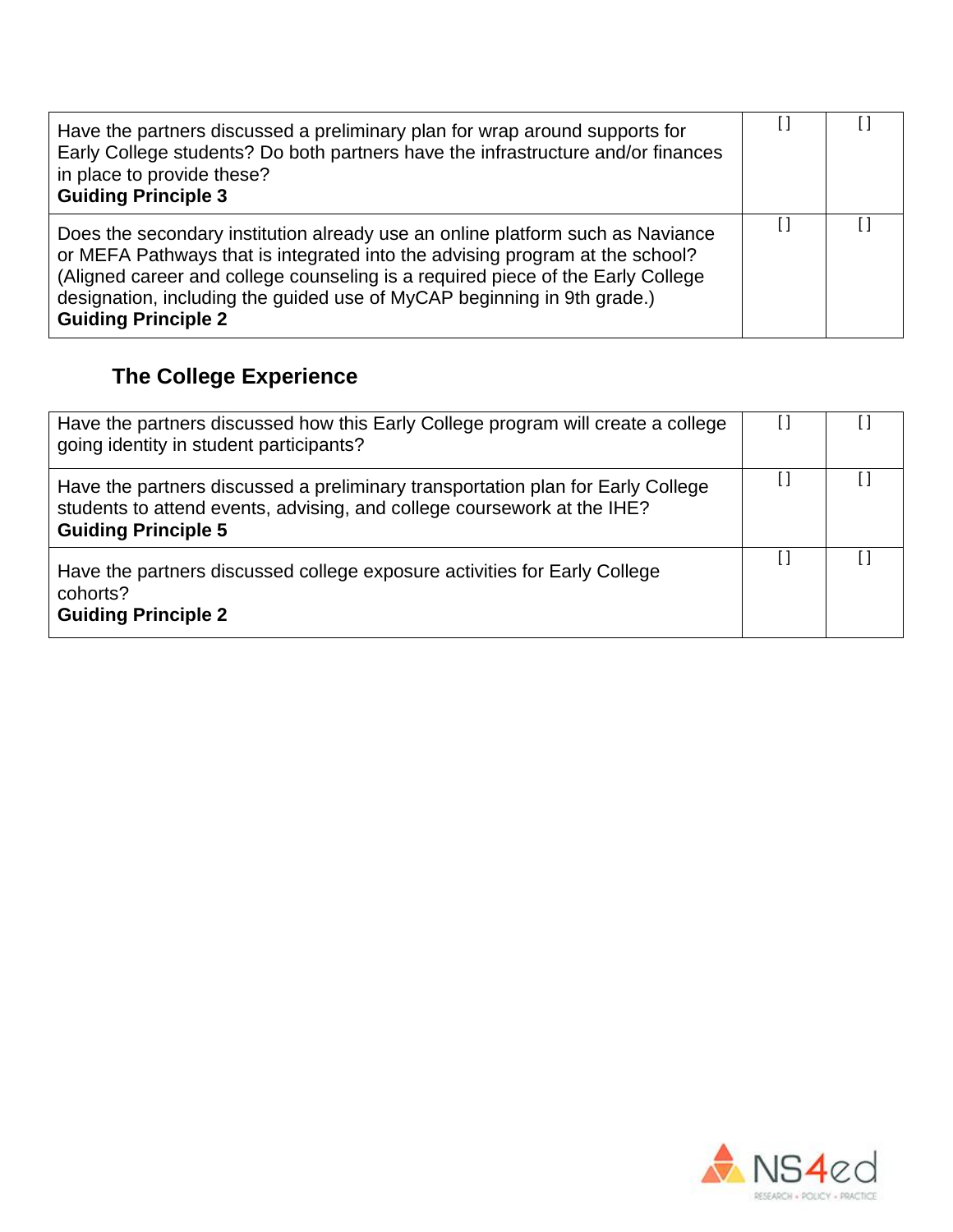#### <span id="page-26-0"></span>Appendix B: Six Core Components of a High-Quality College & Career Pathway í.

|                                   | ADVISING                                                                                                                                                                                                                                                                                                          | <b>LABOR MARKET</b><br><b>DEMAND</b>                                                                                                                                                                                                                                       | <b>INSTRUCTION</b>                                                                                                                                                         | 0<br><b>WORK-BASED</b><br><b>LEARNING</b>                                                                                                                                                                                                                                                     | <b><i>CREDENTIAL</i></b><br><b>PREPARATION</b>                                                                                                                                                            | <b>POSTSECONDARY</b><br><b>LINKAGES</b>                                                                                                                                                                                                                                                                                                                                                                                                                                                                                                                                                                                                                                                     |  |
|-----------------------------------|-------------------------------------------------------------------------------------------------------------------------------------------------------------------------------------------------------------------------------------------------------------------------------------------------------------------|----------------------------------------------------------------------------------------------------------------------------------------------------------------------------------------------------------------------------------------------------------------------------|----------------------------------------------------------------------------------------------------------------------------------------------------------------------------|-----------------------------------------------------------------------------------------------------------------------------------------------------------------------------------------------------------------------------------------------------------------------------------------------|-----------------------------------------------------------------------------------------------------------------------------------------------------------------------------------------------------------|---------------------------------------------------------------------------------------------------------------------------------------------------------------------------------------------------------------------------------------------------------------------------------------------------------------------------------------------------------------------------------------------------------------------------------------------------------------------------------------------------------------------------------------------------------------------------------------------------------------------------------------------------------------------------------------------|--|
| Definition                        | Students complete a<br>college and career plan<br>that identifies areas of<br>aptitude and interest,<br>explores career<br>opportunities, and<br>establishes a transition<br>path to college,<br>apprenticeship, and/or<br>employment training.                                                                   | Students engage in<br>curriculum that<br>develops both career<br>alignment strategies<br>and awareness of job<br>growth opportunities<br>across the<br>Commonwealth.<br>Pathway programs<br>vary based on the<br>specificity of the<br>alignment to an<br>industry sector. | Students participate in<br>a carefully designed<br>sequence of<br>integrated, rigorous<br>instructional courses<br>aligned to the<br>student's college and<br>career plan. | Students participate in<br>structured career<br>readiness activities<br>and career<br>development<br>education (CDE).                                                                                                                                                                         | Students have the<br>opportunity to<br>progress towards<br>and/or earn an<br>industry-recognized<br>credential and college<br>credits toward a<br>Certificate, Associates,<br>or Baccalaureate<br>degree. | Students participate in<br>a wide range of<br>college,<br>apprenticeship, and<br>employment training<br>awareness,<br>engagement, and<br>preparation activities.                                                                                                                                                                                                                                                                                                                                                                                                                                                                                                                            |  |
|                                   | Component                                                                                                                                                                                                                                                                                                         | <b>Characteristics Distinct to IP</b>                                                                                                                                                                                                                                      |                                                                                                                                                                            |                                                                                                                                                                                                                                                                                               |                                                                                                                                                                                                           |                                                                                                                                                                                                                                                                                                                                                                                                                                                                                                                                                                                                                                                                                             |  |
| Advising<br>Labor Market Demand   |                                                                                                                                                                                                                                                                                                                   | includes:                                                                                                                                                                                                                                                                  | academic guidance<br>career awareness and exploration                                                                                                                      | college search and the development of a post-secondary plan<br>planning for non-academic challenges that may arise<br>local employers and/or the local Workforce Investment Board. A current, signed Memorandum of<br>development, career exploration, mentorship and/or work-based learning. |                                                                                                                                                                                                           | Students participate in a multi-year process of college and career planning starting no later than 9th grade that<br>is guided by counselors, uses an on-line platform to maintain the student's career and college plan, and<br>Align with career opportunities in a broad sector category with high employer demand, based on regional<br>priorities of the Workforce Skills Cabinet or other quantifiable labor market needs, including endorsements by<br>Understanding (MOU) that defines an active partnership between the school district(s) and one or more local<br>employers in the applicable sector, including language that outlines the role of the employer(s) in curriculum |  |
| <b>Integrated Instruction</b>     |                                                                                                                                                                                                                                                                                                                   | $\bullet$                                                                                                                                                                                                                                                                  | concentration, and;<br>through dual-enrollment or AP/IB exams.<br>afforded students enrolled in CTE programs.                                                              | Must include a scope and sequence of a minimum of 4 courses with:                                                                                                                                                                                                                             |                                                                                                                                                                                                           | A minimum of 2 of the 4 courses must be technical courses related to the pathway's industry sector<br>A minimum of 2 of the 4 courses must provide the student an opportunity to gain college credits<br>The 2 technical courses may not overlap with the required 2 college-level courses, so long as there is a 4-<br>course sequence. Students must complete Mass Core requirements by graduation, with the same flexibility                                                                                                                                                                                                                                                             |  |
| г'n<br><b>Work-Based Learning</b> |                                                                                                                                                                                                                                                                                                                   |                                                                                                                                                                                                                                                                            | graduation, based on MOUs with local employers.                                                                                                                            |                                                                                                                                                                                                                                                                                               |                                                                                                                                                                                                           | Students participate in structured work readiness activities and work-based learning experiences. Students<br>will complete 100 hours of a career immersion experience in either an internship or capstone class prior to                                                                                                                                                                                                                                                                                                                                                                                                                                                                   |  |
|                                   | Students progress towards earning an industry-recognized credential or certificate relevant to foundational<br>skills in the applicable sector. Program design should reflect an effort to align with an A2B Mapped Degree<br>Pathway or with the MassTransfer GenEd Foundation.<br><b>Credential Preparation</b> |                                                                                                                                                                                                                                                                            |                                                                                                                                                                            |                                                                                                                                                                                                                                                                                               |                                                                                                                                                                                                           |                                                                                                                                                                                                                                                                                                                                                                                                                                                                                                                                                                                                                                                                                             |  |
| <b>Post-Secondary Linkages</b>    |                                                                                                                                                                                                                                                                                                                   |                                                                                                                                                                                                                                                                            |                                                                                                                                                                            | concrete plans for post-secondary employment and/or education. A current, signed Memorandum of                                                                                                                                                                                                |                                                                                                                                                                                                           | Students participate in a wide range of college and career awareness and engagement activities and develop<br>Understanding (MOU) with one or more institutions of higher education, outlining student access to dual<br>enrollment opportunities and articulation of post-secondary pathways that included stackable credentials.                                                                                                                                                                                                                                                                                                                                                          |  |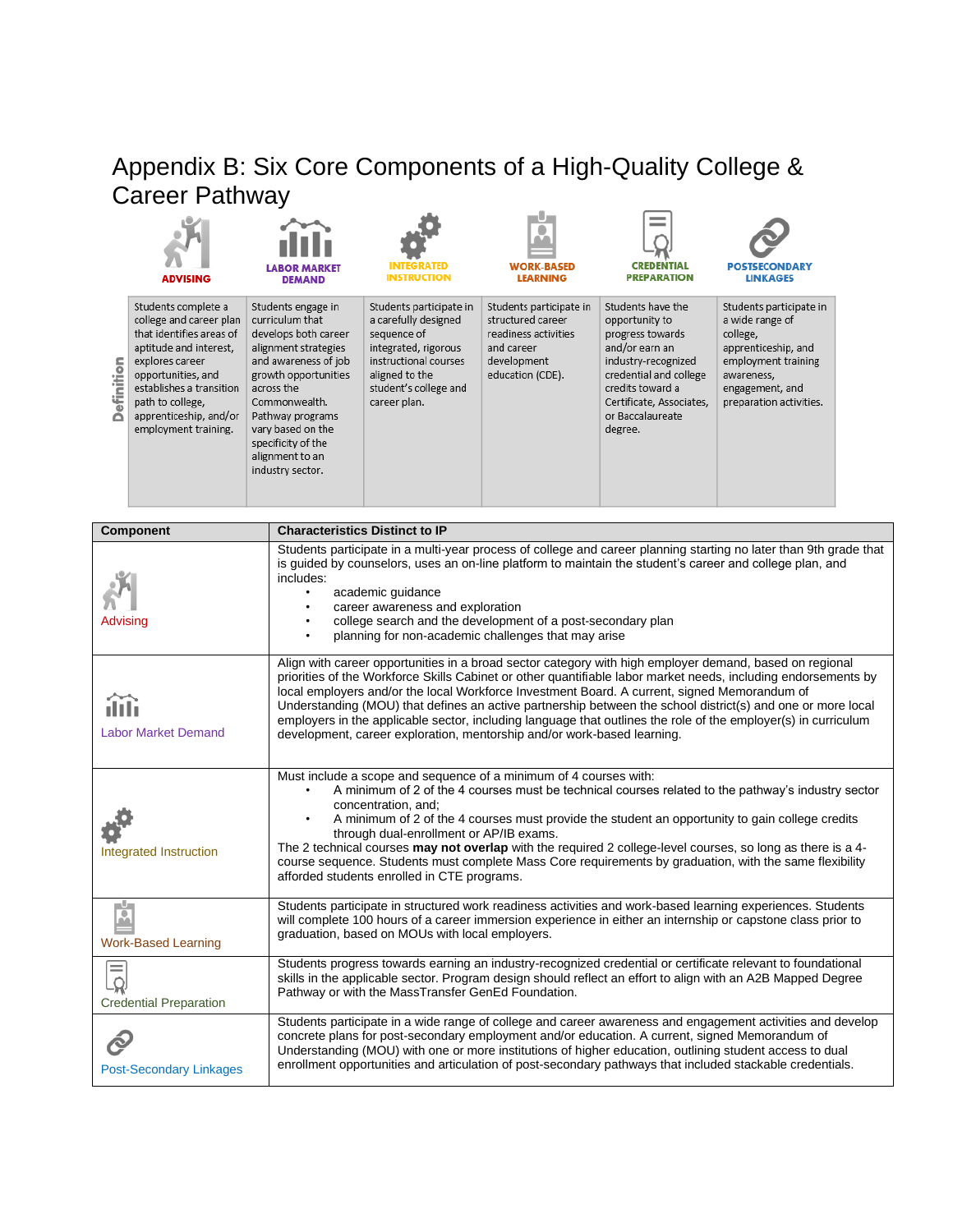# <span id="page-27-0"></span>Appendix C: College and Career Advising Framework

Massachusetts CCA Professional Development Series Scope and Sequence Competencies

# <span id="page-27-1"></span>College and Career Readiness & MyCAP – 9th Grade

|                                                                 |                                                                                                                                                                                                                                                                                                                                                                                                                                                                          | <b>CCA PROGRAM</b>                                                                                                                                                                                                                                                                                                                                                                                                                                                                                                                                                                                                                                                                        | <b>MyCAP</b>                                                                                                                                                                                                                                                                                                               |
|-----------------------------------------------------------------|--------------------------------------------------------------------------------------------------------------------------------------------------------------------------------------------------------------------------------------------------------------------------------------------------------------------------------------------------------------------------------------------------------------------------------------------------------------------------|-------------------------------------------------------------------------------------------------------------------------------------------------------------------------------------------------------------------------------------------------------------------------------------------------------------------------------------------------------------------------------------------------------------------------------------------------------------------------------------------------------------------------------------------------------------------------------------------------------------------------------------------------------------------------------------------|----------------------------------------------------------------------------------------------------------------------------------------------------------------------------------------------------------------------------------------------------------------------------------------------------------------------------|
| <b>Domain</b>                                                   | What a Student Should Know,<br>Understand, and Be Able to Do in<br>9 <sup>th</sup> Grade<br><b>NOTE:</b> Statements below are adapted<br>from CDE benchmarks, SEL competencies,<br>and/or ASCA Mindsets & Behaviors.                                                                                                                                                                                                                                                     | <b>Implementation Strategies and Activities</b><br><b>NOTE:</b> Some of the strategies and activities presented here<br>will benefit from the support of external partners, e.g.,<br>institutions of higher education, employers, and/or the<br>state's Connecting Activities intermediary system.                                                                                                                                                                                                                                                                                                                                                                                        | <b>MyCAP Process and</b><br><b>Documentation</b><br>NOTE: Journal entries refer to<br>reflections recorded in the journal<br>section of the online platform; if<br>your platform does NOT have this<br>feature, students should complete<br>reflections in Word or Google Docs<br>and upload to their platform<br>account. |
| Personal<br><b>Social</b>                                       | Students will demonstrate<br>$\bullet$<br>knowledge, understanding, and<br>personal awareness of their<br>individual talents, interests,<br>hopes, dreams, and passions                                                                                                                                                                                                                                                                                                  | Introductory activity where students identify<br>$\bullet$<br>their skills<br>"Possible Selves" unit [to explore hopes, dreams,<br>$\bullet$<br>strengths, weaknesses, etc.]<br>Introductory lesson orienting students to online<br>$\bullet$<br>platform<br>Students complete online surveys<br>$\bullet$<br>Students write reflections about their results<br>$\bullet$                                                                                                                                                                                                                                                                                                                 | Skills journal entry<br>Possible Selves artifact<br>Document extracurricular<br>٠<br>activities                                                                                                                                                                                                                            |
| <b>Career</b><br><b>Develop</b><br>ment<br><b>Educatio</b><br>n | Students will demonstrate<br>$\bullet$<br>knowledge and understanding of<br>career clusters.<br>Students will demonstrate<br>$\bullet$<br>critical thinking and informed<br>decision-making skills to match<br>their skills and abilities to<br>particular career interests                                                                                                                                                                                              | Introduce the concept of career clusters<br>$\bullet$<br>Using online platform, have students analyze<br>$\bullet$<br>career clusters in relation to survey results<br>Create an activity where students apply cluster<br>$\bullet$<br>analysis to self-identified interests, values, and<br>skills<br>Have students attend career fair and/or listen to<br>$\bullet$<br>guest speakers and/or interview someone in a<br>career of interest<br>Introduce the concepts of Work Based Learning<br>$\bullet$<br>[e.g., job shadow, volunteer work, community<br>service] and the term "employability skills"<br>Have students complete culminating project<br>$\bullet$<br>(TBD by educator) | Save careers of interest<br>Upload final project<br>$\bullet$<br>Document work and/or<br>$\bullet$<br>community service                                                                                                                                                                                                    |
| Academi<br>c<br><b>College</b><br>and<br>Career<br>Planning     | Students will understand<br>$\bullet$<br>graduation requirements,<br>MassCore requirements, AP<br>options, and early college<br>options.<br>Students will create a four-year<br>course-taking plan connected to<br>identified career interests<br>Students will understand any<br>٠<br>available high school pathways<br>and the variety of postsecondary<br>options.<br>Students will be able to write a<br>$\bullet$<br>personal postsecondary goal and<br>career goal | District-developed freshman seminar<br>$\bullet$<br>District developed course planning activity<br>٠<br>Post-secondary options lesson created using<br>٠<br>online tool resources [emphasis on post-<br>secondary vocabulary]<br>Online college search activity<br>$\bullet$<br>Have students prepare for, participate in, and<br>reflect about a college fair and/or a college tour<br>Introduce any career pathway or early college<br>$\bullet$<br>options at your school                                                                                                                                                                                                              | Complete four-year plan<br>$\bullet$<br>[using online platform, if<br>possible]<br>Complete goal<br>$\bullet$<br>statements [using online<br>platform]<br>Save college search<br>results with journal entry<br>Journal reflections about<br>college fair and/or tour                                                       |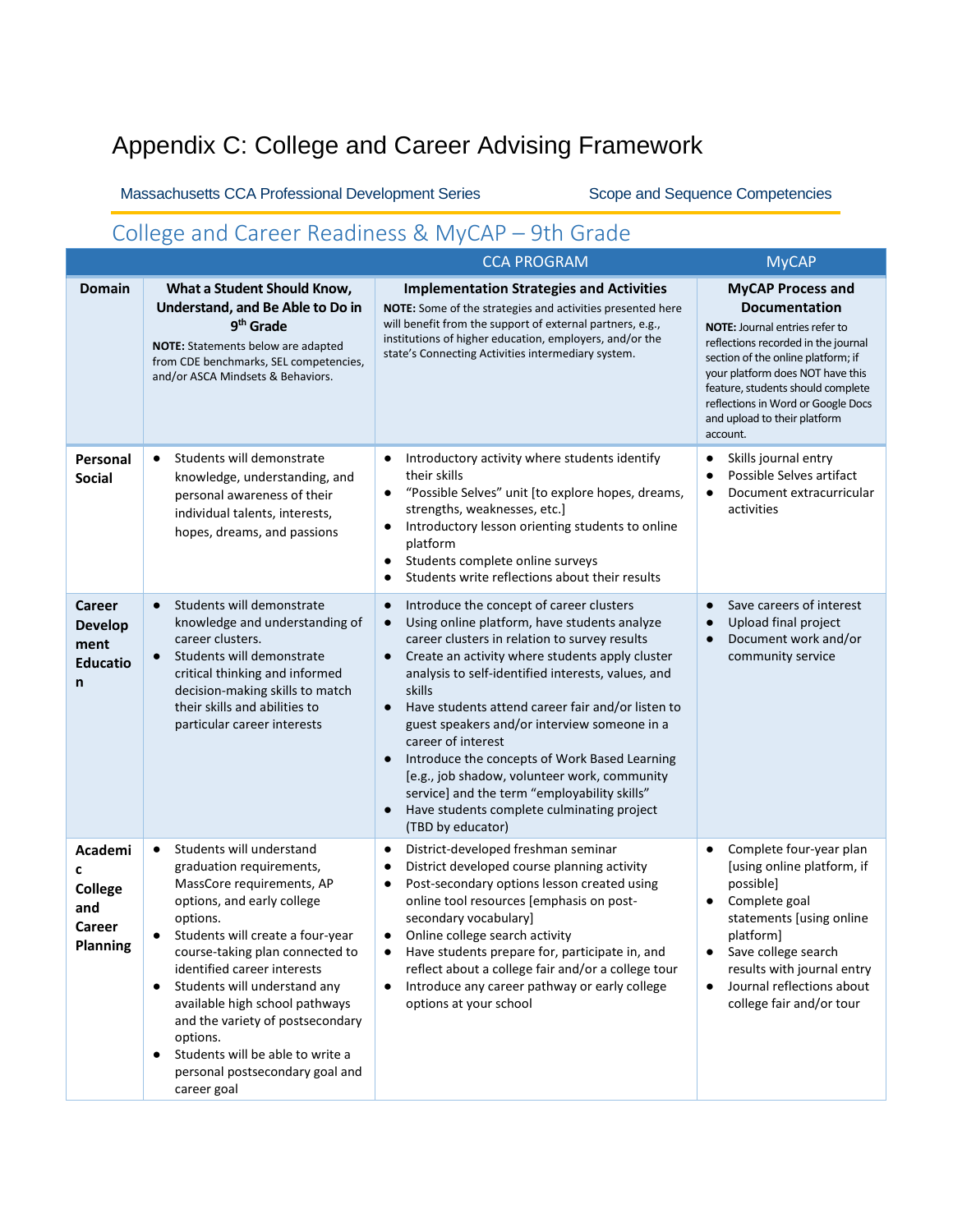# <span id="page-28-0"></span>College and Career Readiness & MyCAP – 10th Grade

|                                                             |                                                                                                                                                                                                                                                                            | <b>CCA PROGRAM</b>                                                                                                                                                                                                                                                                                                                                                                                                                                                                                                                                                                                                        | <b>MyCAP</b>                                                                                                                                                                                                                                                                                                                     |
|-------------------------------------------------------------|----------------------------------------------------------------------------------------------------------------------------------------------------------------------------------------------------------------------------------------------------------------------------|---------------------------------------------------------------------------------------------------------------------------------------------------------------------------------------------------------------------------------------------------------------------------------------------------------------------------------------------------------------------------------------------------------------------------------------------------------------------------------------------------------------------------------------------------------------------------------------------------------------------------|----------------------------------------------------------------------------------------------------------------------------------------------------------------------------------------------------------------------------------------------------------------------------------------------------------------------------------|
| <b>Domain</b>                                               | <b>What a Student Should</b><br>Know, Understand, and Be<br>Able to Do in 10 <sup>th</sup> Grade<br><b>NOTE:</b> Statements below are<br>adapted from CDE benchmarks, SEL<br>competencies, and/or ASCA<br>Mindsets & Behaviors.                                            | <b>Implementation Strategies and</b><br><b>Activities</b><br>NOTE: Some of the strategies and activities<br>presented here will benefit from the support of<br>external partners, e.g., institutions of higher<br>education, employers, and/or the state's<br>Connecting Activities intermediary system.                                                                                                                                                                                                                                                                                                                  | <b>MyCAP Process and Documentation</b><br><b>NOTE:</b> Journal entries refer to reflections<br>recorded in the journal section of the online<br>platform; if your platform does NOT have this<br>feature, students should complete reflections<br>in Word or Google Docs and upload to their<br>platform account.                |
| Personal<br><b>Social</b>                                   | Students will understand<br>$\bullet$<br>the concept of "growth<br>mindset" and its<br>importance relative to<br>future planning                                                                                                                                           | "Growth mindset" lessons, activities,<br>$\bullet$<br>and final product                                                                                                                                                                                                                                                                                                                                                                                                                                                                                                                                                   | Upload "Growth Mindset" final<br>$\bullet$<br>product<br>Update extracurricular activities<br>$\bullet$                                                                                                                                                                                                                          |
| Career<br><b>Development</b><br><b>Education</b>            | Students will develop skills<br>$\bullet$<br>to locate, evaluate and<br>interpret career<br>information<br>Students will understand<br>$\bullet$<br>how to access and<br>understand labor market<br>information                                                            | Teach students how to navigate your<br>$\bullet$<br>online platform to conduct career<br>research [ensure understanding of<br>vocabulary]<br>Introductory lesson on Labor Market<br>$\bullet$<br>Information<br>Have students conduct research into<br>$\bullet$<br>one career of interest including labor<br>market information (LMI) and<br>educational requirements<br>Have students prepare for, participate<br>in, and reflect about a Work Based<br>Learning experience at the exploration<br>level (if possible, with employer<br>participants)<br>Introduce students to resume feature<br>on your online platform | Save a minimum of 3 careers with<br>journal entries about what they<br>learned from exploring them<br>online.<br>Upload research product [LMI and<br>$\bullet$<br>Ed requirements]<br>Reflection on WBL experience<br>$\bullet$<br>Update volunteer, work and/or<br>$\bullet$<br>community service<br>Preliminary work on resume |
| Academic<br><b>College and</b><br>Career<br><b>Planning</b> | Students will understand<br>$\bullet$<br>the importance of high<br>school course and/or<br>program performance in<br>relation to their personal<br>academic and career<br>aspirations<br>Students will develop skills<br>$\bullet$<br>to research postsecondary<br>options | Teach students how to research career<br>$\bullet$<br>options using online platform and<br>other resources<br>Teach students how to navigate the<br>$\bullet$<br>online platform to conduct college<br>research aligned with personal<br>interests<br>Have students create a personal<br>$\bullet$<br>"career pathway" poster                                                                                                                                                                                                                                                                                             | Upload a picture of their "Career<br>$\bullet$<br>Pathway" poster<br>Save a minimum of 3<br>$\bullet$<br>postsecondary options with journal<br>entries about their impressions of<br>each<br>Update the 4-year course-taking<br>$\bullet$<br>plan and reflection regarding any<br>updates<br>Update goal statements<br>$\bullet$ |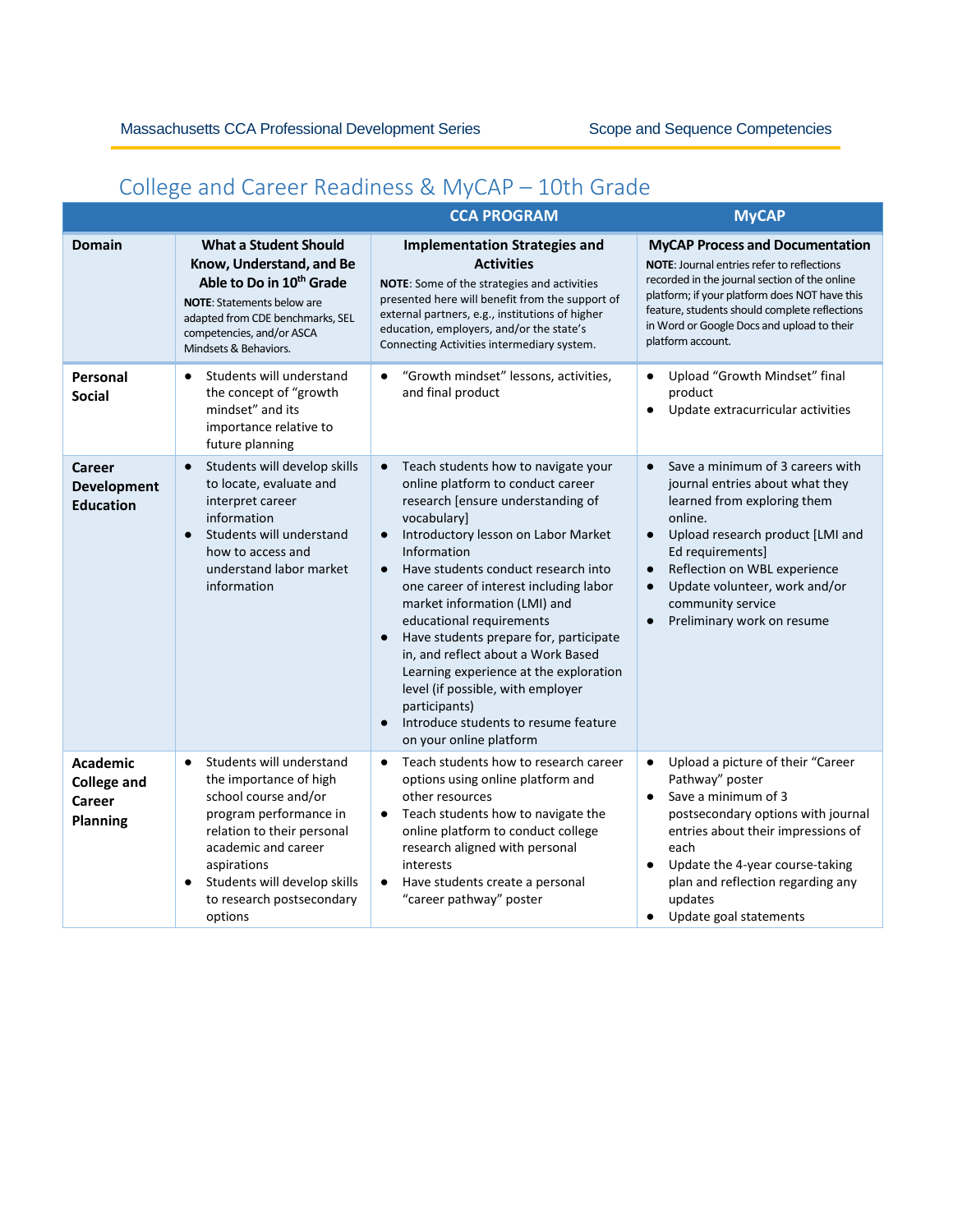# <span id="page-29-0"></span>College and Career Readiness & MyCAP – 11th Grade

|                                                                    |                                                                                                                                                                                                                                                                                                                                                                                                                                                                                                                                                                                              | <b>CCA PROGRAM</b>                                                                                                                                                                                                                                                                                                                                                                                                                                                                                                                                                                                                                                                                                                          | <b>MyCAP</b>                                                                                                                                                                                                                                                                                                            |
|--------------------------------------------------------------------|----------------------------------------------------------------------------------------------------------------------------------------------------------------------------------------------------------------------------------------------------------------------------------------------------------------------------------------------------------------------------------------------------------------------------------------------------------------------------------------------------------------------------------------------------------------------------------------------|-----------------------------------------------------------------------------------------------------------------------------------------------------------------------------------------------------------------------------------------------------------------------------------------------------------------------------------------------------------------------------------------------------------------------------------------------------------------------------------------------------------------------------------------------------------------------------------------------------------------------------------------------------------------------------------------------------------------------------|-------------------------------------------------------------------------------------------------------------------------------------------------------------------------------------------------------------------------------------------------------------------------------------------------------------------------|
| <b>Domain</b>                                                      | What a Student Should Know,<br>Understand and Be Able to Do in<br>11 <sup>th</sup> Grade<br>NOTE: Statements below are adapted from<br>CDE benchmarks, SEL competencies, and/or<br>ASCA Mindsets & Behaviors.                                                                                                                                                                                                                                                                                                                                                                                | <b>Implementation Strategies and</b><br><b>Activities</b><br>NOTE: Some of the strategies and activities<br>presented here will benefit from the support of<br>external partners, e.g., institutions of higher<br>education, employers, and the state's<br>Connecting Activities intermediary system.                                                                                                                                                                                                                                                                                                                                                                                                                       | <b>MyCAP Process and</b><br><b>Documentation</b><br>NOTE: Journal entries refer to<br>reflections recorded in the journal<br>section of the online platform; if your<br>platform does NOT have this feature,<br>students should complete reflections<br>in Word or Google Docs and upload<br>to their platform account. |
| Personal<br><b>Social</b>                                          | Students will understand the<br>$\bullet$<br>importance of perseverance to<br>achieve long and short-term goals<br>Students will understand the<br>$\bullet$<br>importance of resilience in facing<br>academic or work-related<br>challenges.                                                                                                                                                                                                                                                                                                                                                | Perseverance and resilience lessons,<br>$\bullet$<br>activities, and personal reflections                                                                                                                                                                                                                                                                                                                                                                                                                                                                                                                                                                                                                                   | Journal entry or<br>٠<br>upload/link personal<br>reflections on<br>perseverance and<br>resilience<br>Update extracurricular<br>activities                                                                                                                                                                               |
| <b>Career</b><br>Developmen<br>t Education                         | Students will complete a resume<br>$\bullet$<br>Students will understand the<br>$\bullet$<br>differences between entry level,<br>intermediate level, and advanced job<br>opportunities within an industry<br>sector of personal interest<br>Students will understand the<br>$\bullet$<br>difference between occupations and<br>industries, and will know where to<br>find data about them at national and<br>state level<br>Students will identify labor market<br>$\bullet$<br>trends in Massachusetts                                                                                      | Update/complete a resume on online<br>$\bullet$<br>platform; peer editing; final product<br>suitable for employers, teacher<br>recommendations, scholarships, etc.<br>Use online platform resources to teach<br>$\bullet$<br>concepts associated with "career<br>ladders;" have students research and<br>create a possible personal career<br>ladder within an industry sector or<br>occupational cluster of personal<br>interest<br>Teach students about labor market<br>$\epsilon$<br>trends; have students research LMI<br>trends in an industry sector or<br>occupational cluster of personal<br>interest<br>Immersive work-based learning<br>$\bullet$<br>experience or capstone project that<br>demonstrates learning | Save or upload/link to a<br>resume.<br>Upload/link to career<br>$\bullet$<br>ladder project [photo?]<br>Journal entry about labor<br>$\bullet$<br>market trends in a<br>personally selected<br>industry sector<br>Update volunteer,<br>$\bullet$<br>internship, community<br>service or paid work<br>experiences        |
| <b>Academic</b><br><b>College and</b><br>Career<br><b>Planning</b> | Students will understand the<br>$\bullet$<br>concepts of reach, safety, and fit<br>regarding post-secondary options and<br>identify personal examples of each<br>Students will understand Mass<br>Transfer and other opportunities<br>available at MA public colleges and<br>universities<br>Students will identify connections<br>$\bullet$<br>between LMI and programs available<br>at MA public colleges and<br>universities<br>Students will be able to recognize<br>٠<br>financial aid vocabulary and know<br>what options are available to pay for<br>different post-secondary choices | Teach "reach, safety, fit" concepts and<br>$\bullet$<br>have students conduct research to<br>identify one personal example of each<br>Using Mass Transfer website, teach<br>students about opportunities available<br>at MA public colleges and universities;<br>teach students how to connect labor<br>market information to offerings at MA<br>public institutions<br>Offer introductory Financial Aid lesson<br>٠<br>Have students complete a culminating<br>٠<br>project [TBD by educator]                                                                                                                                                                                                                              | Journal entry identifying<br>reach, safety, and fit<br>options [at least one of<br>each]<br>Upload or link to<br>culminating project<br>Update the 4-year course-<br>$\bullet$<br>taking plan and reflection<br>regarding any updates<br>Update goal statements                                                         |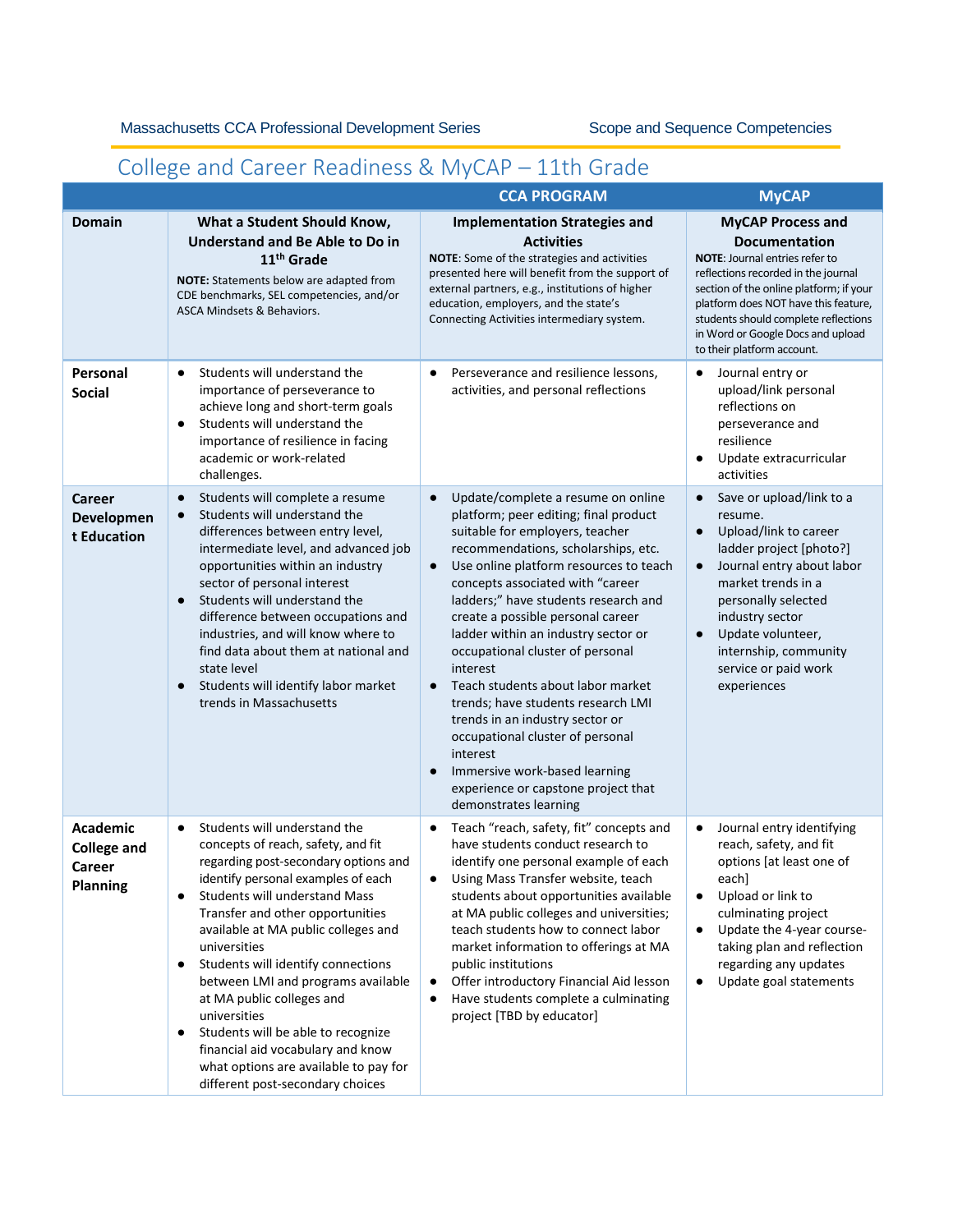# <span id="page-30-0"></span>College and Career Readiness & MyCAP – 12th Grade

|                                                                    |                                                                                                                                                                                                                                                                                                                                                                                                                                                                                                                                                                                                                              | <b>CCA PROGRAM</b>                                                                                                                                                                                                                                                                                                                                                                                                                                                                                                                                                                                                                                                                                                                                                                                                                                                                                                                        | <b>MyCAP</b>                                                                                                                                                                                                                                                                                                                                                                                                                                                                                                                                                                                           |
|--------------------------------------------------------------------|------------------------------------------------------------------------------------------------------------------------------------------------------------------------------------------------------------------------------------------------------------------------------------------------------------------------------------------------------------------------------------------------------------------------------------------------------------------------------------------------------------------------------------------------------------------------------------------------------------------------------|-------------------------------------------------------------------------------------------------------------------------------------------------------------------------------------------------------------------------------------------------------------------------------------------------------------------------------------------------------------------------------------------------------------------------------------------------------------------------------------------------------------------------------------------------------------------------------------------------------------------------------------------------------------------------------------------------------------------------------------------------------------------------------------------------------------------------------------------------------------------------------------------------------------------------------------------|--------------------------------------------------------------------------------------------------------------------------------------------------------------------------------------------------------------------------------------------------------------------------------------------------------------------------------------------------------------------------------------------------------------------------------------------------------------------------------------------------------------------------------------------------------------------------------------------------------|
| <b>Domain</b>                                                      | <b>What a Student Should</b><br>Know, Understand and Be<br>Able to Do in 12th Grade<br><b>NOTE:</b> Statements below are<br>adapted from CDE benchmarks, SEL<br>competencies, and/or ASCA<br>Mindsets & Behaviors.                                                                                                                                                                                                                                                                                                                                                                                                           | <b>Implementation Strategies and Activities</b><br>NOTE: Some of the strategies and activities<br>presented here will benefit from the support of<br>external partners, e.g., institutions of higher<br>education, employers, and the state's Connecting<br>Activities intermediary system.                                                                                                                                                                                                                                                                                                                                                                                                                                                                                                                                                                                                                                               | <b>MyCAP Process and</b><br><b>Documentation</b><br><b>NOTE:</b> Journal entries refer to reflections<br>recorded in the journal section of the online<br>platform; if your platform does NOT have<br>this feature, students should complete<br>reflections in Word or Google Docs and<br>upload to their platform account.                                                                                                                                                                                                                                                                            |
| Personal<br><b>Social</b>                                          | Students will demonstrate<br>$\bullet$<br>personal responsibility<br>Students will demonstrate<br>$\bullet$<br>the ability to communicate<br>and listen effectively in<br>academic and work-related<br>settings.<br>Students will demonstrate<br>$\bullet$<br>self-advocacy skills                                                                                                                                                                                                                                                                                                                                           | Have students conduct a credit review and<br>$\bullet$<br>identify exactly what they need to do to be<br>eligible to graduate on time<br>Have students write and present a personal<br>٠<br>statement [make connections to college<br>essay, cover letters]<br>Have other students use a rubric to provide<br>$\bullet$<br>feedback after presentations<br>Teach students the process for requesting<br>$\bullet$<br>transcripts, letters of recommendation,<br>etc.                                                                                                                                                                                                                                                                                                                                                                                                                                                                      | Journal entry summarizing credit<br>$\bullet$<br>review<br>Upload/link to college essay<br>$\bullet$<br>and/or cover letter<br>Upload/link to letters of<br>$\bullet$<br>recommendation<br>Update extracurricular activities,<br>$\bullet$<br>awards, honors, etc.                                                                                                                                                                                                                                                                                                                                     |
| Career<br><b>Development</b><br><b>Education</b>                   | Student will demonstrate<br>$\bullet$<br>knowledge of key<br>employability skills, and of<br>the relationship between<br>careers and required post-<br>secondary education                                                                                                                                                                                                                                                                                                                                                                                                                                                   | Immersive work-based learning experience<br>$\bullet$<br>or capstone project that demonstrates<br>learning<br>Revisit career interests based on more<br>$\bullet$<br>recent experiences and document any<br>changes.                                                                                                                                                                                                                                                                                                                                                                                                                                                                                                                                                                                                                                                                                                                      | In connection with immersive<br>$\bullet$<br>experience, completion of MA<br>Work-Based Learning Plan<br>Upload reflection on work<br>$\bullet$<br>experience including<br>identification of key<br>employability skills<br>Upload supervisor's evaluation<br>$\bullet$<br>and letters of reference                                                                                                                                                                                                                                                                                                    |
| <b>Academic</b><br><b>College and</b><br>Career<br><b>Planning</b> | Students will demonstrate<br>$\bullet$<br>the ability to navigate and<br>use a variety of technology<br>tools in order to select their<br>career and college options<br>Students will complete the<br>$\bullet$<br>application process for their<br>postsecondary choice[s]<br>Students will demonstrate<br>$\bullet$<br>an understanding of FASFA,<br>have access to it, and<br>complete it with other<br>financial aid applications<br>related to their individual<br>post-secondary goals<br>Students will identify and<br>٠<br>justify their postsecondary<br>plan and develop a financial<br>plan/budget to support it. | Have students create a list of safety, reach<br>$\bullet$<br>and fit schools, OR a list of possible<br>employers, OR a different postsecondary<br>option with a rationale for whatever their<br>choices are.<br>Have students complete a senior post-<br>$\bullet$<br>secondary timeline<br>Provide a variety of workshops for students<br>$\bullet$<br>to be taught the specific information<br>relative to their post-secondary choice[s]<br>[e.g., Common App, FASFA, military, job<br>corps, community college, scholarships,<br>understanding financial aid packages]<br>Provide structured time [with adult<br>$\bullet$<br>supports available] for students to work on<br>materials required for their postsecondary<br>applications and financial planning<br>Have students identify their final post-<br>$\bullet$<br>secondary plan and provide feedback on<br>the supports they have received to help<br>them develop the plan | By Sept 15:<br>Journal entry with preliminary<br>post-secondary plan [lists] and<br>rationale<br>Upload/link to their personalized<br>$\bullet$<br>senior timeline<br>Ongoing:<br>Complete and track applications<br>using online platform [if that<br>feature is available] OR on a<br>spreadsheet that is uploaded or<br>linked to their online account.<br>Update their senior timeline<br>monthly<br>By one week prior to graduation:<br>Journal entry describing their<br>post-secondary plan and their<br>financial plan/budget to support<br>it<br>Update resume<br>٠<br>Complete senior survey |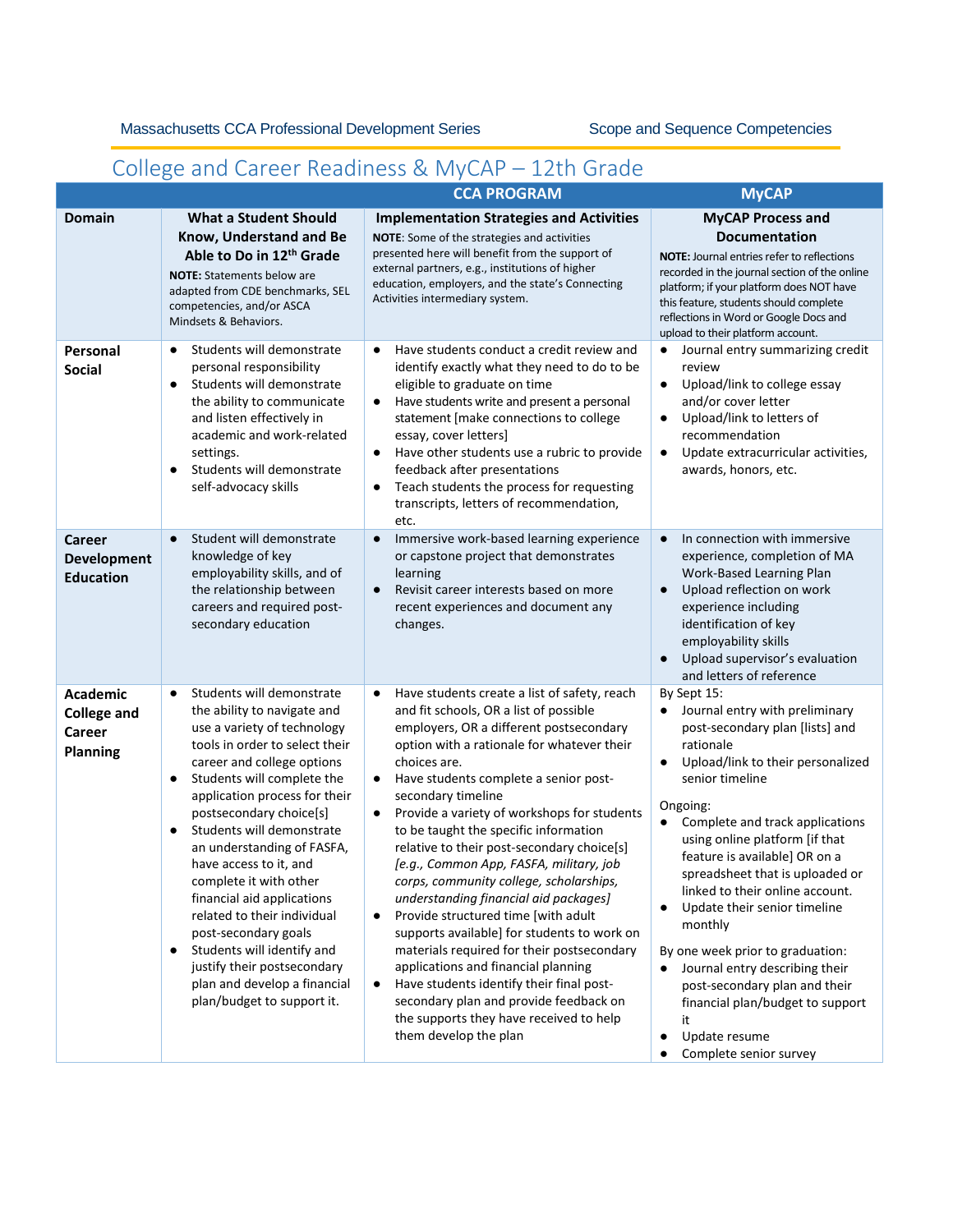# <span id="page-31-0"></span>**Early College Designation Part A Application - Due August 26, 2022**

# **For parties seeking designation in Spring 2023 for SY2023-24 enrollment.**

## **Welcome to the SY23 Early College Part A Designation Application**

Below are the required questions to complete Part of the Early College Designation application due **August 26, 2022**. As you prepare your responses, please plan to consult the EC 2021 Designation Application Companion Document. Here you will find extensive information on the Designation process and requirements. The Companion Document also provides important information in regards to the criteria to be met under each of the five Guiding Principles. The scoring rubric for the MA Early College Part A Designation Application will be aligned with both this survey, and the specified criteria within the Companion Document.

## **Primary Contacts**

Kristin Hunt, Early College Director, [Kristin.E.Hunt@mass.gov](mailto:Kristin.E.Hunt@mass.gov) (781) 661-8257 Rebekah Barr, Early College Specialist, [Rebekah.Barr@mass.gov](mailto:Rebekah.Barr@mass.gov) (781) 338-3195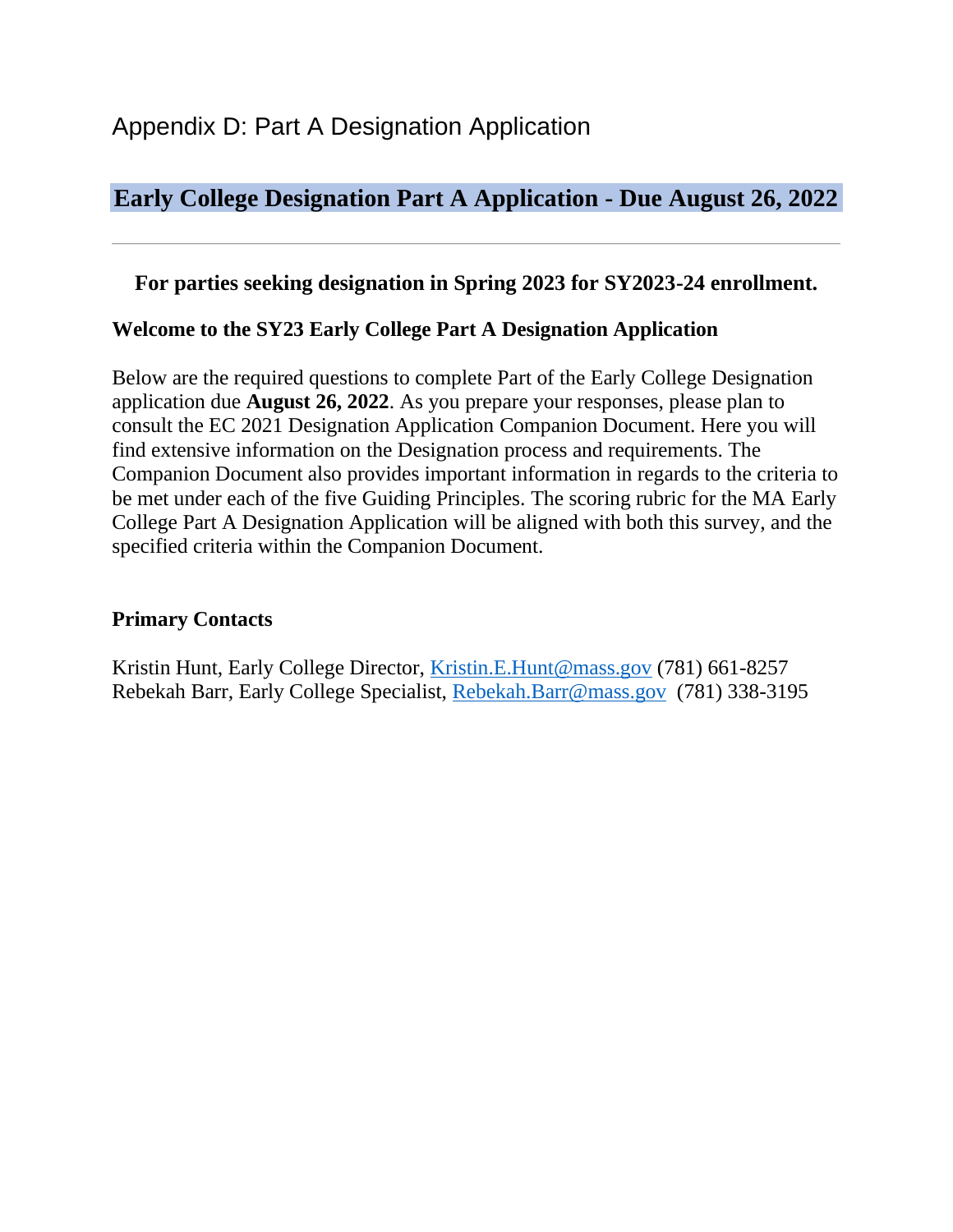# **Applicant Information**

### **Application Instructions**

This application may be completed in multiple sessions. You may save and return to this electronic application by providing your email address via the "save and continue later" button (see the grey "pull-down" in the top right corner.)

For technical assistance or for a MSWord version of the application for reference, please contact Rebekah Barr at [Rebekah.Barr@mass.gov](mailto:Rebekah.Barr@mass.gov)

*Note: This Word Doc is available as a guide for planning, the Part A Application must be submitted in Alchemer here:* 

#### **K-12 Partner Applicant Contact Information\***

District Name\*: \_\_\_\_\_\_\_\_\_\_\_\_\_\_\_\_\_\_\_\_\_\_\_\_\_\_\_\_\_\_\_\_\_\_\_\_\_\_\_\_\_\_\_\_\_\_\_\_\_

\_\_\_\_\_\_\_\_\_\_\_\_\_\_\_\_\_\_\_\_\_\_\_\_\_\_\_\_\_\_\_\_\_\_\_\_\_\_\_\_\_\_\_\_\_\_\_\_\_

\_\_\_\_\_\_\_\_\_\_\_\_\_\_\_\_\_\_\_\_\_\_\_\_\_\_\_\_\_\_\_\_\_\_\_\_\_\_\_\_\_\_\_\_\_\_\_\_\_

\_\_\_\_\_\_\_\_\_\_\_\_\_\_\_\_\_\_\_\_\_\_\_\_\_\_\_\_\_\_\_\_\_\_\_\_\_\_\_\_\_\_\_\_\_\_\_\_\_

\_\_\_\_\_\_\_\_\_\_\_\_\_\_\_\_\_\_\_\_\_\_\_\_\_\_\_\_\_\_\_\_\_\_\_\_\_\_\_\_\_\_\_\_\_\_\_\_\_

\_\_\_\_\_\_\_\_\_\_\_\_\_\_\_\_\_\_\_\_\_\_\_\_\_\_\_\_\_\_\_\_\_\_\_\_\_\_\_\_\_\_\_\_\_\_\_\_\_

\_\_\_\_\_\_\_\_\_\_\_\_\_\_\_\_\_\_\_\_\_\_\_\_\_\_\_\_\_\_\_\_\_\_\_\_\_\_\_\_\_\_\_\_\_\_\_\_\_

High School Name\*: \_\_\_\_\_\_\_\_\_\_\_\_\_\_\_\_\_\_\_\_\_\_\_\_\_\_\_\_\_\_\_

K-12 Lead Contact Person - First Name\*: \_\_\_\_\_\_\_\_\_\_\_\_\_\_\_\_\_\_\_\_\_\_\_\_\_\_\_\_\_\_\_\_\_\_\_\_\_\_\_\_\_\_\_\_\_\_\_\_\_

K-12 Lead Contact Person - Last Name\*:

K-12 Lead Contact Person - Title (e.g., Principal, Head of School, Executive Director)\*:

K-12 Lead Contact Person - E-mail\*:

K-12 Lead Contact Person - Phone Number:

#### **Institution of Higher Education Partner Applicant Contact Information\***

Institution of Higher Education (IHE) Name\*:

IHE Lead Contact Person - First Name\*: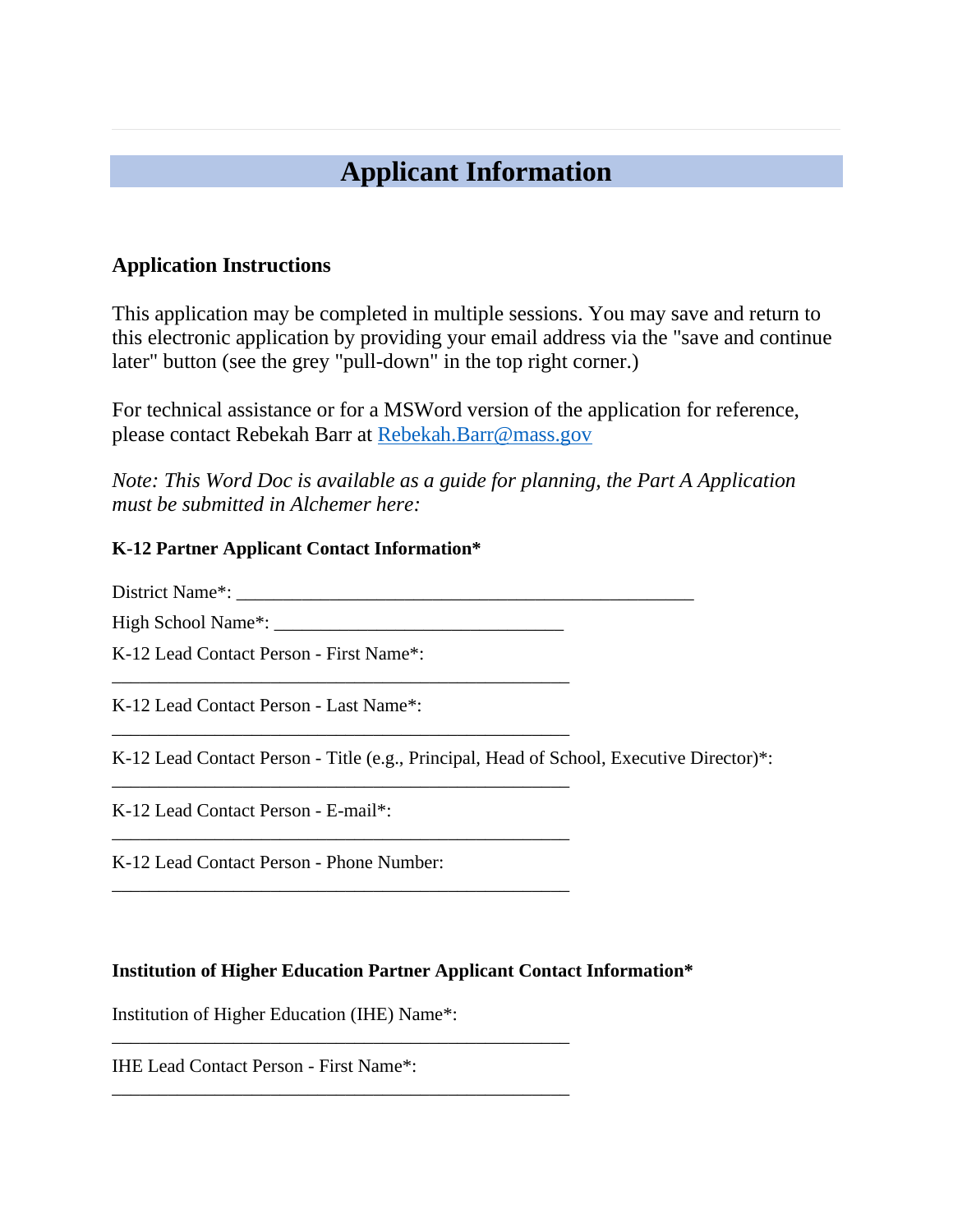IHE Lead Contact Person - Last Name\*:

IHE Lead Contact Person - Title\*: \_\_\_\_\_\_\_\_\_\_\_\_\_\_\_\_\_\_\_\_\_

\_\_\_\_\_\_\_\_\_\_\_\_\_\_\_\_\_\_\_\_\_\_\_\_\_\_\_\_\_\_\_\_\_\_\_\_\_\_\_\_\_\_\_\_\_\_\_\_\_

\_\_\_\_\_\_\_\_\_\_\_\_\_\_\_\_\_\_\_\_\_\_\_\_\_\_\_\_\_\_\_\_\_\_\_\_\_\_\_\_\_\_\_\_\_\_\_\_\_

\_\_\_\_\_\_\_\_\_\_\_\_\_\_\_\_\_\_\_\_\_\_\_\_\_\_\_\_\_\_\_\_\_\_\_\_\_\_\_\_\_\_\_\_\_\_\_\_\_

IHE Lead Contact Person - E-mail\*:

IHE Lead Contact Person - Phone Number:

For the K-12 Applicant: is this Designation application for an entirely new Early College program or to enhance a currently existing program with an additional partnership?

If either the K-12 school or the postsecondary institution already operate a Designated Early College program, please elaborate on the preliminary plans to integrate this new program alongside those existing programs.

For the K-12 Applicant: Do you have Designated Innovation Pathways, or offer CVTE programming? If so, please name. Please also note below if you are planning to apply to any of these programs this upcoming 2022-2023 year.

Does this partnership currently have a dual enrollment agreement in place?

 $\mathcal{L}_\text{max}$  and  $\mathcal{L}_\text{max}$  and  $\mathcal{L}_\text{max}$  and  $\mathcal{L}_\text{max}$ 

\_\_\_\_\_\_\_\_\_\_\_\_\_\_\_\_\_\_\_\_\_\_\_\_\_\_\_\_\_\_\_\_\_\_\_\_\_\_\_\_\_\_\_\_

 $() Yes$ 

 $()$  No

Designated programs are expected to enroll students within the Early College program no later than 10th grade, so that students participate in at least 3 years of pathway activities, courses, and supports.

Please indicate here what grade level and term students will formally enroll in the Early College Program.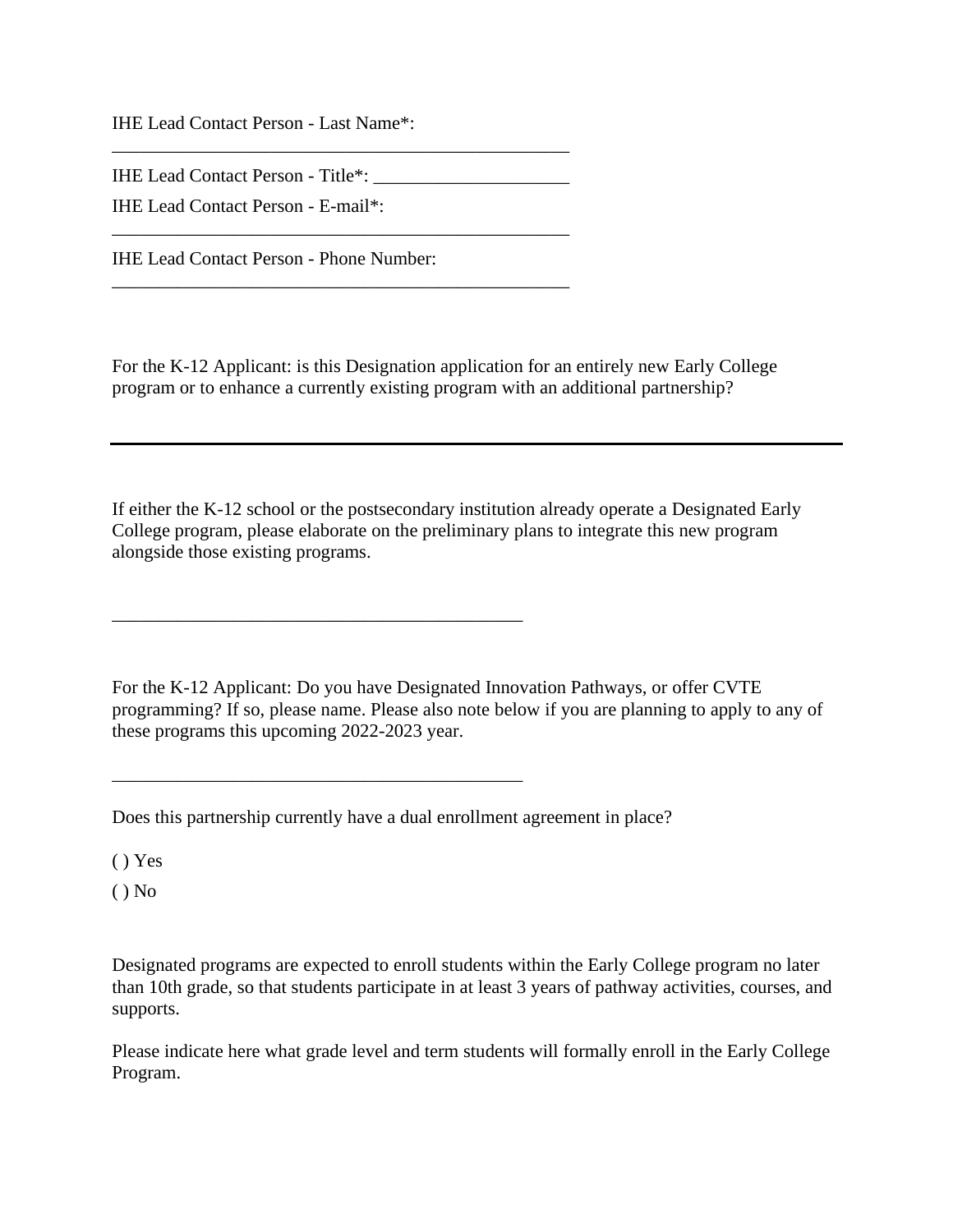[ ] 9th Grade – Fall [ ] 9th Grade – Spring [ ] 10th Grade – Fall [] 10th Grade - Spring [ ] Other: \_\_\_\_\_\_\_\_\_\_\_\_\_\_\_\_\_\_\_\_\_\_\_\_\_\_\_\_\_\_\_\_\_\_\_\_\_\_\_\_\_\_\_\_\_\_\_\_\_

Because all Designated Early College K-12 partners are required to integrate MyCAP into their programming, applicants are expected to participate in DESE's MyCAP training before, or concurrently with their participation in the Early College designation process.

The training will equip them to fulfill Early College expectations for high quality college and career advising and embed MyCAP into the program. Please confirm whether you have participated in this training or are planning to do so.

( ) The K-12 applicant high school has already completed MyCAP training.

\_\_\_\_\_\_\_\_\_\_\_\_\_\_\_\_\_\_\_\_\_\_\_\_\_\_\_\_\_\_\_\_\_\_\_\_\_\_\_\_\_\_\_\_\_\_\_\_\_

( ) The K-12 applicant high school will register and participate in the College and Career Advising Workshop Series in FY23.

If completed, when did the applicant complete MyCAP training? (Note month and year.)

If completed, would applicant high school be interested in a refresher training or sending a new team for training?

( ) Yes

 $()$  No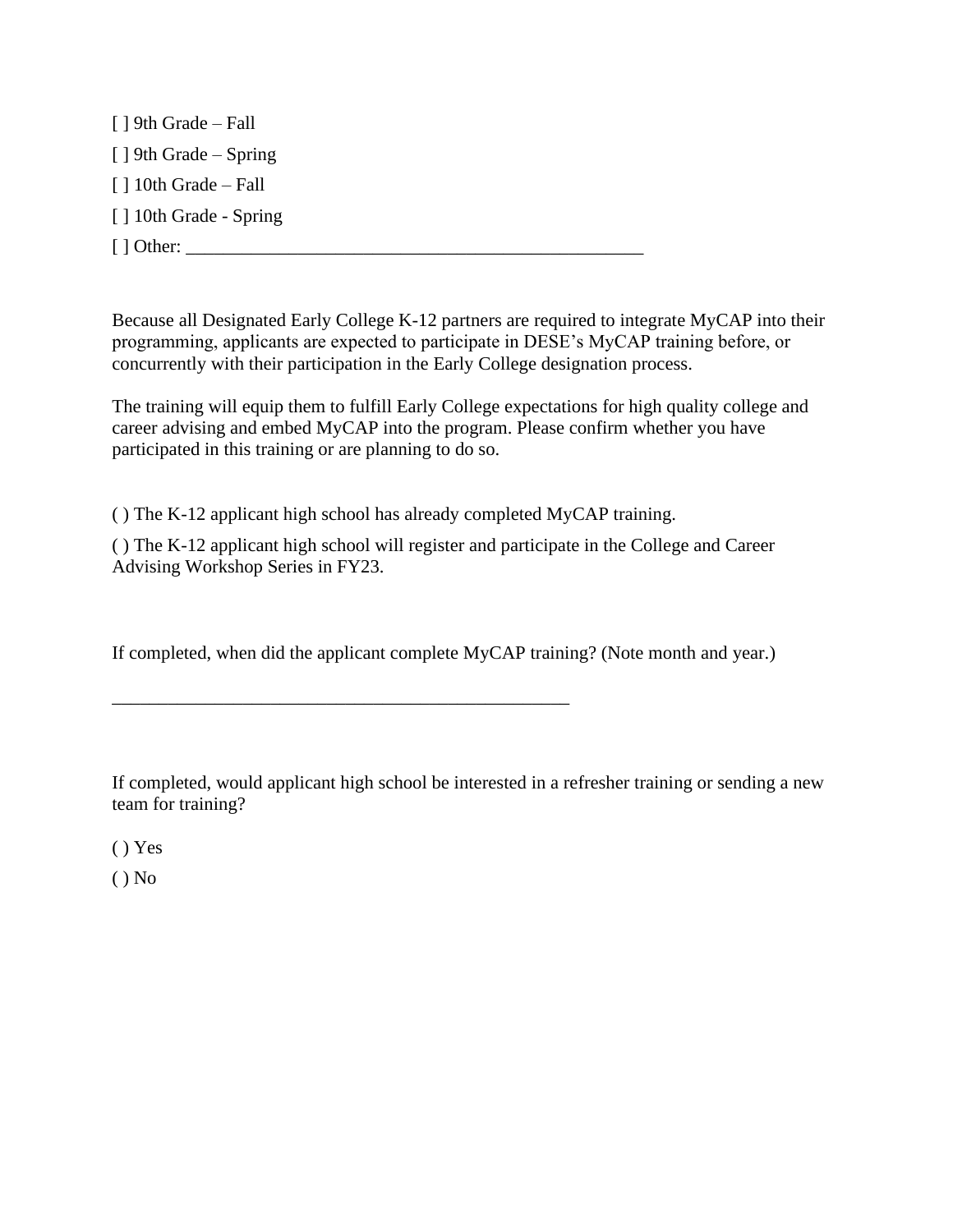# **Introduction**

I. Please provide an introductory narrative describing the proposed partnership, the mission and vision for this Early College program, and the desired impact of the program. Describe the importance of the proposed Early College program for your students, your school and campus, and your region.

Explain how Designation is integral to the development of your early college program. Discuss any anticipated challenges the program might face in implementation and preliminary solutions for addressing those challenges. **Field limited to 1,000 words.\***

II. Provide the targeted student enrollment for the first years of the program (including current enrollment for existing programs seeking Designation). List by grade level if easier to explain.

\_\_\_\_\_\_\_\_\_\_\_\_\_\_\_\_\_\_\_\_\_\_\_\_\_\_\_\_\_\_\_\_\_\_\_\_\_\_\_\_\_\_\_\_

\_\_\_\_\_\_\_\_\_\_\_\_\_\_\_\_\_\_\_\_\_\_\_\_\_\_\_\_\_\_\_\_\_\_\_\_\_\_\_\_\_\_\_\_\_\_

\_\_\_\_\_\_\_\_\_\_\_\_\_\_\_\_\_\_\_\_\_\_\_\_\_\_\_\_\_\_\_\_\_\_\_\_\_\_\_\_\_\_\_\_\_\_

|                                    | <b>Current Number of Students</b><br>(enrolled in previous year) | Projected Number of New<br><b>Students</b> | <b>Total Students</b> |
|------------------------------------|------------------------------------------------------------------|--------------------------------------------|-----------------------|
| Fall 2022 (if existing<br>program) |                                                                  |                                            |                       |
| <b>Fall 2023</b>                   |                                                                  |                                            |                       |
| <b>Fall 2024</b>                   |                                                                  |                                            |                       |
| <b>Fall 2025</b>                   |                                                                  |                                            |                       |
| <b>Fall 2026</b>                   |                                                                  |                                            |                       |

III. Please describe the preliminary rationale for the intended scale of the Early College program and name the projected total enrollment.

IV. Please describe the proposed funding plans for the Early College program, and confirm that the program will be offered free of all costs for students and families (including courses, textbooks, and transportation).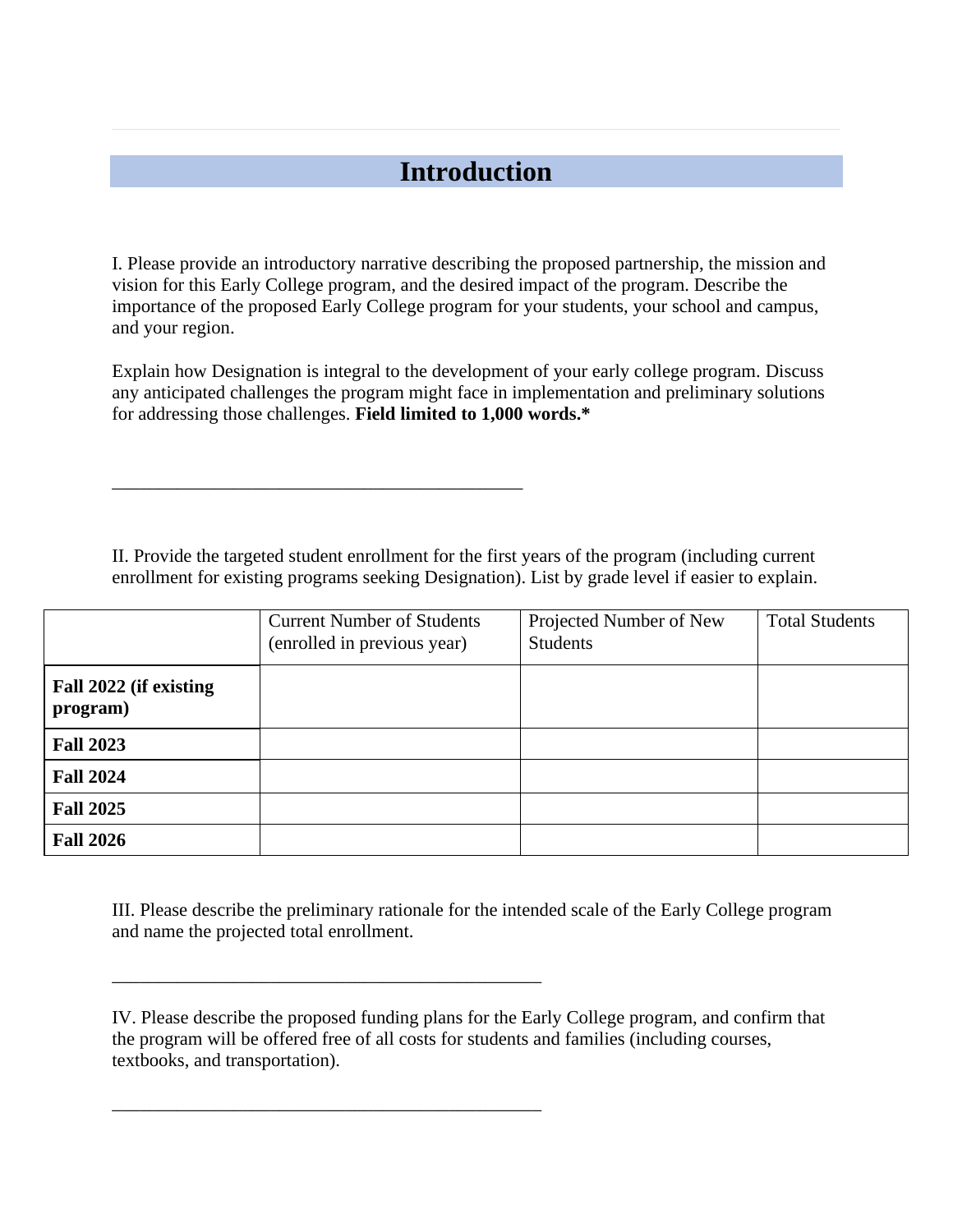# **Adherence to Guiding Principles**

### **GUIDING PRINCIPLE 1 - EQUITABLE ACCESS**

\_\_\_\_\_\_\_\_\_\_\_\_\_\_\_\_\_\_\_\_\_\_\_\_\_\_\_\_\_\_\_\_\_\_\_\_\_\_\_\_\_\_\_\_

\_\_\_\_\_\_\_\_\_\_\_\_\_\_\_\_\_\_\_\_\_\_\_\_\_\_\_\_\_\_\_\_\_\_\_\_\_\_\_\_\_\_\_\_

\_\_\_\_\_\_\_\_\_\_\_\_\_\_\_\_\_\_\_\_\_\_\_\_\_\_\_\_\_\_\_\_\_\_\_\_\_\_\_\_\_\_\_\_

*Designated programs should prioritize students underrepresented in education enrollment and completion. To facilitate this, programs should be structured to eliminate barriers to student participation. Design might therefore include, but not be limited to, tuition-free participation, open enrollment without regard to prior academic performance, student supports to promote success, scalability, multiple entry points for students, and student supports to prepare students for entry into the program.* 

1. Please provide an initial analysis of school demographics to demonstrate need for Early College programming. Explain how this data will be used to identify and prioritize students for ongoing recruitment into the Early College program.

#### *Please refer to the Designation Criteria Companion Document for guidance regarding student demographics.*

2. Describe the program's initial plan for scaling the Early College program. The initial plan should address logistics, funding, space, and school size.

*Please refer to the Designation Criteria Companion Document for guidance regarding program scale.*

3. Please provide the program's initial plan for outreach and recruitment of students who are traditionally underrepresented in higher education and would benefit from the Early College program.

*Please refer to the Designation Criteria Companion Document for guidance regarding outreach and recruitment.*

4. Please describe the initial enrollment policy into the Early College program with details on how it as inclusive as possible and will enable underrepresented students to participate and successfully earn a minimum of 12 college credits during their high school career. The provided description must include a rationale for the policy, a description of how the policy is as broad as possible and supports the enrollment of special populations of students, and integrates a lottery if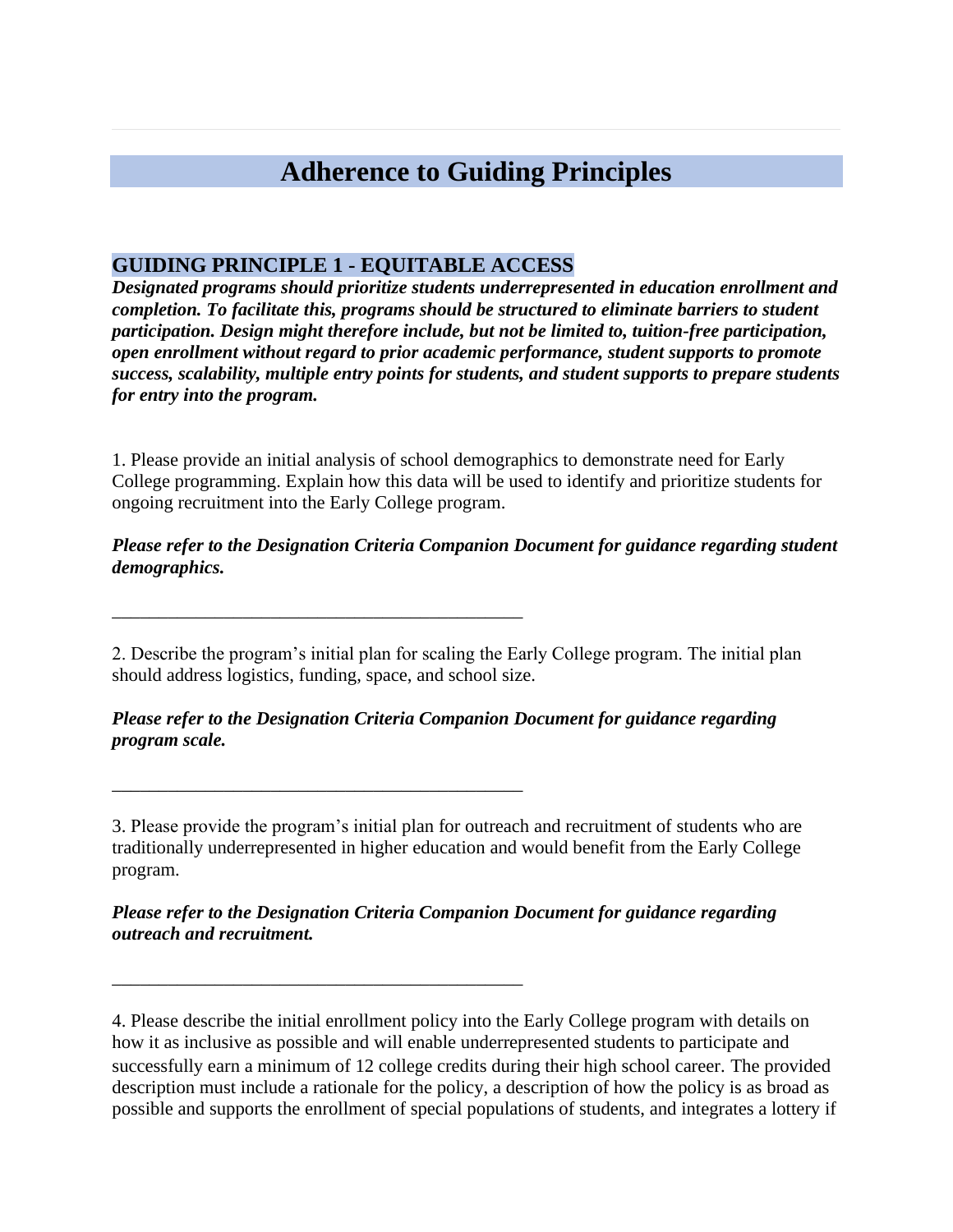necessary.

*Please refer to the Designation Criteria Companion Document for guidance regarding enrollment components to integrate.* 

\_\_\_\_\_\_\_\_\_\_\_\_\_\_\_\_\_\_\_\_\_\_\_\_\_\_\_\_\_\_\_\_\_\_\_\_\_\_\_\_\_\_\_\_

Upload any additional supporting documents for Guiding Principle 1 - Equitable Access here.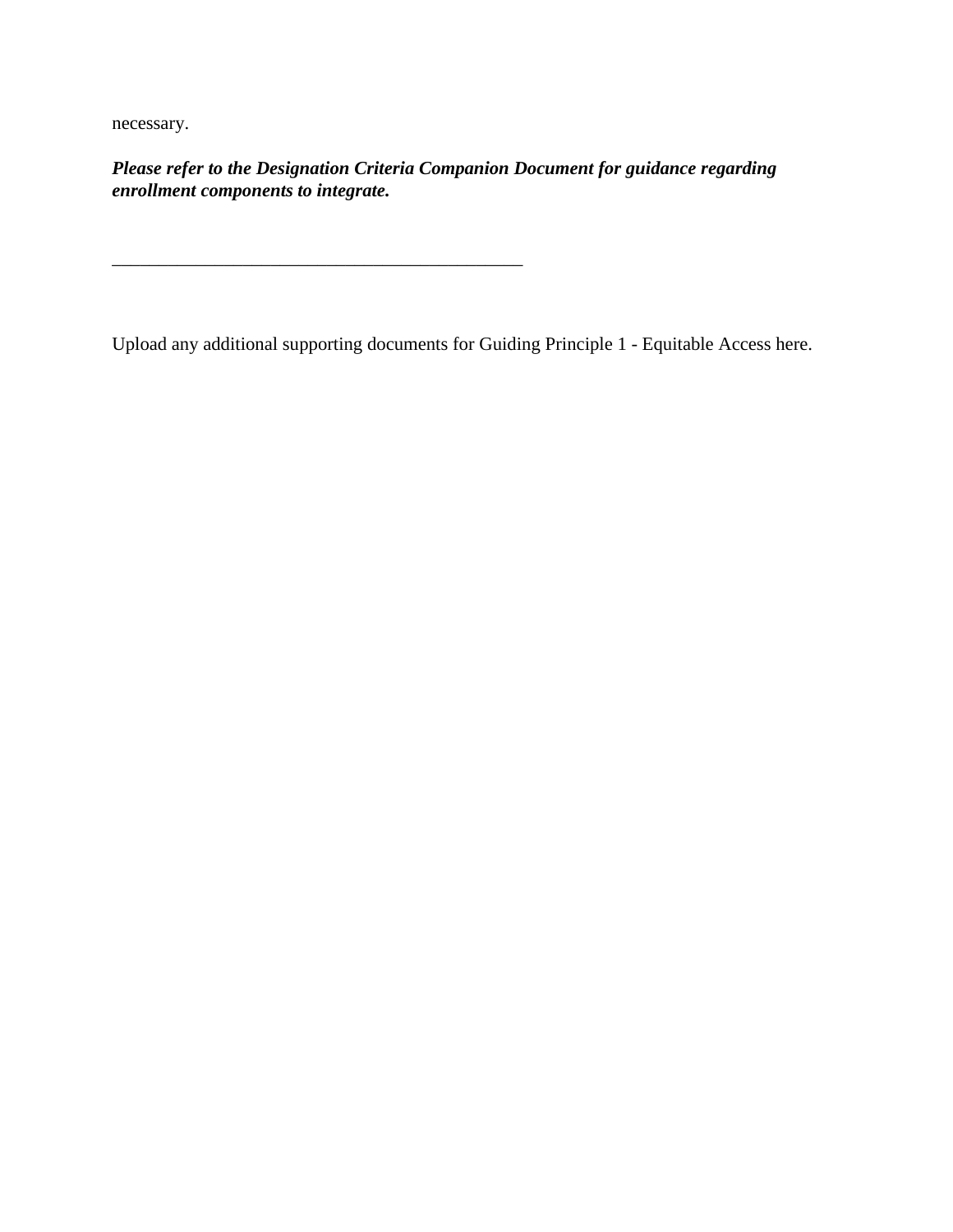## **GUIDING PRINCIPLE 2 - GUIDED ACADEMIC PATHWAYS**

*Guided academic pathways ensure that students experience coherence, clarity, and connection as to their path, but flexibility as to their exploration. And these pathways also ensure that young people develop identities as college going students. As a corollary, we hope for a similar combination of innovation and structure with regards to early college program design itself. Early College Designation will not require that a pathway be in a specific field (nor is such specificity precluded), although designation expectations require that students will, at a minimum, be educated as to their postsecondary education and career options and the connection between both.* 

1A. Provide a general description of the intended academic plan for Early College students. Include a brief breakdown of the academic plans by grade level, as well as a preliminary description of any specific Early College pathways to be offered.

#### *Please refer to the Designation Criteria Companion Document for guidance regarding the academic plan.*

\_\_\_\_\_\_\_\_\_\_\_\_\_\_\_\_\_\_\_\_\_\_\_\_\_\_\_\_\_\_\_\_\_\_\_\_\_\_\_\_\_\_\_\_

\_\_\_\_\_\_\_\_\_\_\_\_\_\_\_\_\_\_\_\_\_\_\_\_\_\_\_\_\_\_\_\_\_\_\_\_\_\_\_\_\_\_\_\_

\_\_\_\_\_\_\_\_\_\_\_\_\_\_\_\_\_\_\_\_\_\_\_\_\_\_\_\_\_\_\_\_\_\_\_\_\_\_\_\_\_\_\_\_

\_\_\_\_\_\_\_\_\_\_\_\_\_\_\_\_\_\_\_\_\_\_\_\_\_\_\_\_\_\_\_\_\_\_\_\_\_\_\_\_\_\_\_\_

1B. Describe preliminary plans to prepare students for college coursework, after their enrollment in the program. Within the description, name any preparatory courses (high school or college level).

1C. Please provide the proposed measures for determining students' readiness for college coursework.

*Please refer to the Designation Criteria Companion Document for guidance regarding measures of readiness for college coursework.* 

1D. Please describe, by grade level, the proposed MyCAP plan that will be incorporated to track the social emotional, academic, and career development of individual Early College participants.

*Please refer to the Designation Criteria Companion Document for guidance regarding MyCAP.*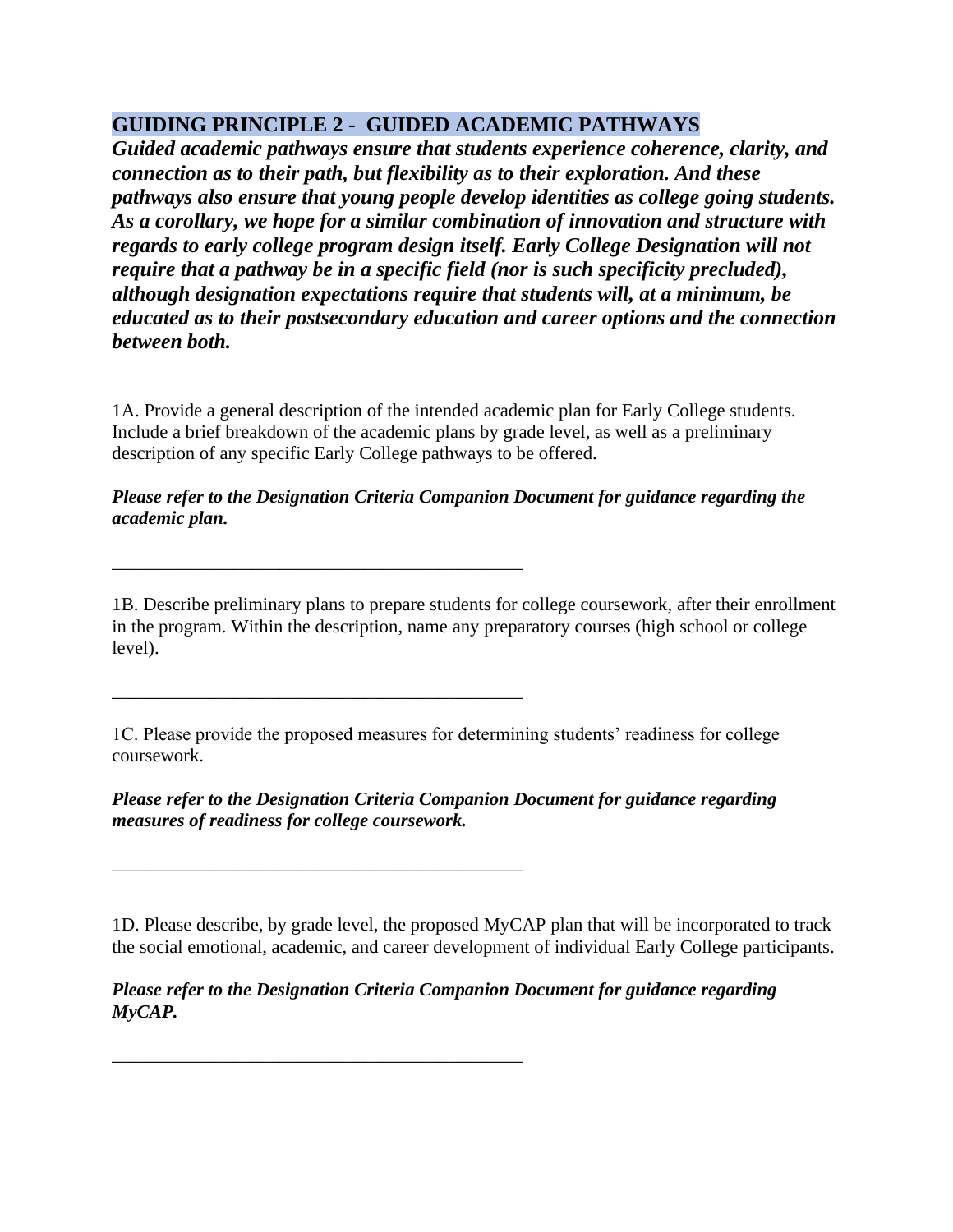1E. Please upload a preliminary course scope and sequence. For each course listed, indicate how the college coursework meets MassCore/high school graduation requirements, and will reflect MassTransfer courses.

*Please refer to the Designation Criteria Companion Document for guidance regarding scope and sequence.* 

2. Outline redesigned scheduling plans that would ensure the program, including both coursework and student supports, takes place during the school day.

\_\_\_\_\_\_\_\_\_\_\_\_\_\_\_\_\_\_\_\_\_\_\_\_\_\_\_\_\_\_\_\_\_\_\_\_\_\_\_\_\_\_\_\_

\_\_\_\_\_\_\_\_\_\_\_\_\_\_\_\_\_\_\_\_\_\_\_\_\_\_\_\_\_\_\_\_\_\_\_\_\_\_\_\_\_\_\_\_\_\_\_\_

\_\_\_\_\_\_\_\_\_\_\_\_\_\_\_\_\_\_\_\_\_\_\_\_\_\_\_\_\_\_\_\_\_\_\_\_\_\_\_\_\_\_\_\_

\_\_\_\_\_\_\_\_\_\_\_\_\_\_\_\_\_\_\_\_\_\_\_\_\_\_\_\_\_\_\_\_\_\_\_\_\_\_\_\_\_\_\_\_

3**.** Please provide an initial proposal of when and where college coursework will be completed. Include a description of how coursework is articulated with a high school's graduation requirements.

*Please refer to the Designation Criteria Companion Document for guidance regarding college coursework.* 

4. Describe plans to acculturate Early College participants to both the college experience broadly as well as at the partnered IHE campus.

*Please refer to the Designation Criteria Companion Document for guidance regarding college immersion experiences for students.* 

Upload any additional supporting documents for Guiding Principle 2 - Guided Academic Pathways here.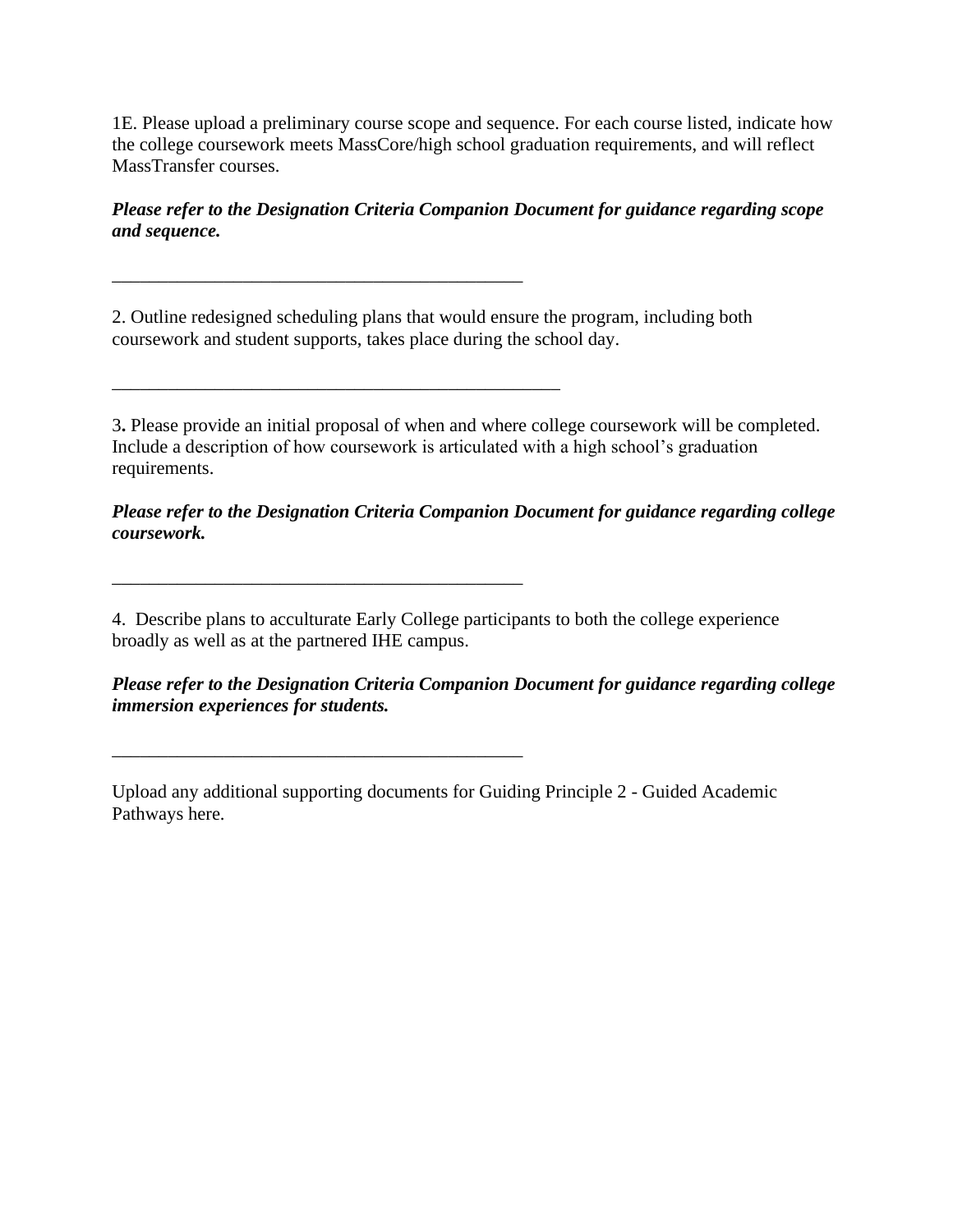## **GUIDING PRINCIPLE 3 - ENHANCED STUDENT SUPPORTS**

*Designated programs should incorporate sufficient wraparound services to promote academic success and completion, taking into consideration the needs of diverse populations of students.*

1. Identify the academic and nonacademic challenges that may arise for students in the proposed Early College program.

2. Provide an outline of supports for academic, nonacademic, and career development for students. For each support outlined, indicate which partner will provide the support, to whom it would be provided (i.e., Early College cohort, sub-group of students at school, or whole school population), and when and where it would take place.

#### *Please refer to the Designation Criteria Companion Document for additional guidance regarding student supports.*

3. Provide the contact information and current role for the individual(s) responsible for coordinating student supports at each partnering institution. If the role requires staff to be hired, please name that here, and upload a proposed job description below.

K-12 Student Support Staff Contact Information and Role: \_\_\_\_\_\_\_\_\_\_\_\_\_\_\_\_\_\_\_\_\_\_\_\_\_\_\_\_\_\_\_\_\_\_\_\_\_\_\_\_\_\_\_\_\_\_\_\_\_

\_\_\_\_\_\_\_\_\_\_\_\_\_\_\_\_\_\_\_\_\_\_\_\_\_\_\_\_\_\_\_\_\_\_\_\_\_\_\_\_\_\_\_\_

\_\_\_\_\_\_\_\_\_\_\_\_\_\_\_\_\_\_\_\_\_\_\_\_\_\_\_\_\_\_\_\_\_\_\_\_\_\_\_\_\_\_\_\_

IHE Student Support Staff Contact Information and Role:

\_\_\_\_\_\_\_\_\_\_\_\_\_\_\_\_\_\_\_\_\_\_\_\_\_\_\_\_\_\_\_\_\_\_\_\_\_\_\_\_\_\_\_\_\_\_\_\_\_

Upload a proposed job description(s) here. Up to 5 files may be uploaded.

Upload any additional supporting documents for Guiding Principle 3 - Enhanced Student Supports here.

## **GUIDING PRINCIPLE 4 - CONNECTION TO CAREER**

*Designated programs should expose students to a variety of career opportunities including greater depth in careers relevant to their selected pathway, for example, by providing opportunities for targeted workforce and career skills development, career counseling, and elements of experiential and workplace learning.*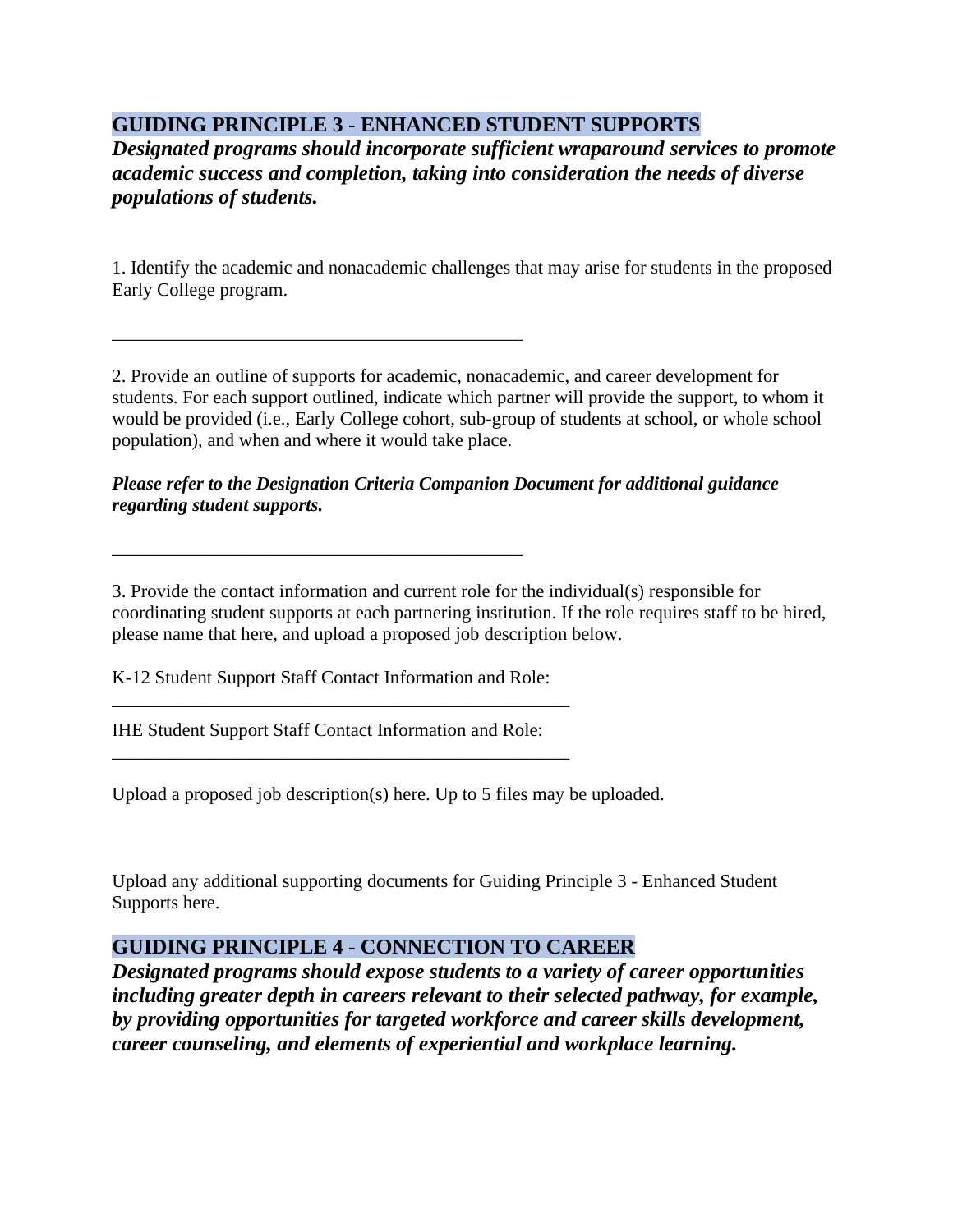1. Outline the college and career counseling plan for Early College students, incorporating early career development and career and postsecondary education exploration. This preliminary plan should be grounded in employability skills and labor market information.

*Please refer to the Designation Criteria Companion Document for additional guidance regarding MyCAP and college and career counseling.*

\_\_\_\_\_\_\_\_\_\_\_\_\_\_\_\_\_\_\_\_\_\_\_\_\_\_\_\_\_\_\_\_\_\_\_\_\_\_\_\_\_\_\_\_

\_\_\_\_\_\_\_\_\_\_\_\_\_\_\_\_\_\_\_\_\_\_\_\_\_\_\_\_\_\_\_\_\_\_\_\_\_\_\_\_\_\_\_\_

2. Describe the program's plan to engage area employers (when relevant) to support connections between student's guided academic pathways and their career exploration. If relationships with area employers already exist, please name those here.

Upload any additional supporting documents for Guiding Principle 4 - Connection to Career here.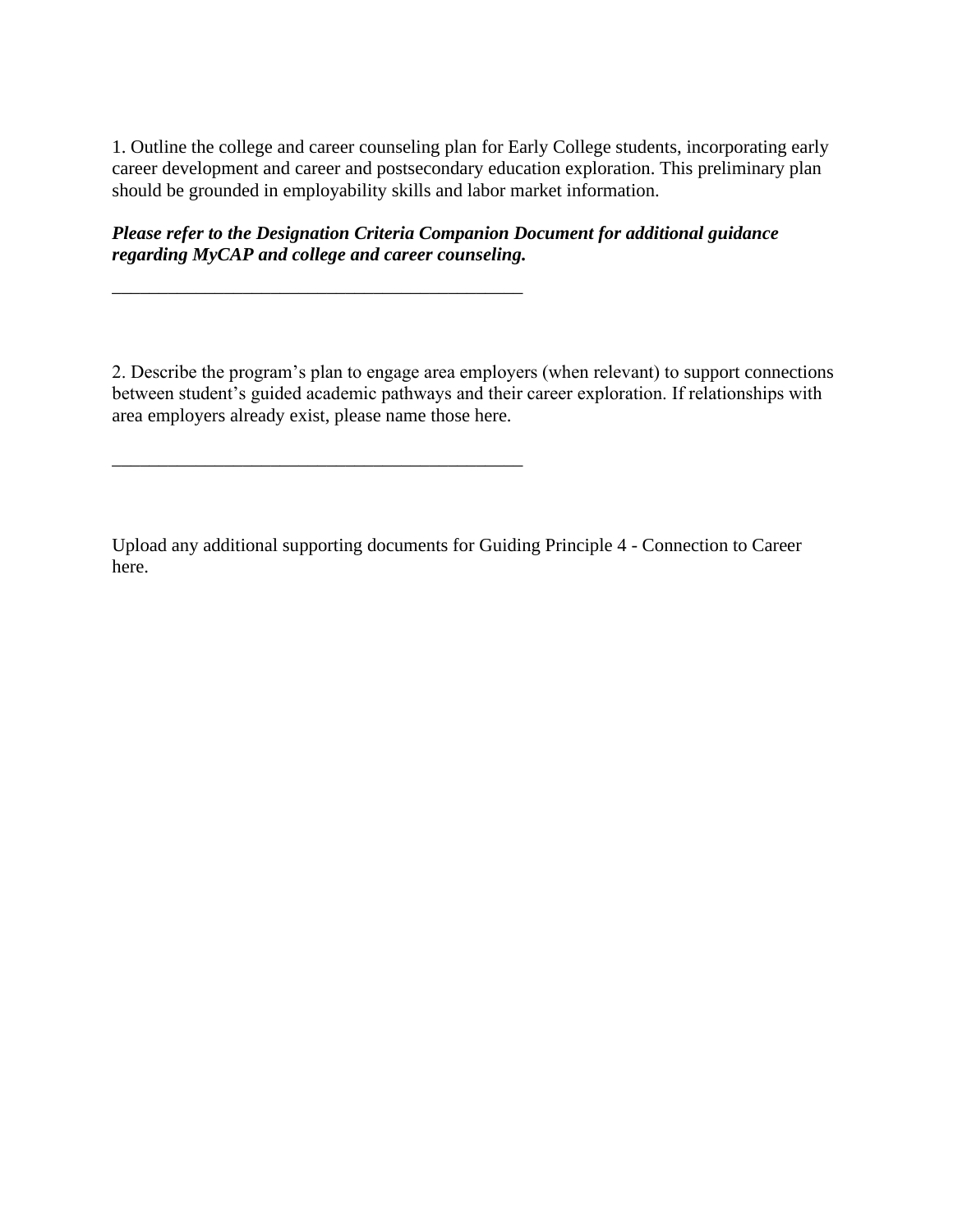## **GUIDING PRINCIPLE 5 - EFFECTIVE PARTNERSHIPS**

*Designated programs should be a partnership between at least one institution of higher education and one public secondary school and/or district, and may include one or more employers. Partnerships should present evidence that the program is consistent with collective bargaining agreements and memoranda of understanding detailing the nature of governance, budget, sustainability, scheduling, respective responsibilities, and performance measures. Programs should be sufficient in size to capture economies of scale goals and to ensure long-term sustainability.*

1. Please describe how the K-12 school and postsecondary institution plan to be fully integrated partners in the program work. Please identify roles and responsibilities of each partner during the planning process.

*Please refer to the Designation Criteria Companion Document for additional guidance regarding institutional partnership plans.*

\_\_\_\_\_\_\_\_\_\_\_\_\_\_\_\_\_\_\_\_\_\_\_\_\_\_\_\_\_\_\_\_\_\_\_\_\_\_\_\_\_\_\_\_

\_\_\_\_\_\_\_\_\_\_\_\_\_\_\_\_\_\_\_\_\_\_\_\_\_\_\_\_\_\_\_\_\_\_\_\_\_\_\_\_\_\_\_\_

\_\_\_\_\_\_\_\_\_\_\_\_\_\_\_\_\_\_\_\_\_\_\_\_\_\_\_\_\_\_\_\_\_\_\_\_\_\_\_\_\_\_\_\_

\_\_\_\_\_\_\_\_\_\_\_\_\_\_\_\_\_\_\_\_\_\_\_\_\_\_\_\_\_\_\_\_\_\_\_\_\_\_\_\_\_\_\_\_

2. Please provide information on the leadership at each partner institution who are empowered to make decisions around the Early College program in this process. This includes leaderships at the individual K-12 institution, the K-12 district, the higher education institution, and any other major stakeholder.

3. Please identify key costs of program operations for both institutions, including, but not limited to, per credit student support and student transportation.

*Please refer to the Designation Criteria Companion Document for additional guidance regarding key costs.*

4. Please provide an outline of the logistics of the Early College pathways regarding graduation requirements, course taking requirements, and pathways to credentials, if offered.

5. Outline the proposed plan to hold discussions concerning collective bargaining agreements, at both the K-12 and higher education level, as needed. Where there is a requirement for local bargaining relating to any aspect of the pathway, local requirements must be followed.